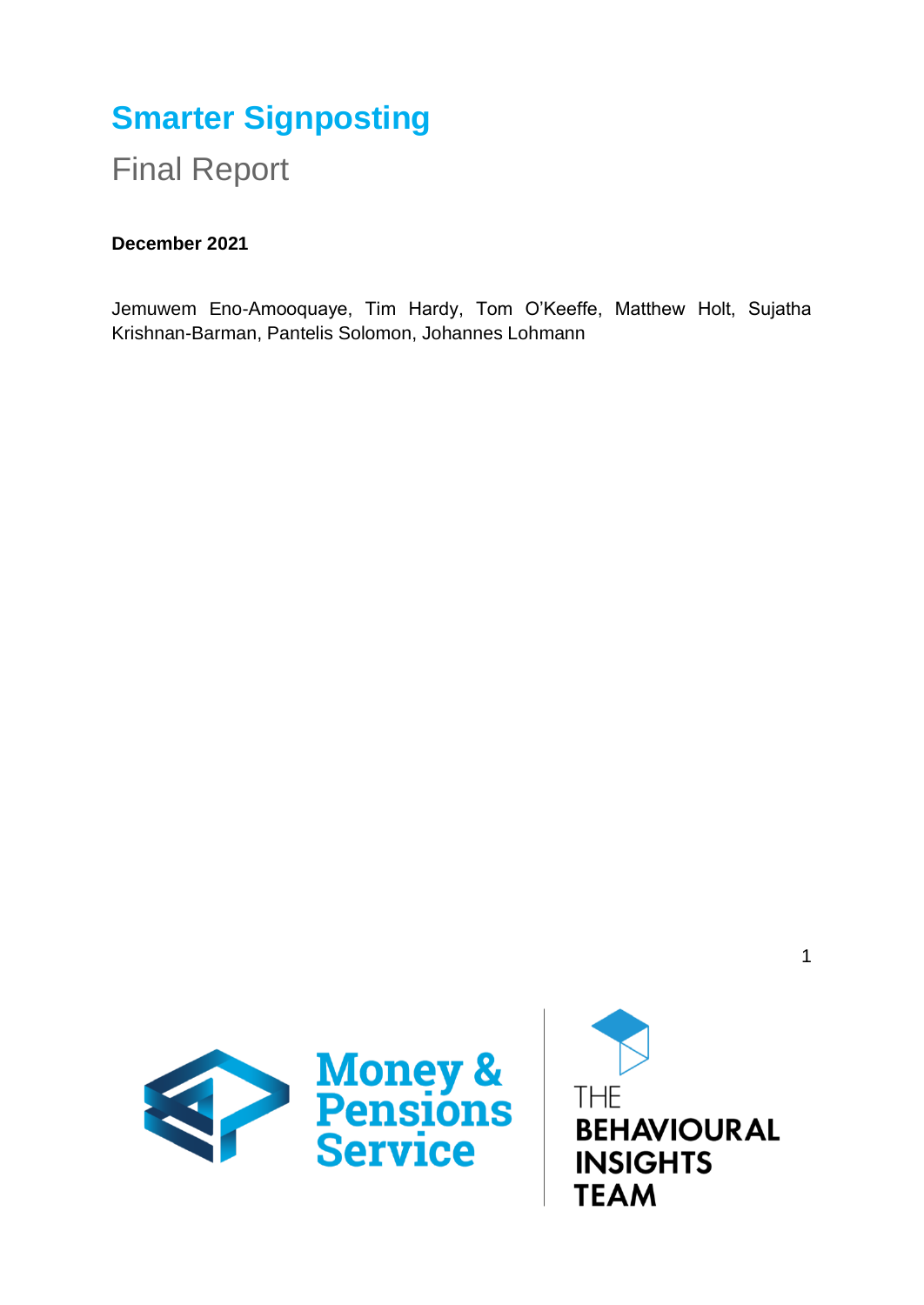

| <b>Contents</b>                                                                                          |                |
|----------------------------------------------------------------------------------------------------------|----------------|
| Acknowledgements                                                                                         | 3              |
| <b>Executive summary</b>                                                                                 | $\overline{4}$ |
| 1.7                                                                                                      |                |
| 1.1. Pensions Guidance                                                                                   | $\overline{7}$ |
| 1.2. The idea and the partnership with Royal London                                                      | 9              |
| 1.3. Identifying our target group                                                                        | 9              |
| 1.4. Responding to COVID-19                                                                              | 11             |
| 1.5. Communication with customers                                                                        | 12             |
| 2. 14                                                                                                    |                |
| 2.1. Impact evaluation methodology                                                                       | 14             |
| 2.2. Qualitative research methodology                                                                    | 16             |
| 3.<br>18                                                                                                 |                |
| 3.1. Summary of findings                                                                                 | 18             |
| 3.2. The impact on the uptake of guidance over the phone                                                 | 19             |
| 3.3. Types of Customers who called TPAS or MAS                                                           | 20             |
| 3.4. Reasons for not taking up guidance over the phone                                                   | 25             |
| 3.5. Impact on pensions contributions                                                                    | 30             |
| Figure 6: Percentage of customers who changed their percentage pension<br>contributions by treatment arm | 30             |
| 3.6. Exploratory outcomes                                                                                | 32             |
| 3.7. Comparison with the general population                                                              | 33             |
| 4. Key learnings and recommendations for future approaches                                               | 35             |
| Appendix A - Classification of outcome measures                                                          | 38             |
| Appendix B - Analytical strategy                                                                         | 41             |
| Appendix C - Results tables                                                                              | 44             |
| Appendix D - Additional results                                                                          | 58             |
| Appendix E - Data limitations of this evaluation                                                         | 61             |
| Appendix F - Interview and Focus Group Topic Guides                                                      | 62             |
| Appendix G - Ethics                                                                                      | 7              |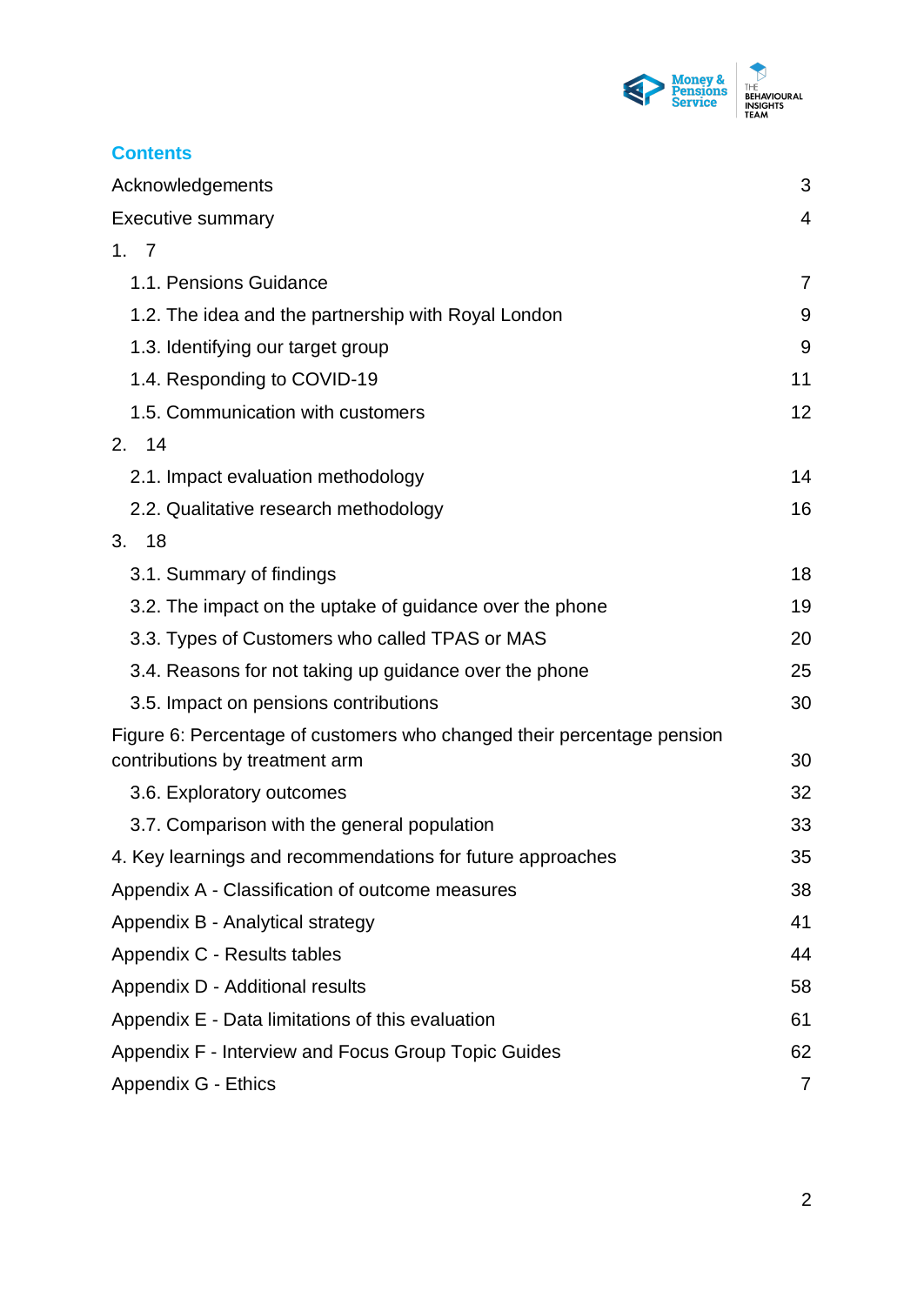

# <span id="page-2-0"></span>**Acknowledgements**

We wish to acknowledge the roles that the following individuals and institutions had in this project:

Sarah Pennells and Nina Bains at Royal London for overseeing and managing the implementation of this project for Royal London as well as their assistance in the data collection for the evaluation.

Gwen Nisbet, Roxana Prisacaru, Laura Burell, David Haigh, Peter Bailey, and Michael Royce at the Money and Pensions Service for their continuous management, support, and guidance.

Pieter Cornel formerly at the Behavioural Insights Team for managing this project through its initial phases.

At the Behavioural Insights Team: Alasdair Smith for his thoughtful support to and guidance of the project team, and Isabel Power for her help in editing the final version of this report.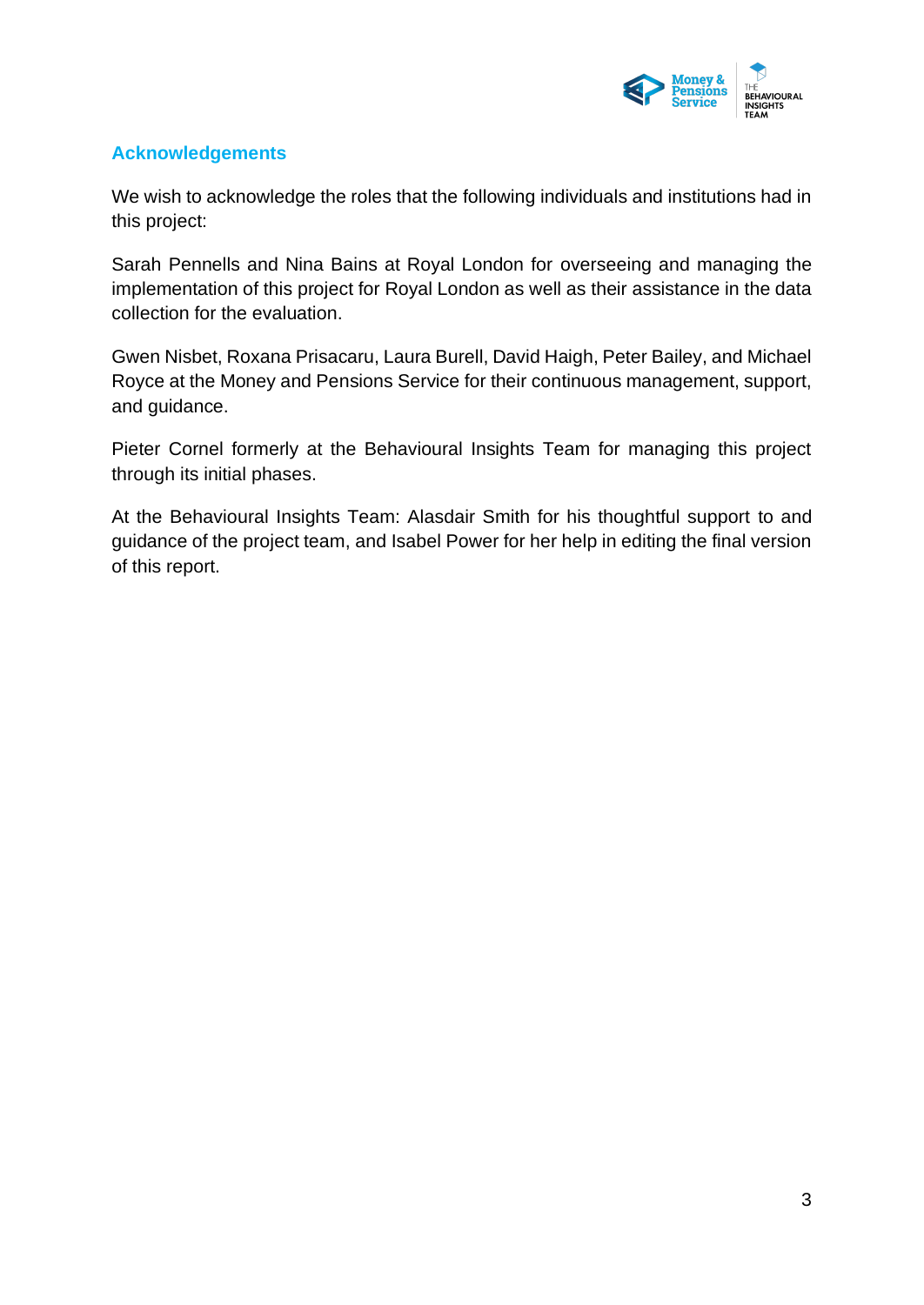

# <span id="page-3-0"></span>**Executive summary**

#### **Project overview**

This report summarises the findings of the Smarter Signposting project, a collaboration between Royal London and the Financial Capability Lab (the 'Lab'), funded and overseen by the Money and Pensions Service ('MaPS') and implemented by the Behavioural Insights Team ('BIT'). The Lab is a multi-year programme to develop and test innovative ideas to improve financial well-being and demonstrate paths to scale.

Smarter Signposting is one such idea, which aims to improve signposting to financial guidance by using customer transaction data to identify those customers who would benefit the most from guidance and encourage them to seek such guidance. This project used predictive analytics to identify those pension holders who would benefit from guidance based on their income and pension contributions. The largest portion of participants (about 73%) were modest earners whose pension monthly pay-outs<sup>1</sup> would be no higher than their pre-retirement salary. The rest of participants were higher earners whose pension pay-outs would constitute no more than 75% of their salary. Both groups also had relatively low pension contribution rates and were made up of participants of all ages up to 70 years old.

We then tested a series of messages which applied behavioural science to engage the pension holders with independent guidance, which suffers from low uptake. The messages were sent to over 87,000 participants, each of them receiving one of three versions (described below) of a letter or an email (with about 64% receiving a letter) that were designed to induce them to take up Pension Wise guidance provided by MaPS:

- "*We are looking out for you"*: this version highlighted Royal London's duty of care towards its customers and evoked a sense of reciprocity
- *"This is meant for you"*: this version emphasised the targeted and personalised nature of the message, and evoking customers' confidence and self-efficacy regarding their financial future
- *"Act now, not later"*: this version aimed to foster a rapid response, counter the urge to postpone difficult decisions, and take steps to plan for the future

 $1$  The pay-out refers to the monthly income that someone pension would be able to secure them in retirement.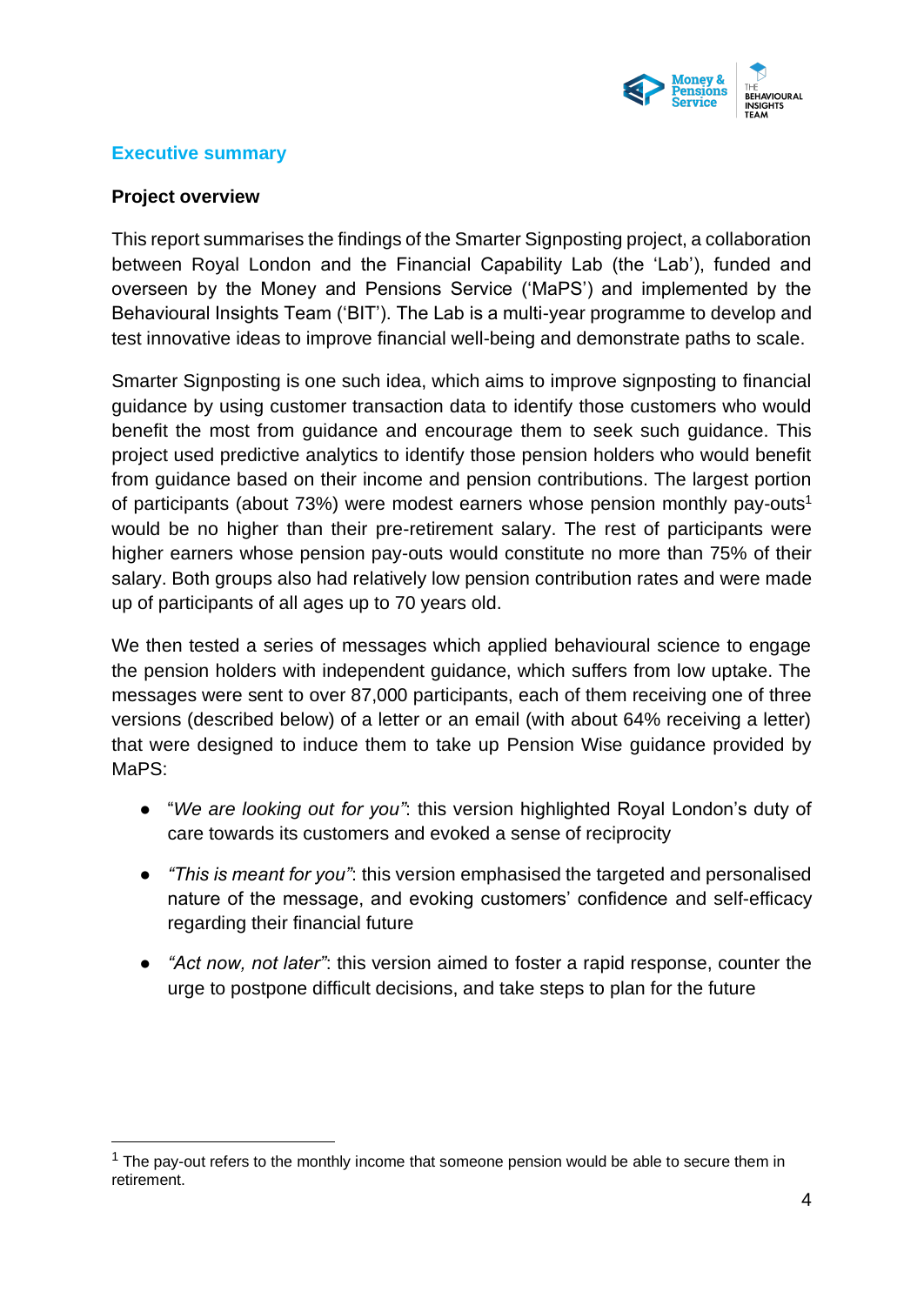

### **Evaluation approach and key findings**

The impact of the emails and letters on engagement with money and pensions guidance was evaluated using a randomised controlled trial. Each of the 87,000 customers was chosen to receive at random one of the three versions of the communication. BIT also conducted qualitative research consisting of interviews with Royal London customers and focus groups with staff from the Money and Pensions Service (who delivered The Pensions Advisory Service (TPAS) and the Money Advice Service (MAS) – now referred to collectively as the 'MoneyHelper' service), and Royal London to determine some of the drivers of participants' behaviour.

The randomised controlled trial revealed that 240 of the customers who received them – representing 0.2% of the total - took up guidance over the phone and made 371 calls. There was no statistically significant difference in uptake between the different treatment groups. The research identified two types of customers who took up guidance: those in a comfortable financial position seeking reassurance on their existing pension planning, and those in a less stable financial position seeking to develop a retirement plan.

Take-up of guidance was lower than initially expected. We found through our qualitative research that the main challenges customers faced in taking up pensions guidance were the sense they did not need guidance, issues with the communication format (suspicion and lack of credibility of email communication, and misplacement of letters, for example), and the timing of the messages, which were sent in December and January. Additional factors were likely competing priorities due to COVID, a certain apathy towards pensions in general, and customers' overconfidence in their ability to save enough for retirement.

We also found that, for some of the customers who did engage with guidance, it was a steppingstone to engaging with financial advice, demonstrating the potential of guidance to foster a more thoughtful approach to pensions.

The difficulty in engaging customers in guidance underlines the importance of good pension plan governance and well-designed defaults, since few customers will thoughtfully re-engage with their pensions.

#### **Recommendations for future approaches**

This project suggests that data that is readily available to pension providers can be used to target guidance at those customers who need it. It also suggests that behavioural approaches can induce pension holders to take up pension guidance, although we do not know the exact magnitude of the effect due to the absence of a baseline group, while also demonstrating the difficulties of doing so in the face of apathy and resistance towards guidance from the customers.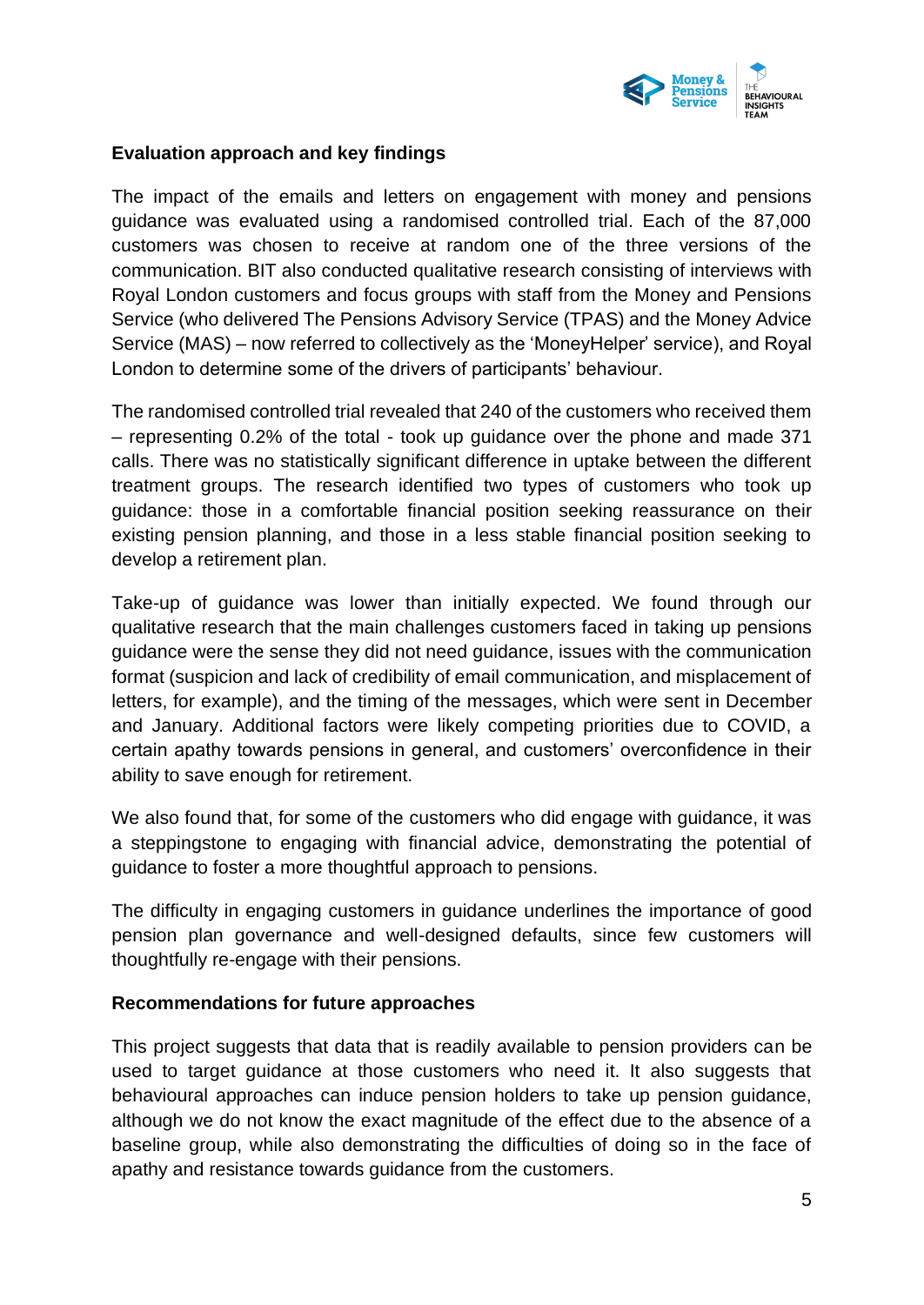

We recommend that future approaches to increasing engagement with pension guidance build on our findings by adding further predictive variables to target the right customer segments more precisely, identifying those who would benefit from guidance but do not see it as a priority. Relatively high-frequency data from multiple sources (such as state benefits and bank transactions, for example) could help target the right customers at the right time.

Furthermore, future initiatives should aim to address the specific challenges that were identified in the qualitative research for this project, and in particular overconfidence about and resistance or apathy towards pension guidance.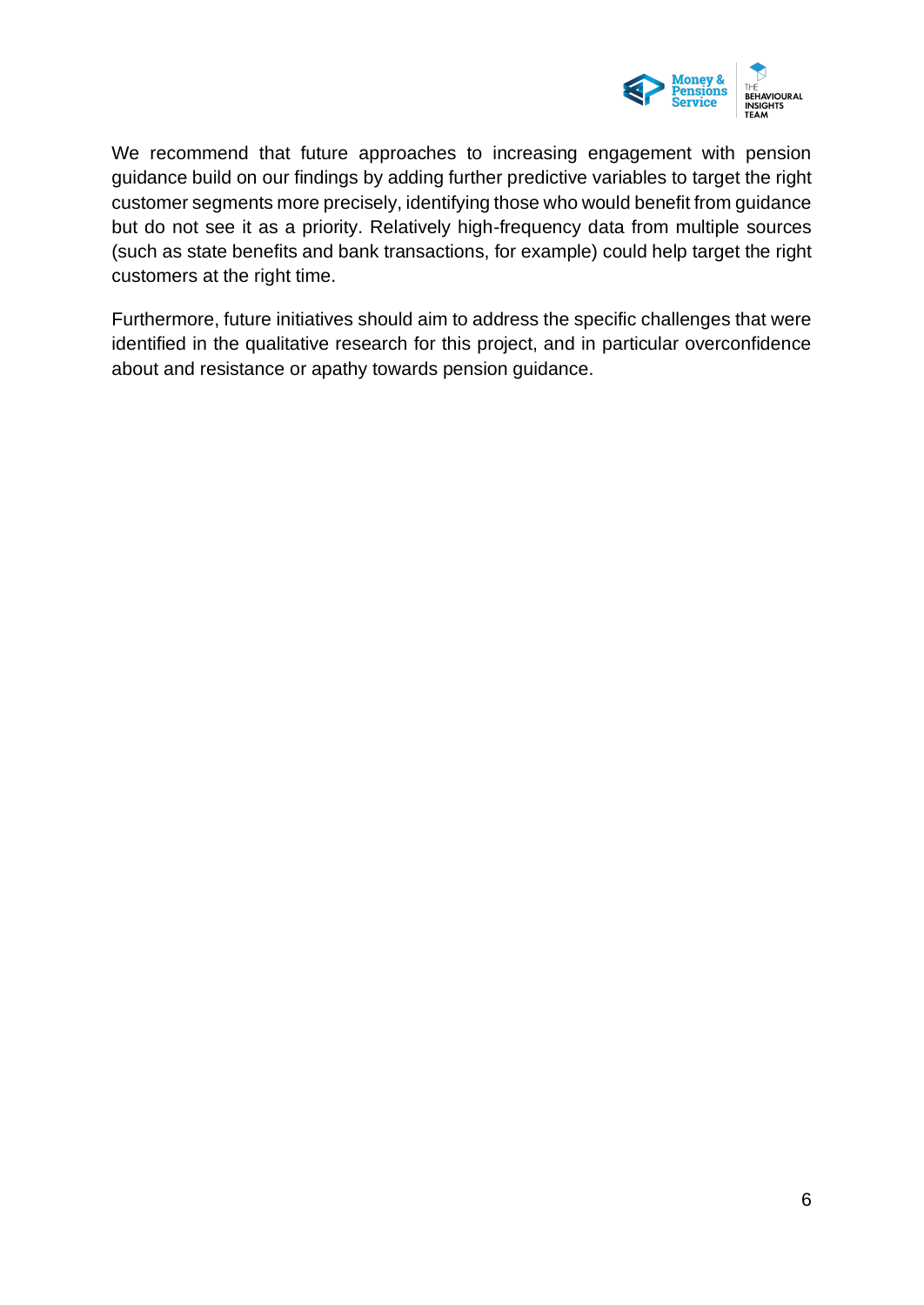

# <span id="page-6-0"></span>**1. Overview of the project**

The Smarter Signposting project is part of a collaboration between the Financial Capability Lab (the 'Lab') and Royal London. The Lab is a multi-year programme designed to test new and innovative ideas to help people make the most of their money and pensions. The ideas developed as part of the Lab are tested in real-life settings with customers of partner organisations in order to produce robust and practical findings. If proven to be effective, these ideas could then be delivered by other organisations, providing scalable and low-cost ways to reach millions of people.

Smarter Signposting aims to improve signposting to financial guidance by using customer transaction data to identify those customers who would benefit the most from guidance. The partnership with Royal London was set up to identify those consumers who would benefit the most from pensions guidance and then proactively contact them to encourage them to seek such guidance.

This section describes the idea in more detail. We begin by explaining the policy context around pensions guidance and describing how the partnership with Royal London came about. We then discuss how we applied predictive analytics to identify those customers who would benefit the most from guidance and how we contacted those customers to receive guidance.

### <span id="page-6-1"></span>**1.1. Pensions Guidance**

Due to their complexity, pensions are difficult for individuals to understand, resulting in the need for pensions guidance. The Pensions Freedom reforms in  $2015<sup>2</sup>$  created an environment where the need for guidance became more important than before in the 'at-retirement' space. The policy gave people significantly more freedom and flexibility over their pensions and enabled consumers to make choices that suit their specific needs. At the same time, it has also exacerbated their complexity and created choice overload, further increasing the risk of poor decision-making from pension holders.

In fact, there exists a wealth of evidence suggesting that many people may not have the level of knowledge, engagement, or understanding required to make informed decisions about an area as important and complex as their pension. For example, various surveys have found that more than half (54 per cent) of workers aged under 25 are unaware of whether or not they have a workplace pension<sup>3</sup>, and that over half (54 per cent) of workers don't know the current size of their pension pot<sup>4</sup>. A fifth of UK adults aged 55 or over who expect to retire or are retired, do not understand their options at retirement.

<sup>2</sup> [Budget 2014: greater choice in pensions explained](https://assets.publishing.service.gov.uk/government/uploads/system/uploads/attachment_data/file/301563/Pensions_fact_sheet_v8.pdf)

<sup>3</sup> [Half of young workers unaware if they have a pension](https://www.pensionsage.com/pa/Half-of-young-workers-unaware-if-they-have-a-pension.php)

<sup>4</sup> [More than half of workers don't know the current size of their pensions pots](https://www.plsa.co.uk/Press-Centre/News/Article/More-than-half-of-workers-dont-know-the-current-size-of-their-pensions-pots)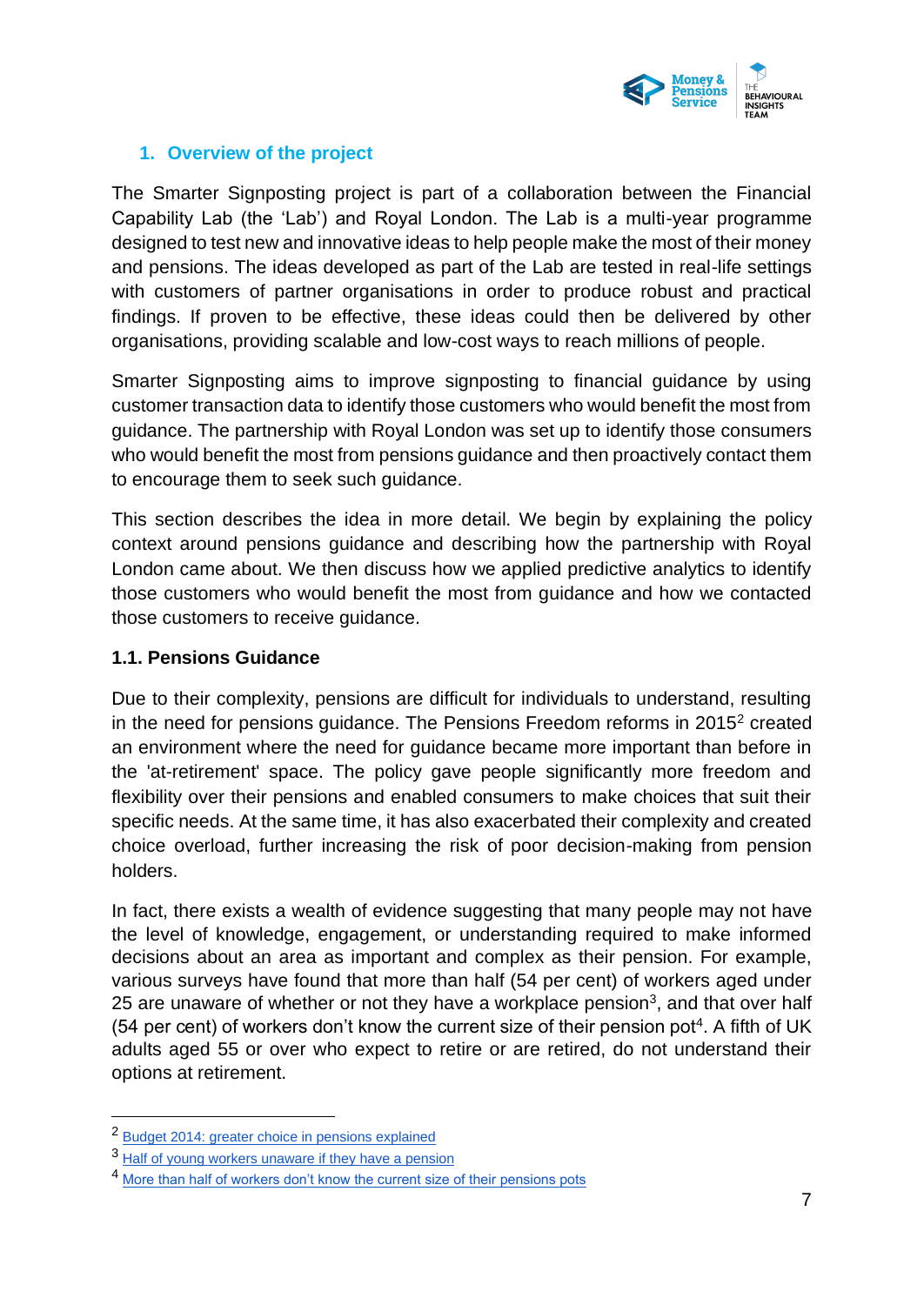

Another survey suggests that more than four in five (84 per cent) of UK adults are unaware that they pay annual charges on their pensions<sup>5</sup>. Profile Pensions, which conducted the survey, said that a lack of awareness and engagement from savers could cost them £18,000 over 20 years.

To make matters worse, individuals do not necessarily recognise their lack of awareness and understanding. Recent qualitative research carried out by PwC and MaPS found that people's stated pension literacy often did not match their actual understanding and knowledge. Some said that they initially felt confident in their pensions knowledge, but then had difficulty understanding jargon, the retirement options available, investments, and risk<sup>6</sup>.

There are a number of behavioural barriers which exacerbate these challenges and make it harder for people to understand the need to save, alongside the complexity and jargon associated with pensions. Present bias is particularly influential because people prioritise their current needs, such as saving for a house or making a large purchase, over their future needs. This is particularly true of younger people who will be further away from accessing their pensions and therefore see it as less relevant<sup>7</sup>.

Peer influence and herding can also create problems as people often try to assess what to do about their pensions by asking their friends. However, this could lead to the wrong course of action because situations differ and the right decision for one person could be unhelpful or even harmful to another.

Likely due to some combination of the aforementioned factors, people often do not look for help for their pension, either because they do not know where to look, or they do not think it is necessary or understand its value.

To support pension savers and help them plan for later life, the government created a 'guidance guarantee'<sup>8</sup>, providing everyone with the option of having guidance to help them understand the new options available and make more informed decisions. Pension Wise was created to deliver this guidance in the form of face-to-face and telephone appointments. In addition, the Pensions Advisory Service (TPAS) provides free information, advice and guidance on state, company and individual pension schemes. However, despite the benefits of seeking guidance, too few people do. In 2018/19, nearly half of people who accessed their pension pots did so without getting regulated advice or guidance<sup>9</sup>. This project aimed to address the gap in pension guidance uptake by developing and testing a proactive approach to identify and signpost customers to sources of high-quality and independent money and pensions guidance.

<sup>5</sup> [Large majority unaware of annual pension charges](https://www.pensionsage.com/pa/Large-majority-unaware-of-annual-pension-charges.php)

<sup>6</sup> [Pensions Dashboard User Research PwC and MaPS 2021](https://maps.org.uk/wp-content/uploads/2021/07/maps-pdp-user-reasearch-report-2021.pdf)

<sup>7</sup> [PPI Consumer Engagement](https://www.pensionspolicyinstitute.org.uk/sponsor-research/research-reports/2017/2017-07-19-consumer-engagement-the-role-of-policy-through-the-lifecourse/) 

<sup>8</sup> [Millions guaranteed the right to free and impartial guidance on their new pensions choices](https://www.gov.uk/government/news/millions-guaranteed-the-right-to-free-and-impartial-guidance-on-their-new-pensions-choices)

<sup>9</sup> Five years on - [reforms are needed to ensure the success of the pension freedoms revolution ABI](https://www.abi.org.uk/news/news-articles/2020/02/five-years-on-reforms-are-needed-to-ensure-the-success-of-the-pension-freedoms-revolution/)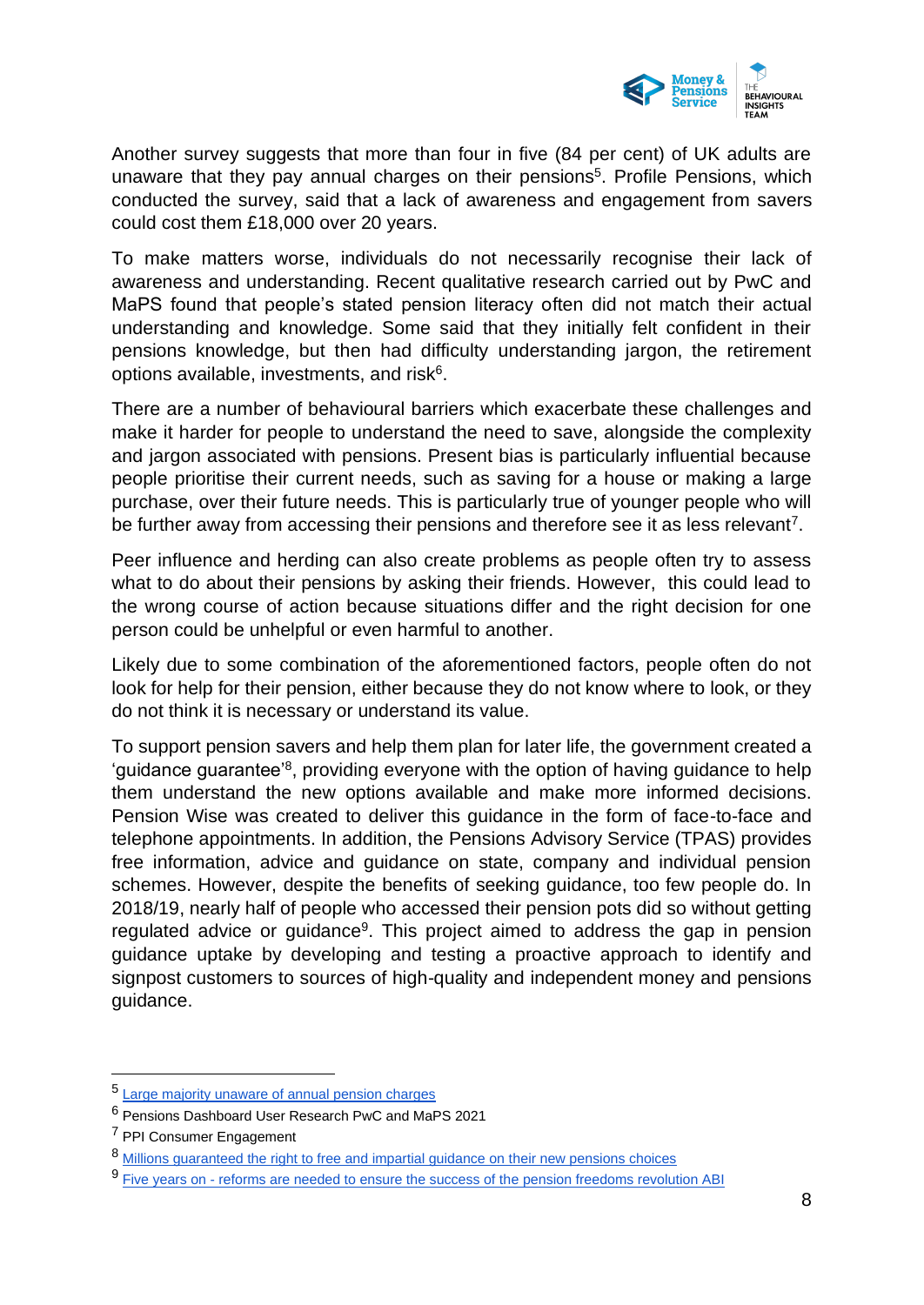

#### <span id="page-8-0"></span>**1.2. The idea and the partnership with Royal London**

The idea of Smarter Signposting was originally conceived in the first phase of the Financial Capability Lab<sup>10</sup> and referred to as *Guidance that is Right on Time*. The key idea was that financial institutions have access to rich information about customers' transactions and may be able to use this data to identify changes or periods of transition. This could include both positive and negative changes in financial circumstances such as salary increases or decreases, or patterns of spending and credit repayments that indicate spiralling debt. Financial institutions could use these data to send timely signposts to impartial financial guidance that is appropriate to the customer's financial circumstances.

We applied this idea in the pensions context, using data on pension customers to identify effective ways of signposting them to financial guidance. The first part of the project involved using customer data to identify which customers would benefit particularly from guidance, and at what point in time they would likely be most receptive. We then developed behaviourally informed communications to encourage these customers at that particular point in time to access the pensions guidance that is appropriate for them.

The project was conducted collaboratively with our implementation partner Royal London, the UK's largest mutual life insurance and pensions provider. Royal London has funds under management of £153 billion, 8.8 million policies in force and 4,075 employees. As a mutual, it is focused on protecting its customers and their families, both from the financial effects of life shocks and by helping them to have a good standard of living now and in the future.

#### <span id="page-8-1"></span>**1.3. Identifying our target group**

In the first phase of the work, we conducted a data science analysis of Royal London's customer data to understand how Royal London customers manage their pensions and to identify which customers may benefit from being signposted to guidance. In particular, the analysis gathered information on:

- Whether a significant portion of customers are at risk of experiencing suboptimal pension outcomes, e.g. not having a sufficient income for retirement, and
- Which customers are at risk of suffering these poor outcomes.

To conduct this exercise we first identified five outcomes which signified that someone would benefit from pensions guidance.

<sup>10</sup> [A behavioural approach to managing money: Ideas and results from the Financial Capability Lab](https://www.bi.team/publications/a-behavioural-approach-to-managing-money-ideas-and-results-from-the-financial-capability-lab/)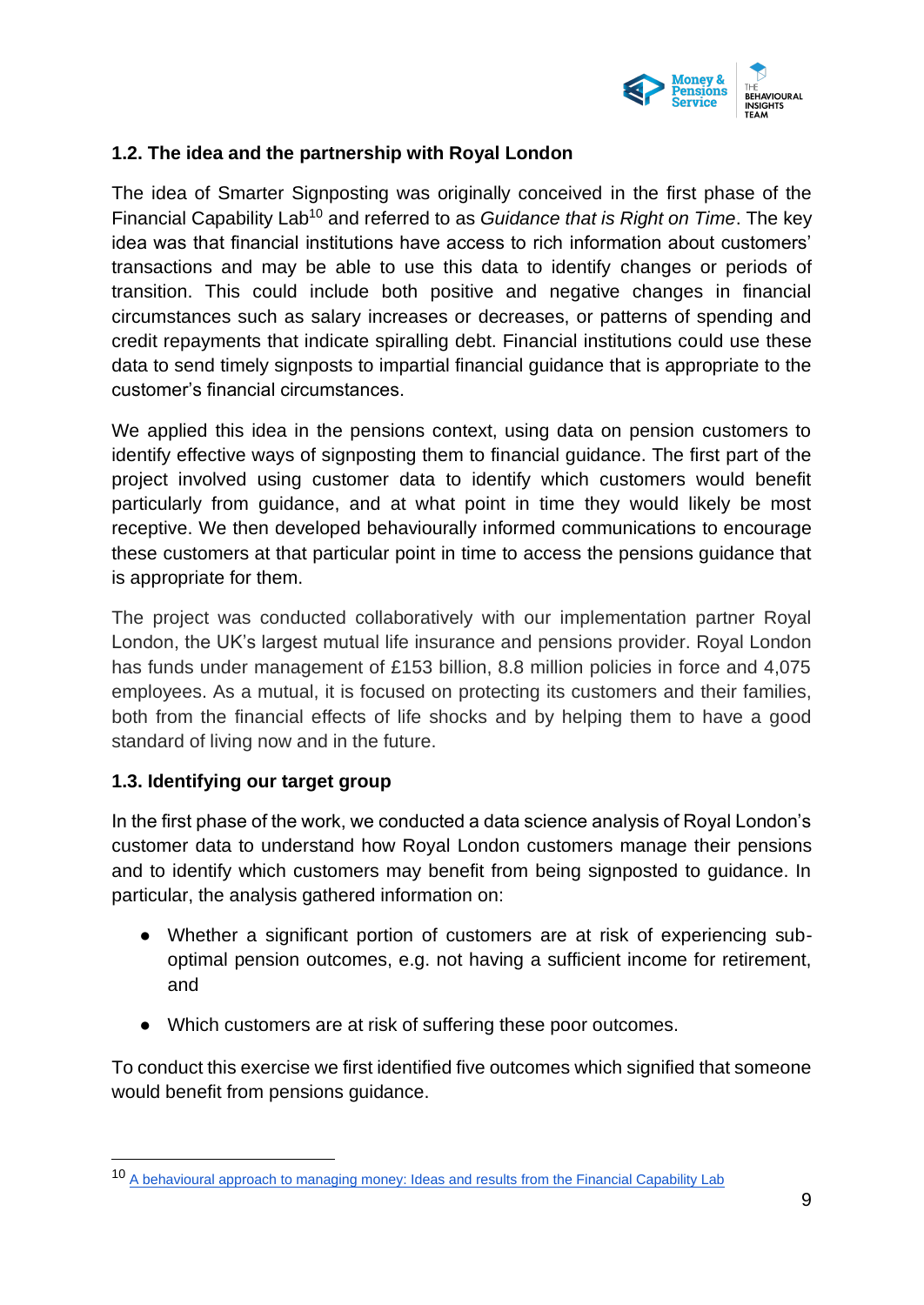

- 1. The customer's replacement rate (RR), which measures the ratio of pension income to pre-retirement income. It effectively signifies whether someone has sufficient income to retire comfortably. In line with the Pension Commission's work on under-saving<sup>11</sup>, we have decided to adopt a sliding-scale cut-off, with RRs under 67% considered 'low' for the lowest-earning customers and under 50% for the highest-earning customers.<sup>12</sup>
- 2. The customer triggered the Money Purchase Annual Allowance (MPAA). This effectively means that the customer has accessed a significant part of their pension before they retired and may therefore miss out on part of the government tax relief.
- 3. The customer accessed their pension pot without receiving financial advice.
- 4. The customer failing to nominate beneficiaries for their pension
- 5. The customer became 'gone-away' a term referring to customers for whom the scheme does not have up-to-date contact details

We then explored the customer data from Royal London in order to identify (1) what proportion of customers were at risk of suffering each of the identified criteria and (2) what customers' characteristics were associated with those outcomes.

For this project, we focused on customers with predicted low replacement rates and, in particular, low pension contribution levels, whom we considered highly likely to end up with low retirement income. We focused on those customers because we expected that this would have a high social impact and the data collected by Royal London allowed us to readily identify those customers. However, we recognise that the four remaining groups could be interesting to focus on in future work.

Specifically, we decided to target two groups of customers with low predicted replacement rates who may not have engaged with their pension significantly. These groups are:

# **Group 1: Modest earners (N=63,816 in our sample)**

- Salary £10,000–£25,000 and predicted replacement rate ≦ 100%
- Between 22 and 70 years old (inclusive)

<sup>11</sup> [Security in retirement: towards a new pensions system CM 6841](https://assets.publishing.service.gov.uk/government/uploads/system/uploads/attachment_data/file/272299/6841.pdf)

<sup>&</sup>lt;sup>12</sup> Specifically, the cut-offs we used were: 67% for those making less than £10,000; 65% for those making £10,000–£19,999; 63% for those making £20,000–£29,999; 60% for those making £30,000–£49,999; 55% for those making £50,000–£99,999; and 50% for those making £100,000 or more.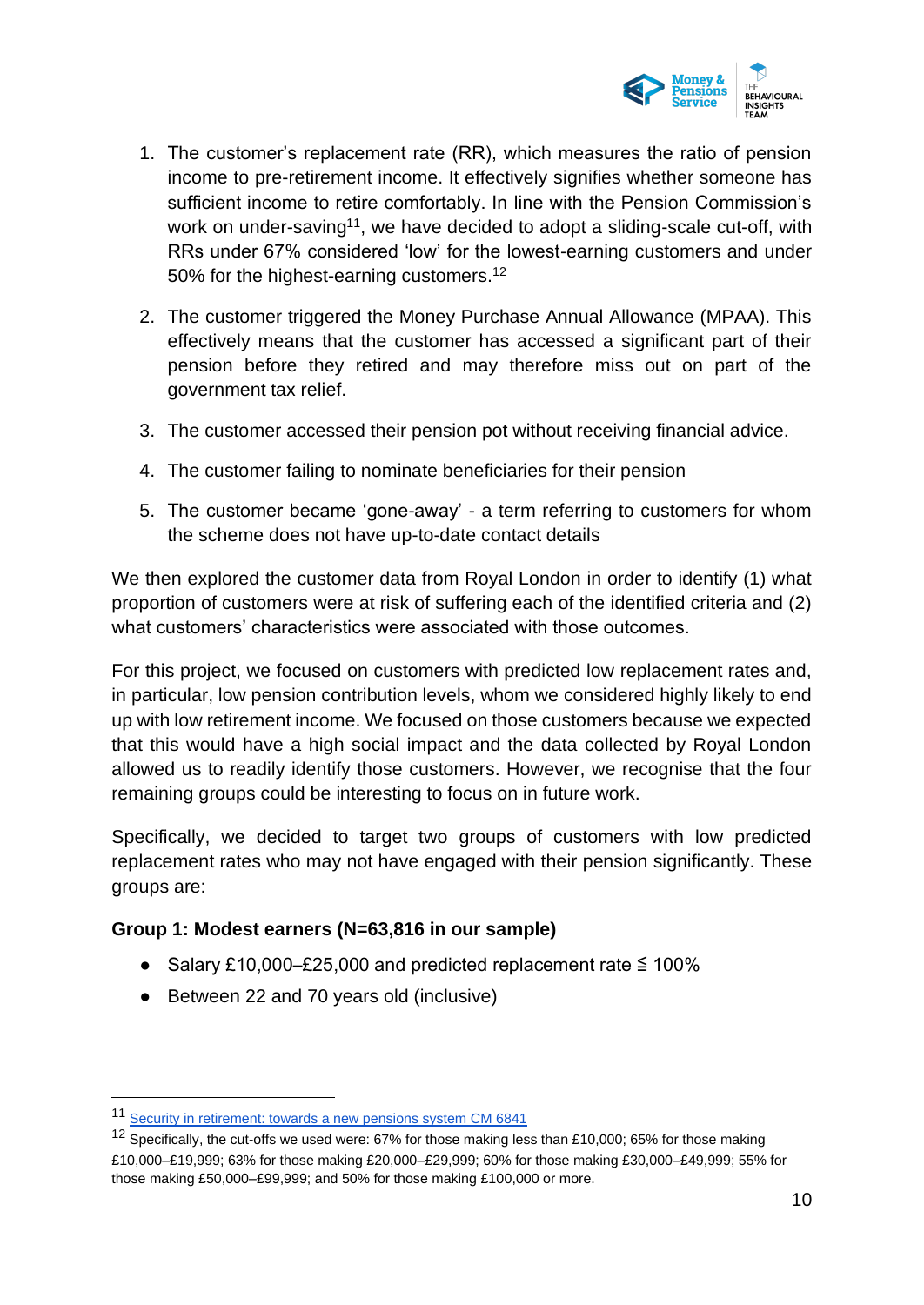

• Total contribution rate (employer plus employee)  $\leq$  0.5% of their salary + default rate of their newest workplace pension policy.<sup>13</sup>

# **Group 2: Higher earners (N=23,493 in our sample)**

- $\bullet$  Salary £40,000–£65,000 and predicted replacement rate  $\leq$  67%
- Between 22 and 70 years old (inclusive)
- Total contribution rate (employer plus employee)  $\leq$  0.5% of their salary + default

rate of their newest workplace pension policy.<sup>2</sup>

We selected these groups because :

- Their replacement rates that may be considered low, and
- They have either:
	- $\circ$  not meaningfully changed the contribution from the default rate (which suggests a lack of engagement with their pension), or
	- reduced their contribution from the default rate (which contributes to low replacement rates).

We focused on groups at two distinct income levels as the expected impact of guidance is different. For example, those on modest incomes may not be able to easily increase their pension contributions in the short term, whereas those on higher incomes potentially could. Those on modest incomes may also benefit from different types of money and pensions guidance.

# <span id="page-10-0"></span>**1.4. Responding to COVID-19**

In response to the COVID-19 crisis, in June 2020 the project team decided to signpost to pensions guidance *alongside* signposting to wider money guidance provided by MAPS. For many people, the COVID-19 crisis has had adverse financial impacts in the short term that might mean saving more towards a pension in the near term may not be achievable or indeed the best option (e.g. if someone is losing their job or income). However, for those who are working from home on their normal salary but who have significantly lower expenses, the lockdown might present an opportunity to increase pension savings. The guidance offering needed to reflect that customers may find themselves in either of these divergent situations.

The impact of the crisis can occur more quickly than the data Royal London has available (e.g. monthly pension contributions) can detect. In other words, we could not see which customers should think about pensions guidance and contributing more, and which ones were likely to face more immediate financial challenges and might benefit from wider COVID-19 related financial guidance. To make sure the project

 $13$  If the default rate is unavailable, we assume that they are contributing at their default.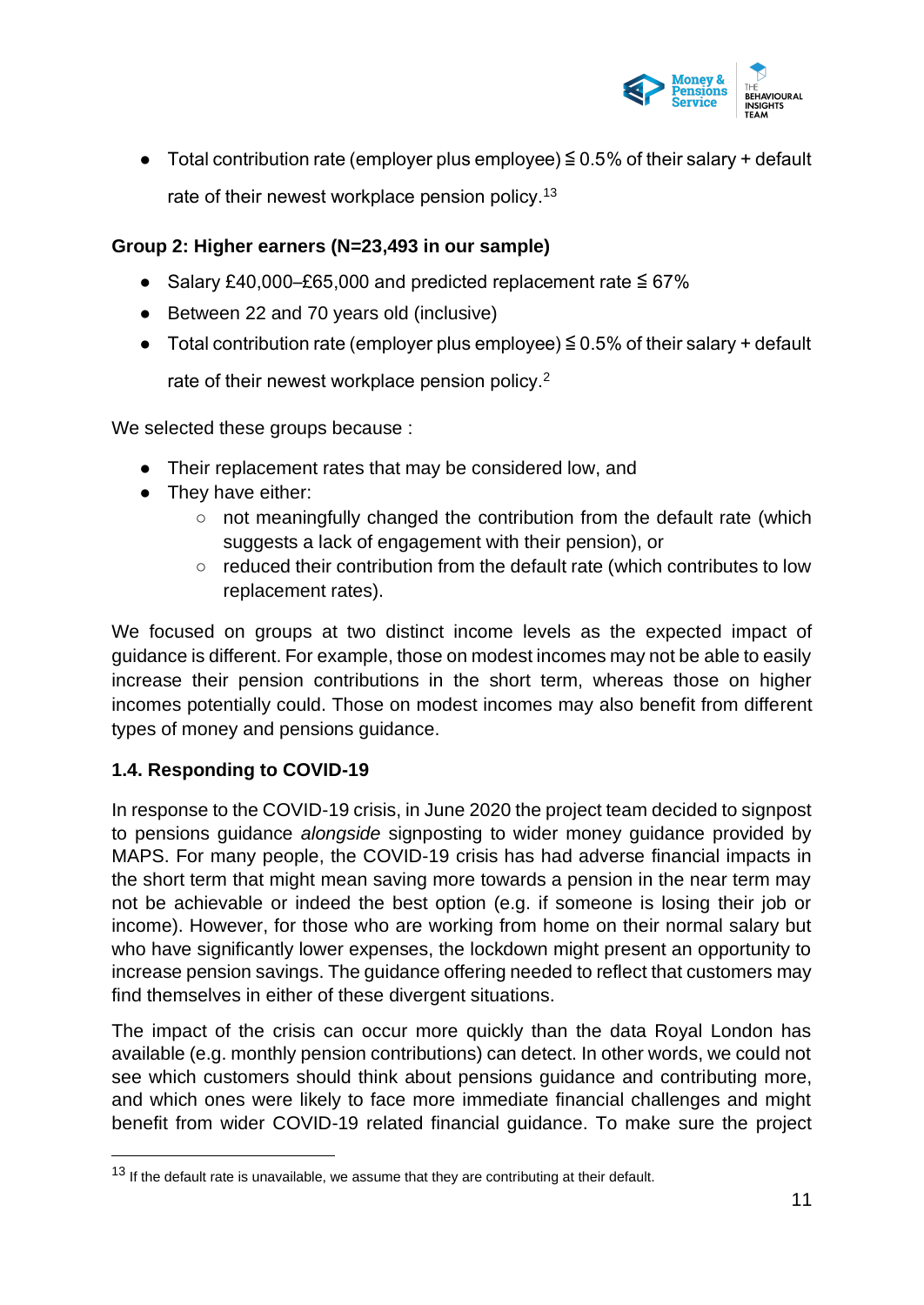

benefits customers regardless, we therefore decided to reach customers with signposting to both TPAS pensions guidance and wider MAPS money guidance. The signposting includes information to help each recipient to decide which guidance is most relevant for them.

### <span id="page-11-0"></span>**1.5. Communication with customers**

In order to engage customers in our target groups, we contacted them by letter and email, applying a number of behavioural science principles. We designed three different versions of the emails and letters, and customers were randomly selected to receive one of the three. Each communication applied different behavioural insights, which were selected based upon a literature review and observed biases and barriers in similar projects. Our objective was to robustly measure which was most effective at encouraging customers to take up guidance. All communications included hotlines for TPAS and MAS that customers could use to receive guidance as well as links to the TPAS and MAS websites<sup>14</sup>.

The first message version was labelled "*we are looking out for you"* and highlighted that Royal London has a duty of care towards its customers and is working with MAPS to ensure everyone can receive dedicated support. This was intended to trigger the customer's sense of reciprocity. People generally feel obliged to return a favour or gift, and this can be a powerful driver of social behaviour<sup>15</sup>. By making it clear that the sender of a letter or email is trying to help, we aim to evoke a more helpful response in return.

The second version of the messaging was labelled *"this is meant for you",* emphasising the targeted and personalised nature of the message. Recipients of letters or emails are significantly more likely to respond to the communication if they feel that it is addressed and relevant to them<sup>16</sup>. In addition, the message aimed to encourage the customer's confidence and self-efficacy<sup>17</sup> by saying that there is still time to do something about their financial future, whether through their pension or elsewhere.

<sup>&</sup>lt;sup>14</sup> The MAS and TPAS services have now been replaced by the new Money Helper service [https://www.moneyhelper.org.uk](https://www.moneyhelper.org.uk/) 

<sup>&</sup>lt;sup>15</sup> There is significant evidence showing the impact of reciprocity. BIT managed to increase contact rates of bank customers in arrears by changing the tone of the letter and making it clear that the bank wants to help <https://www.bi.team/wp-content/uploads/2019/02/20180704-BIT-Final-Report-R1.pdf>

<sup>&</sup>lt;sup>16</sup> A BIT trial to encourage SMEs to take up government Growth Vouchers found that including the message 'you have been chosen' in communications increased click-through rates by over 50% [\(https://www.bi.team/blogs/you](https://www.bi.team/blogs/you-have-been-selected-driving-uptake-of-government-schemes/)[have-been-selected-driving-uptake-of-government-schemes/\)](https://www.bi.team/blogs/you-have-been-selected-driving-uptake-of-government-schemes/)

 $\frac{17}{17}$  Self-efficacy is one's expectation about whether they're able to perform some task or meet some goal in the future. BIT successfully used the concept to encourage customers in arrears to contact their bank by saying "The fees are avoidable and there is a good chance we can help you avoid them if you get in touch" <https://www.bi.team/wp-content/uploads/2019/02/20180704-BIT-Final-Report-R1.pdf>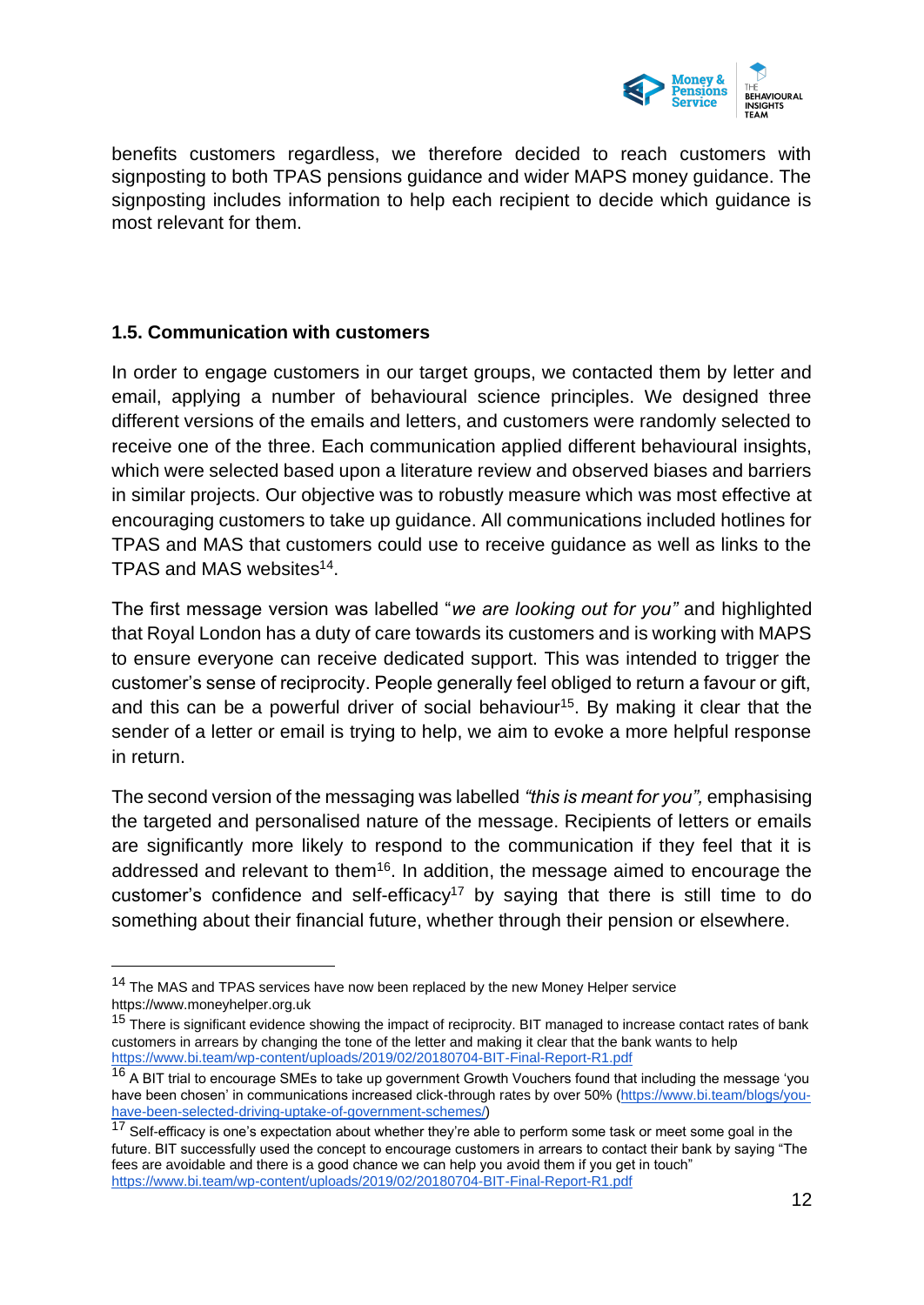

The third version of the emails and letters was labelled *"act now, not later"*, and contained messaging aimed at getting customers to act soon and not to postpone planning for the future. Customers usually postpone decisions around their pensions until it's too late and often make mistakes because of lack of planning<sup>18</sup>. The letter acted as a reminder to review one's finances with the purpose of planning for the future and thinking about what they would like to have when they retire. In addition, the communication utilised implementation intentions by prompting the customer to plan by writing down into their calendars when it is best for them to reach out to TPAS or  $\mathsf{MAS^{19}}$ .

The three versions described above were disseminated by both email and letter, and contained similar content except for some minor differences:

- Each letter was accompanied by a **leaflet** containing further information on TPAS and MAS.
- The third letter, *act now not later*, was accompanied by a **postcard-sized commitment device**, on which recipients were invited to write when they would call TPAS or MAS (and with what question(s)).
- Emails were slightly shorter than the letters and provided a link to a Royal London landing page where visitors could click on hyperlinks to the TPAS and MAS landing pages. Each email version had its own landing page, which applied the same behavioural principles as the corresponding email.
- Each letter version also included a link to the corresponding Royal London landing page, which had to be typed out by the recipient.

Communications were sent during the period 1 December 2020 to 1 February 2021.

For the purposes of the project, TPAS and MAS each set up three different phone numbers (hotlines) to correspond to the three different treatment arms, which were not made available to customers outside of the trial. Customers in the letter and email samples for a given treatment group were directed to the same hotline (i.e. all customers in the *act now, not later* group were provided with the same hotline number, regardless of whether they received the treatment via email or letter).

<sup>18</sup> Nest highlights role of inertia in decumulation options

<sup>&</sup>lt;sup>19</sup> Asking people to write down their intentions to do (or implement) something increases the likelihood that they'll actually follow through. For example, including prompts on calling cards to make a plan to fill out the census successfully encouraged people who had previously been consistently unresponsive to participate in the British Census survey (Moore H. (2017). Challenging Behaviour: Using behavioural science in ONS. Office for National Statistics. Available from:

[https://www.unece.org/fileadmin/DAM/stats/documents/ece/ces/ge.44/2017/mtg3/DC2017\\_5-5\\_Moore\\_UK\\_P.pdf](https://www.unece.org/fileadmin/DAM/stats/documents/ece/ces/ge.44/2017/mtg3/DC2017_5-5_Moore_UK_P.pdf)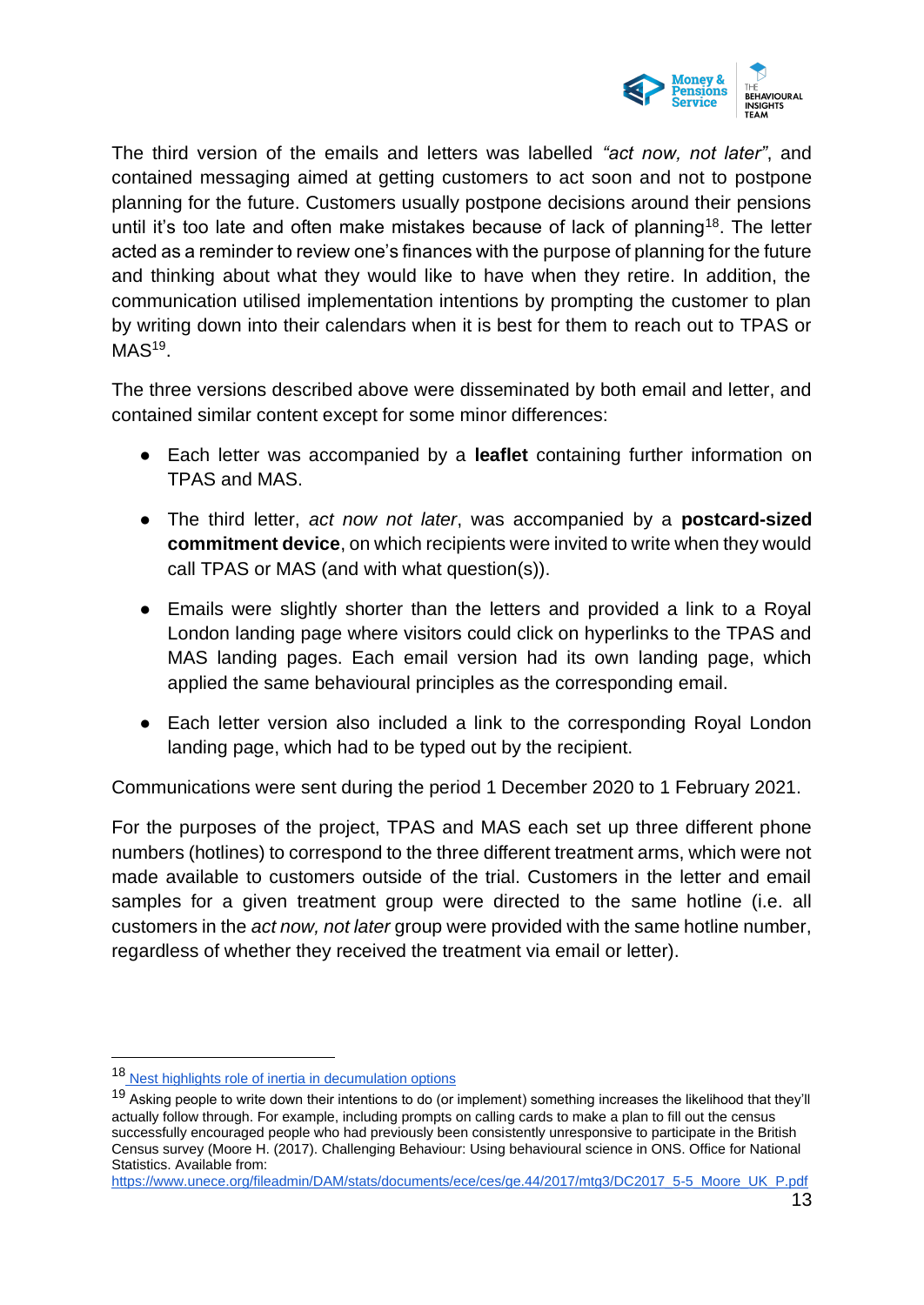

# <span id="page-13-0"></span>**2. Evaluation of the interventions**

The impact of the email and letter communications on the uptake of money and pensions guidance was evaluated using a randomised controlled trial. This was complemented by qualitative research which included interviews with Royal London customers and focus groups with staff from the Money and Pensions Service (who delivered The Pensions Advisory Service (TPAS) and the Money Advice Service (MAS) – now referred to collectively as the 'MoneyHelper' service) and Royal London. This section describes the methodology that was used.

#### <span id="page-13-1"></span>**2.1. Impact evaluation methodology**

The first part of the evaluation measured the impact of each of the three communications on the uptake of guidance. In total, 87,309 Royal London customers received one of the three communications. Customers were eligible if they belonged to one of the two target groups described above (modest earners and higher earners). Customers were randomly assigned to receive one of the three communication versions, stratifying on the following two criteria:

- Whether Royal London sent the communication by email ('email sample') or to their physical address ('letter sample'),
- Whether the individual was in Group 1 (modest earners) or Group 2 (higher earners).

Table 1 shows the proportion of customers in each treatment group which fall within each of these two categories:

| <b>Treatment arm</b> | <b>Number of</b><br><b>customers</b> | Number (%) in<br>email sample<br>rather than letter<br>sample | Number (%) that<br>are modest<br>earners rather<br>than higher<br>earners |
|----------------------|--------------------------------------|---------------------------------------------------------------|---------------------------------------------------------------------------|
| Version 1: we're     | 29,104                               | 10,427                                                        | 7,832                                                                     |
| looking out for you  |                                      | (35.8%)                                                       | (26.9%)                                                                   |
| Version 2: this is   | 29,103                               | 10,427                                                        | 7,831                                                                     |
| meant for you        |                                      | (35.8%)                                                       | (26.9%)                                                                   |
| Version 3: act now,  | 29,102                               | 10,426                                                        | 7,830                                                                     |
| not later            |                                      | (35.8%)                                                       | (26.9%)                                                                   |

| Table 1: Description of impact evaluation sample |  |  |
|--------------------------------------------------|--|--|
|                                                  |  |  |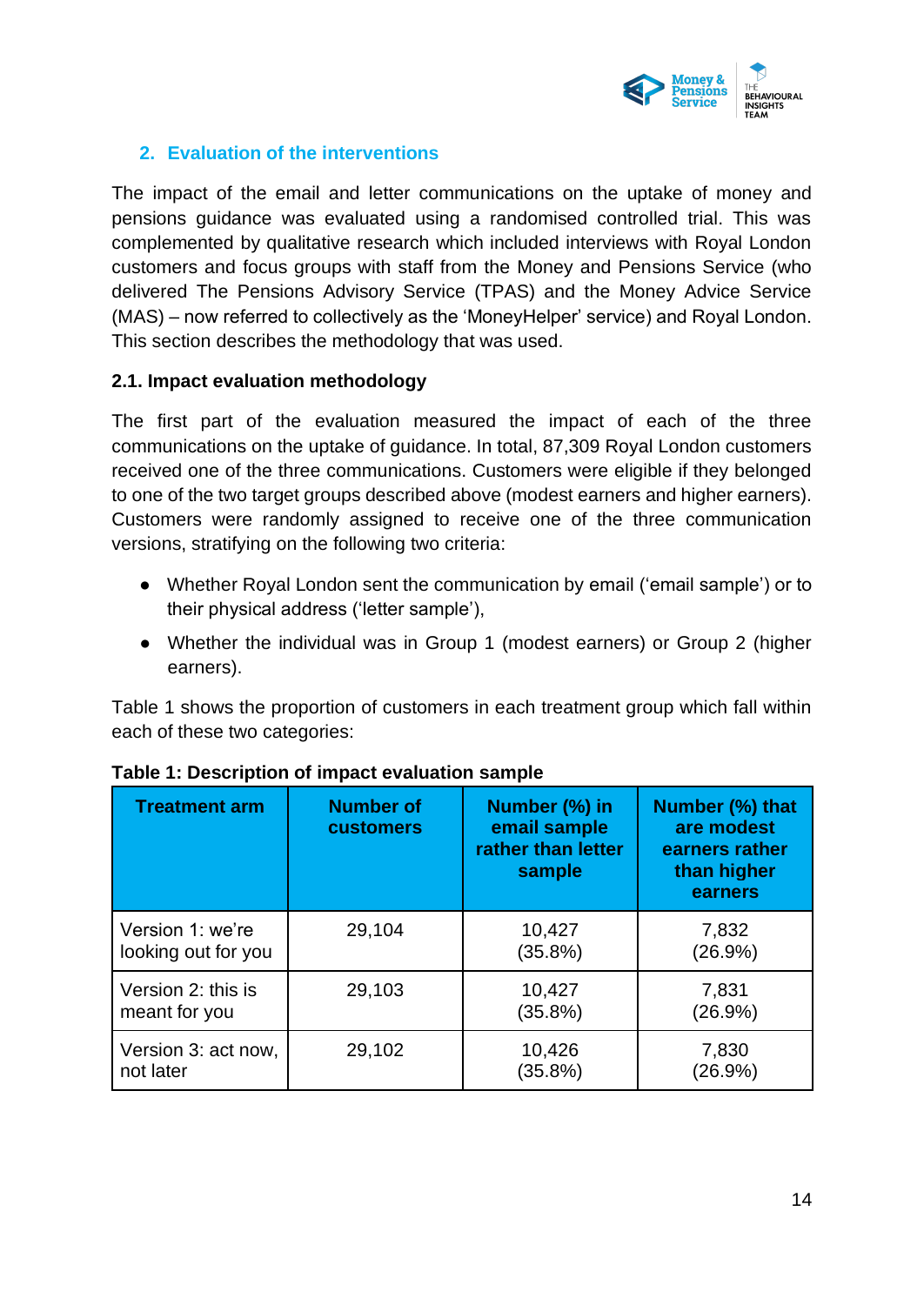

The primary outcome used to measure the impact of the communications was whether the customers called TPAS or MAS to receive guidance.

In addition, as a set of secondary outcomes, we measured whether a customer used the link provided in the communication to visit the TPAS or MAS websites. We did this separately for the email and letter samples, since members of the former could click through directly whereas members of the latter had to type out the link. Given the large difference in effort required, we expected the rates of website access to vary between the email and letter subgroups. We also measured whether the customers changed their pension contributions following the receipt of the communication.

We also analysed a number of exploratory outcomes, which included:

- whether the customer ceased to contribute to their pension altogether,
- whether the customer registered on Royal London's online portal (through which they can access their account)
- amount of time spent on either the TPAS or MAS websites
- number of web pages visited
- whether a customer logged into the Royal London app

We also examined each of the primary and secondary outcomes separately for modest earners and higher earners, and separately for men and women. Gender was chosen as a subgroup for exploratory analysis because women tend to have different career trajectories to men and therefore different financial and pension outcomes $^{20}$ .

The primary and secondary outcomes are presented in table 2 below and the full list of exploratory outcomes and analyses are provided in Appendix A.

# **Table 2: Primary and secondary outcome measures for the randomised controlled trial**

| <b>Outcome</b>                                                                                            |
|-----------------------------------------------------------------------------------------------------------|
| <b>Primary outcome</b>                                                                                    |
| Whether a customer calls the TPAS (The Pension Advisory Service) or MAS (Money<br>Advice Service) hotline |
| <b>Secondary outcomes</b>                                                                                 |
| Whether a customer clicks through to online TPAS or MAS guidance, for the email                           |

 $^{20}$  The average pension pot of a 65 year old woman in the UK being a fifth the size of a man's, at just £38,500. See Portas J. "Insuring Women's Futures' research report "Solving Women's pension deficit to improve retirement outcomes for all", published by CI[I https://www.insuringwomensfutures.co.uk/](https://www.insuringwomensfutures.co.uk/)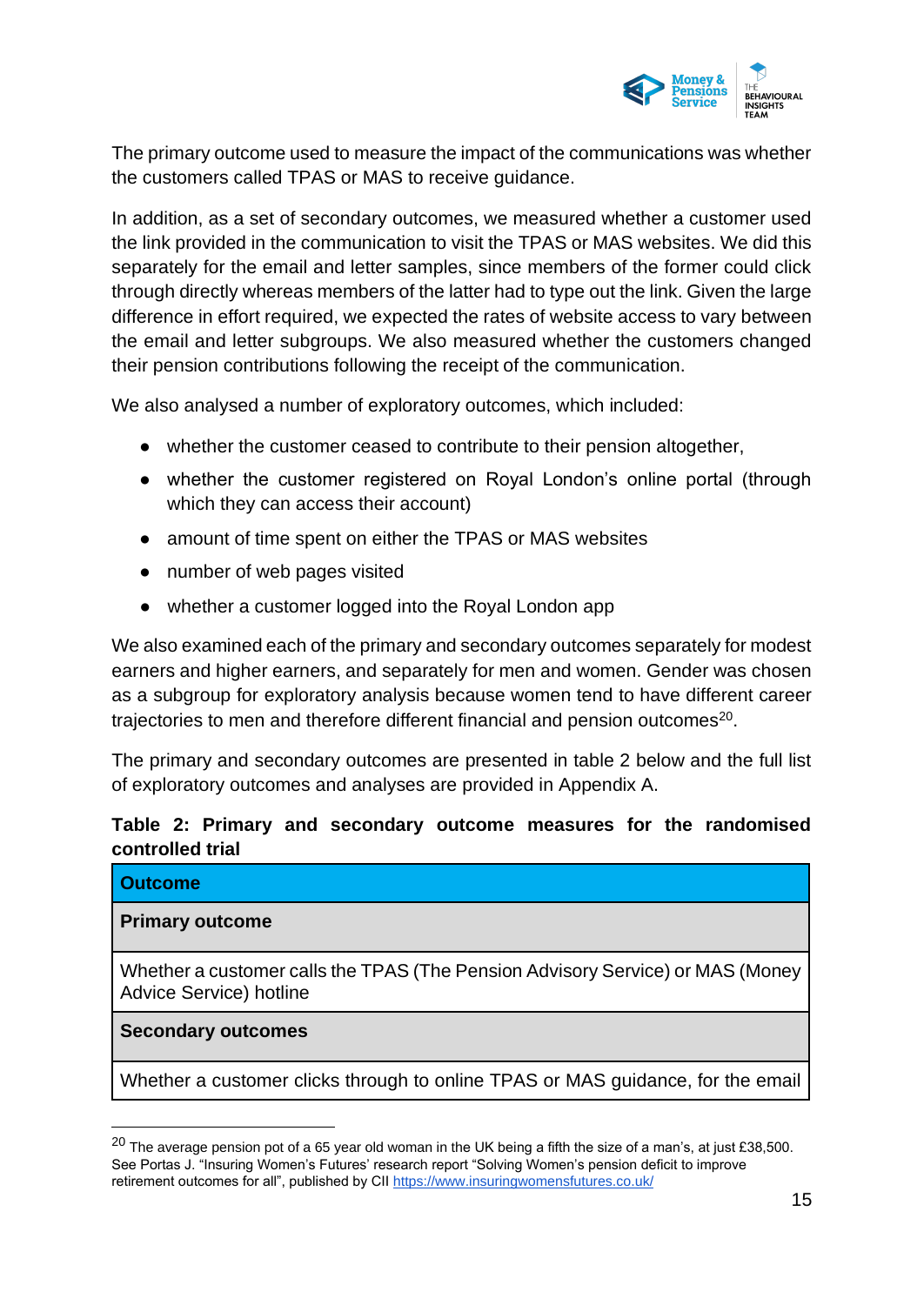

sample

Whether a customer visits the online TPAS or MAS guidance, for the letter sample

Whether a customer changes (increases or decreases) their percentage employee contribution by at least 0.5 percentage points

# <span id="page-15-0"></span>**2.2. Qualitative research methodology**

The findings from the impact evaluation were complemented by an implementation and process evaluation (IPE) consisting of interviews with Royal London customers and a focus groups with staff from TPAS, MAS and Royal London, to learn about customer perceptions of the communications, staff experiences of implementation, and to identify improvements to future iterations.

Interviews were conducted with twelve customers who received one of the three communications. Out of those, we selected eight customers who took up the offer and called TPAS or MAS, and four customers who didn't. Of these twelve customers, three received the email communication and nine received the letter communication. The interviews gathered data on how they perceived the communication, their knowledge about pensions, and their attitudes towards pensions.

The interviews with customers addressed the following research objectives, which were aligned with the broader research questions of the trial:

- understand the range of participant attitudes and perceptions of money management, pensions, and financial support
- describe participants' perceptions of the communications
- describe participants' decision-making pathways, and identify the key influences
- identify optimisations for communications

For participants who attended/accepted a phone call with TPAS or MAS, additional objectives were to:

- describe participants' experiences of the phone call.
- identify key support factors.
- identify suggestions for improvement.

A purposive sampling strategy, which selected participants based on key characteristics enabling detailed exploration of relevant themes, was employed to capture the range and diversity of customers: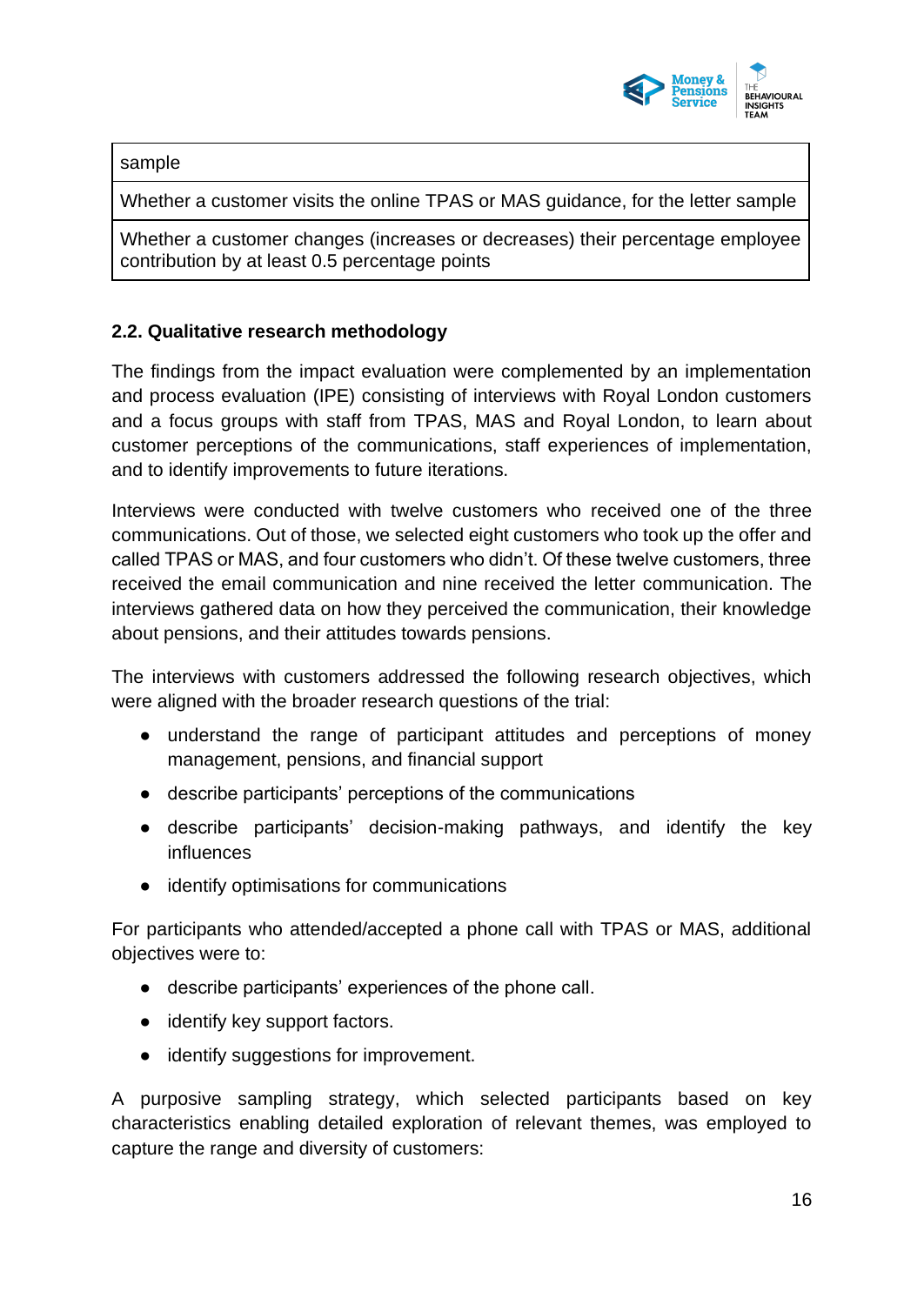

- opt in or out of the TPAS or MAS phone call
- type of communication received (email or letter)
- age
- gender
- employment status

In addition, one focus group was conducted with eight staff from TPAS (1 participant), MAS (3 participants) and Royal London (4 participants). Participants included in this focus group were recruited through TPAS, MAS and Royal London and were closely involved in the delivery of support services. The focus group explored intervention implementation, delivery and fidelity, and addressed the following research questions:

- What were the project aims and did these change?
- What were the key activities for setup and delivery?
- Who were the key players for project activities?
- What were the key milestones and how was success measured?
- What are the suggestions for improvement for future iterations?

Interview and focus group guides are provided in Appendix F.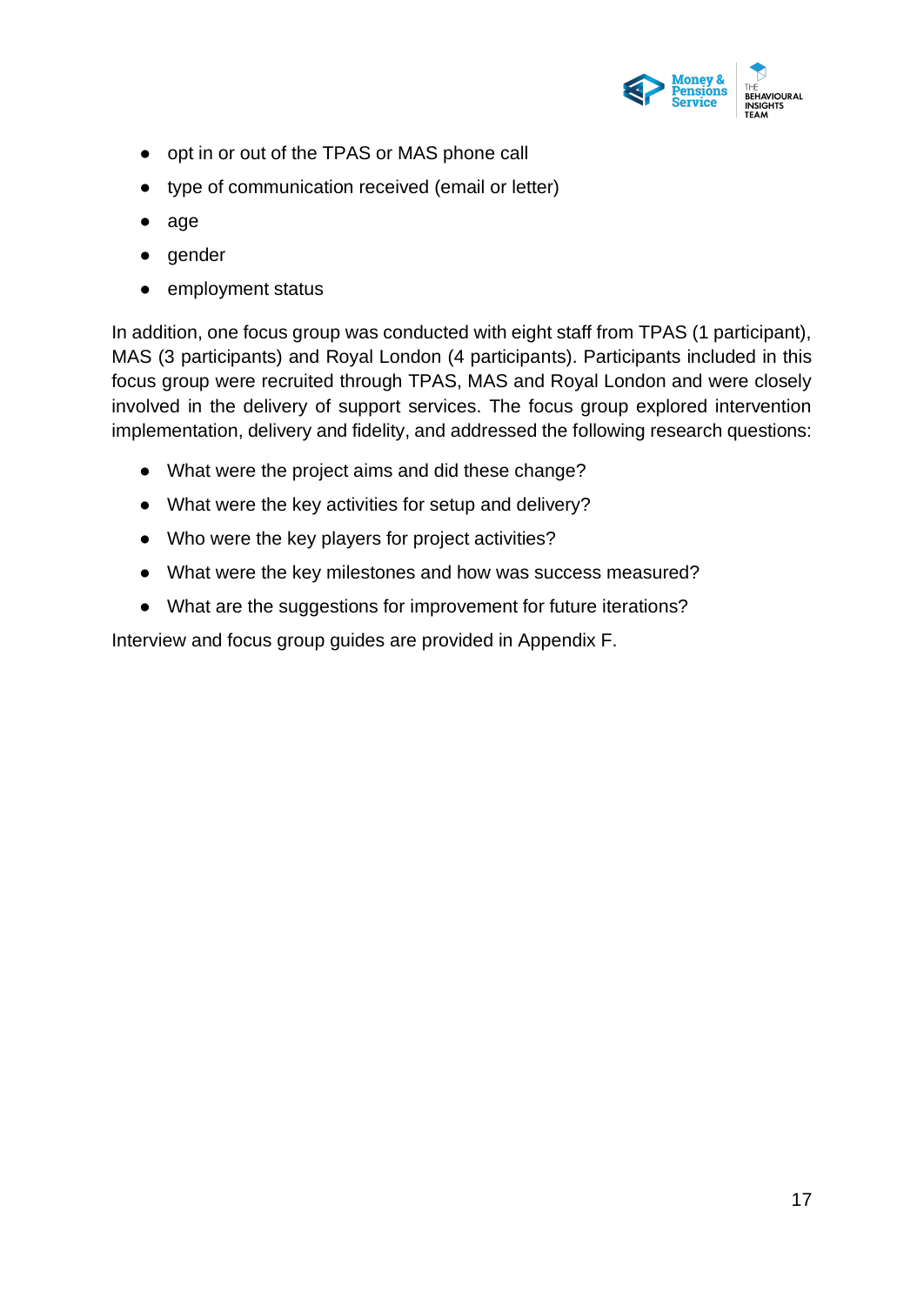

# <span id="page-17-0"></span>**3. Key findings**

### <span id="page-17-1"></span>**3.1. Summary of findings**

We found that, across the three communication versions, 240 customers took up guidance over the phone and 12 customers took up guidance on the TPAS or MAS websites. In total, this represents approximately 4.25 calls per thousand customers in the trial. We did not, however, find any significant differences between the three versions of the Smarter Signposting communication on uptake of guidance via phone or online, or on wider pension outcomes.

Of the twelve customers we interviewed, eight had decided to take up the offer of guidance. Those customers had varying levels of pre-existing financial literacy / skills and can be categorised based on their financial situation and whether they have a retirement plan in place as follows:

- 1. **The reassurance seekers**, who are in a comfortable financial position and have access to financial advice. Their prime motivation for seeking guidance is to make sure their current plan is viable and favourable.
- 2. **The information seekers**, who are customers in a less stable financial position and with limited or no access to financial advice or resources. Their main motivation is to obtain tailored advice in order to develop a retirement plan.

For the four customers we interviewed who did not take up guidance, we identified three key reasons:

- 1. **No perceived need for guidance**: Some customers didn't feel they needed guidance. Those who had lower financial literacy primarily sought information and tailored advice rather than guidance while those with high financial literacy already had a retirement plan and sufficient advice available and similarly had no need for guidance<sup>21</sup>.
- 2. **Communication format:** For some customers, the emails appeared less credible, generated suspicion, and may have been overlooked due to the volume of emails received on a daily basis. While letters appeared more formal, they may also have been misplaced or never opened. Additionally, customers had concerns surrounding online financial safety, and were cautious about accessing websites for which they were unable to verify the legitimacy.

 $21$  In the context of financial services, guidance is the provision of various available options with the aims of narrowing down a customer's choices whereas . However advice is the recommendation of a specific course of action based on a customer's individual circumstances and goals (See

[https://www.fca.org.uk/publication/research/fawg-consumer-explanations-advice-guidance.pdf\)](https://www.fca.org.uk/publication/research/fawg-consumer-explanations-advice-guidance.pdf)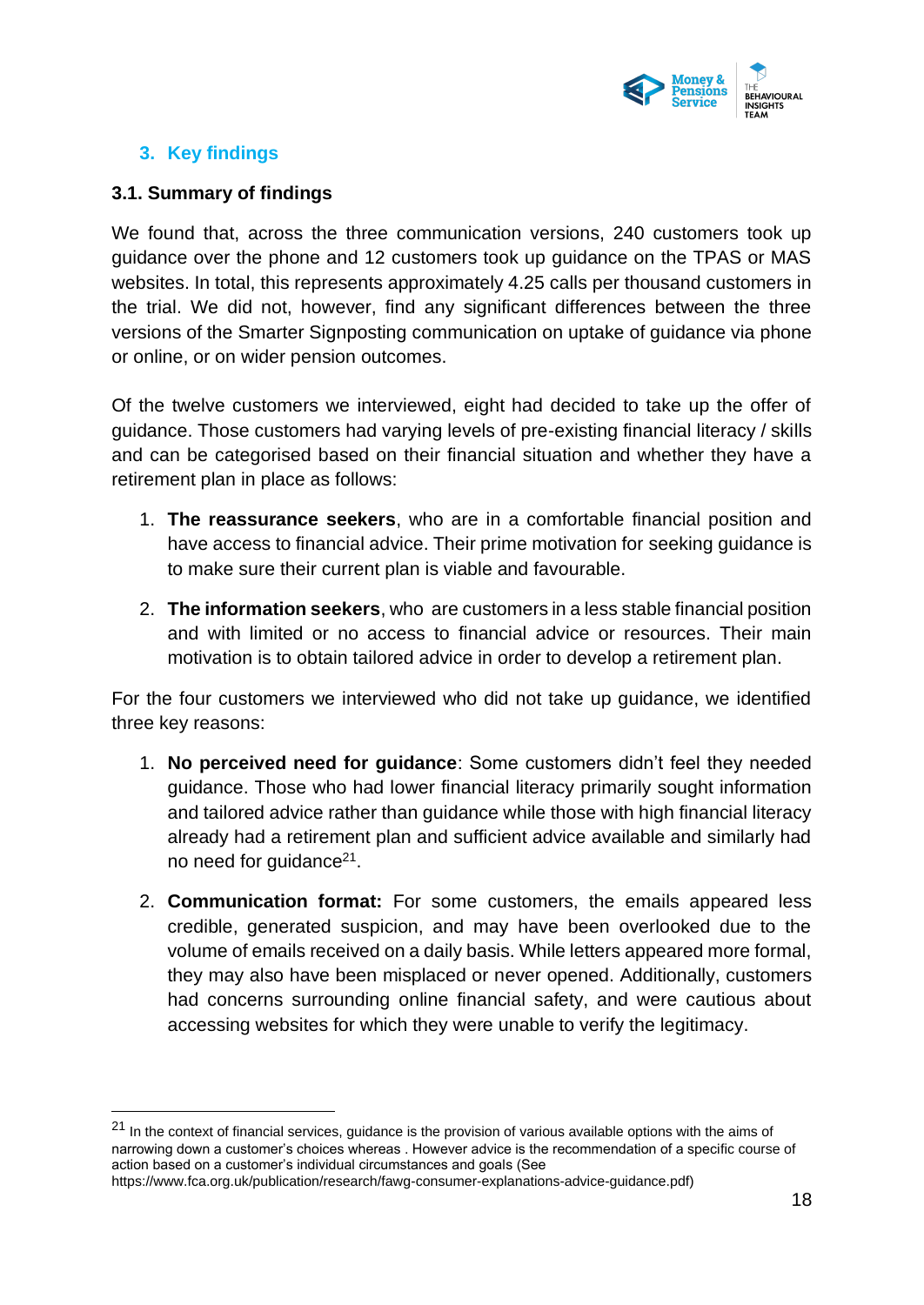

3. **Communication timing:** Around a fifth of the communications were sent late in the year during the winter holiday period when people are preoccupied with purchases for the holidays and potentially pay less attention to financial planning. Moreover, some of the letters arrived just before the helplines closed for the Christmas and New Year's break. Furthermore, the expectation was that people would respond within a few days or not at all. However, several people took up guidance weeks after receiving a communication: of the customers we can identify as calling in, around 30% took more than two weeks after the communication was sent. It may have been beneficial to leave a longer lag period between sending communications and waiting for take up.

The following section describes these findings in more detail. We first present the primary findings and describe the different types of guidance users. We then present some of the reasons why customers may have not taken up guidance. Finally, we describe some of the findings from the secondary and exploratory analysis.

# <span id="page-18-0"></span>**3.2. The impact on the uptake of guidance over the phone**

The main outcome measure of the trial was the uptake of money or pensions guidance over the phone. Overall, 240 customers called into the TPAS and MAS hotlines. The three different versions of the communication did not exhibit any significant differences in their effectiveness in terms of this outcome, as shown in Figure 1.

The number of unique callers was considerably higher for TPAS than for MAS (193 compared to 48, with one customer calling both hotlines). This finding was expected, as the messages came from the customers' pension provider and the original intention was to prompt customers toward pension guidance (which is TPAS' domain).

The 240 customers who called the TPAS and MAS hotlines spoke for a total of 371 times with an advisor, which represents approximately 4.25 calls per thousand population.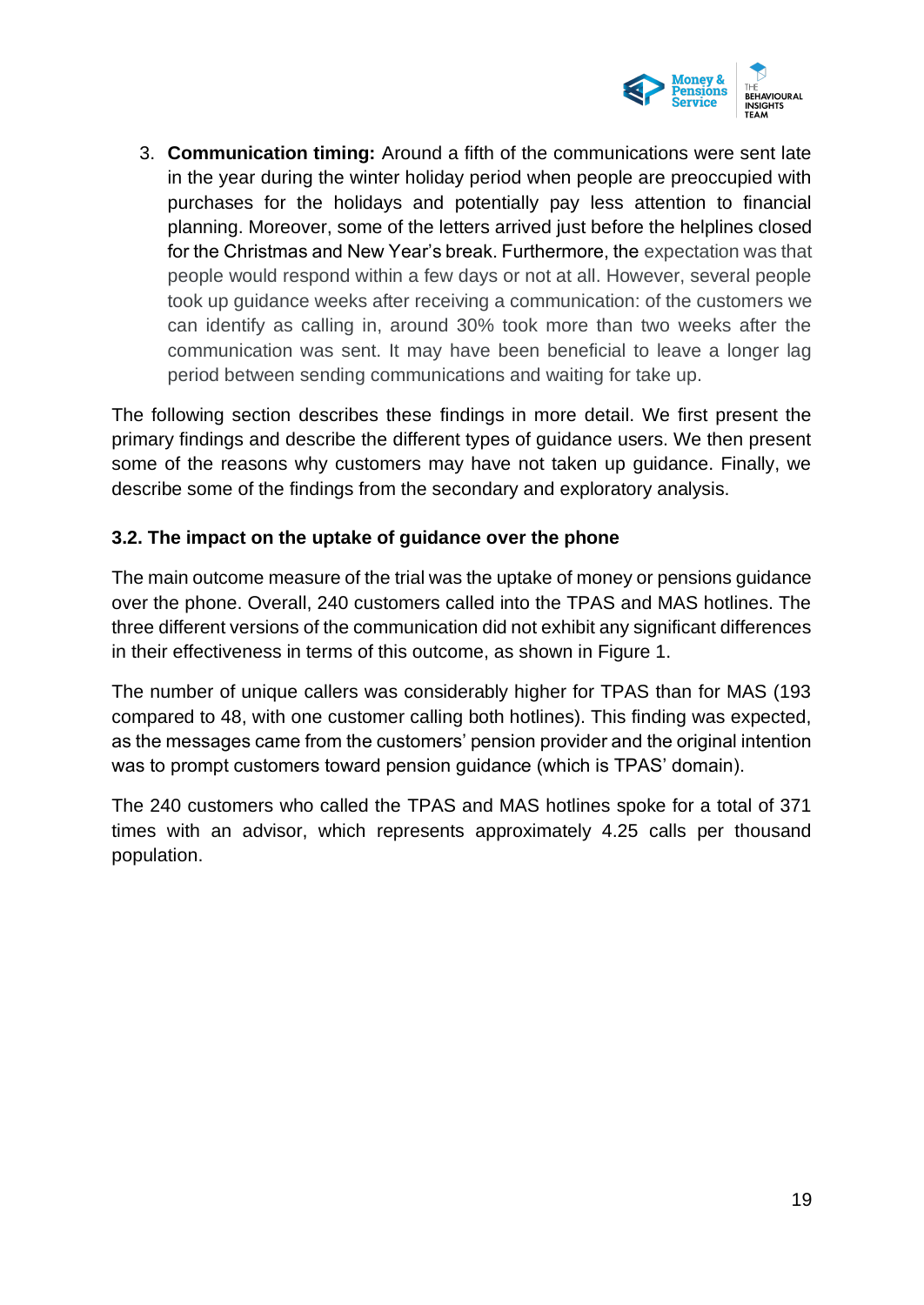





# <span id="page-19-0"></span>**3.3. Types of Customers who called TPAS or MAS**

Customers who called the TPAS and MAS hotlines fell into two distinct categories based on the following contextual factors: their financial situation and whether they had a retirement plan in place (outlined in further detail below). These different factors influenced their expectations, how much perceived benefit they gained from the guidance, and the level of influence the guidance had on any subsequent decisions surrounding their retirement planning.

# Type 1: Reassurance Seekers

The prime motivation of reassurance seekers for seeking guidance was to make sure their current plan is viable and favourable. As described in Figure 2, the financial situation of these customers was comfortable, they saved consistently, and their income and pension contribution had been largely unaffected by Covid-19. They had access to tailored financial advice either privately or through work, and as a result they had a concrete retirement plan in place and are fully aware of their retirement options.

Although these customers had access to an advisor, they may not have been as confident in their retirement planning as the most knowledgeable customers in this category. They also sought to understand if there are any alternative options they may not have considered. For example, one of the interviewed customers said: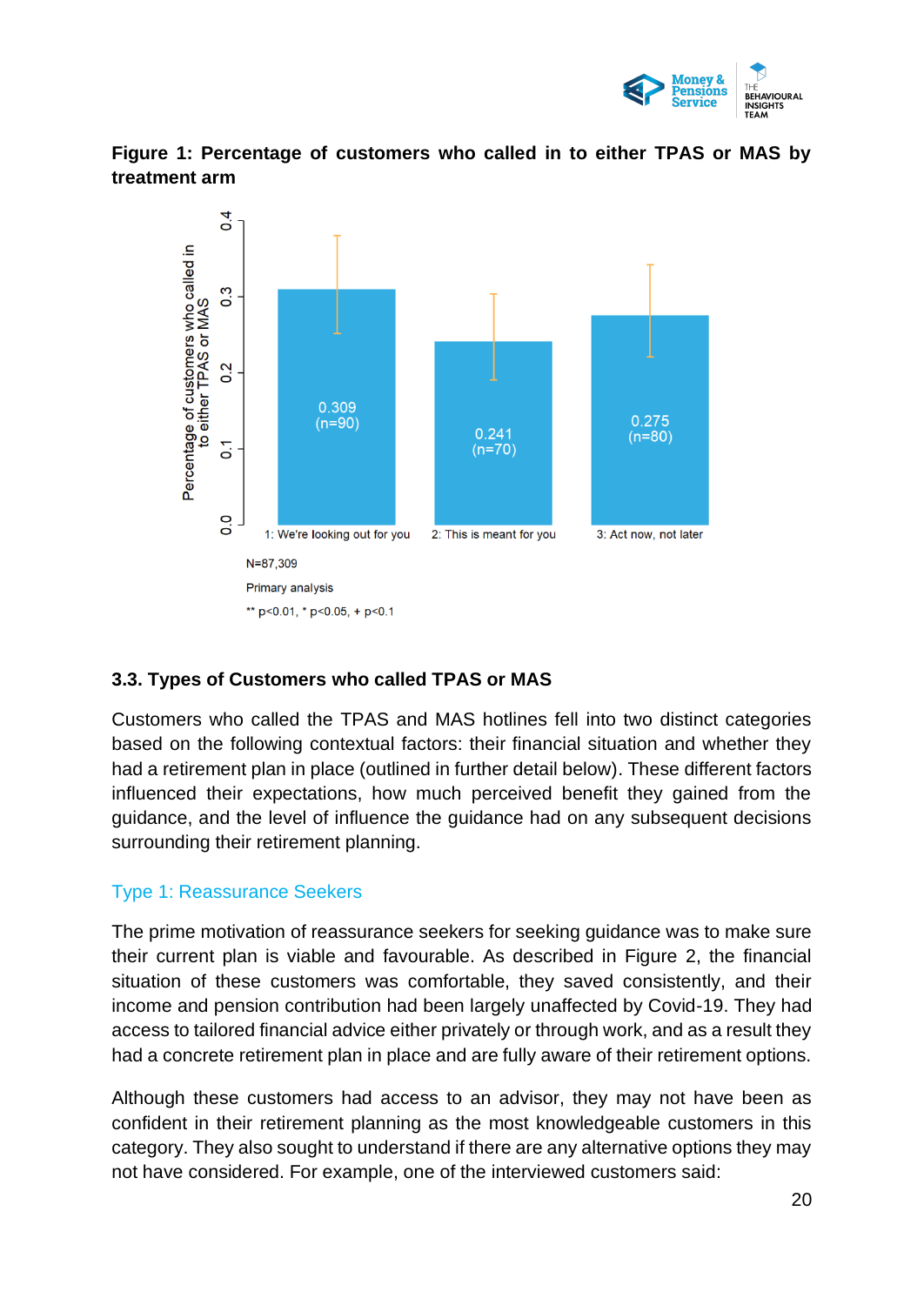

*'I thought, well, why not take them up on it? It seems like a sensible thing to do. Even if they tell me to do something or recommend I do something, there's no compulsion to do it.'* (Engaged customer<sup>22</sup>)

These customers were engaged and proactive in regard to retirement planning, and therefore were keen to access available resources, assess all available options, and check their plan. Additionally, the expected impartiality of the guidance put these customers at ease, as they did not feel pressured to make any immediate decisions or feel as if they are being led in a particular direction. Another customer said:

*'To some extent, it [the guidance] made me feel that I was on the right track and that I had been doing all the right things, and that my future ideas for what I might do were quite appropriate…I'd rather in some ways keep my pots fairly separate… It was nice to hear that that was a reasonable thing to do, and that I didn't necessarily have to lump them all together.'* (Engaged customer)

The experience of those customers with guidance was positive and guidance provided the reassurance these customers needed although it did not have any impact on their options.

<sup>22</sup> An Engaged customer is a customer who did schedule and take part in a TPAS or MAPS call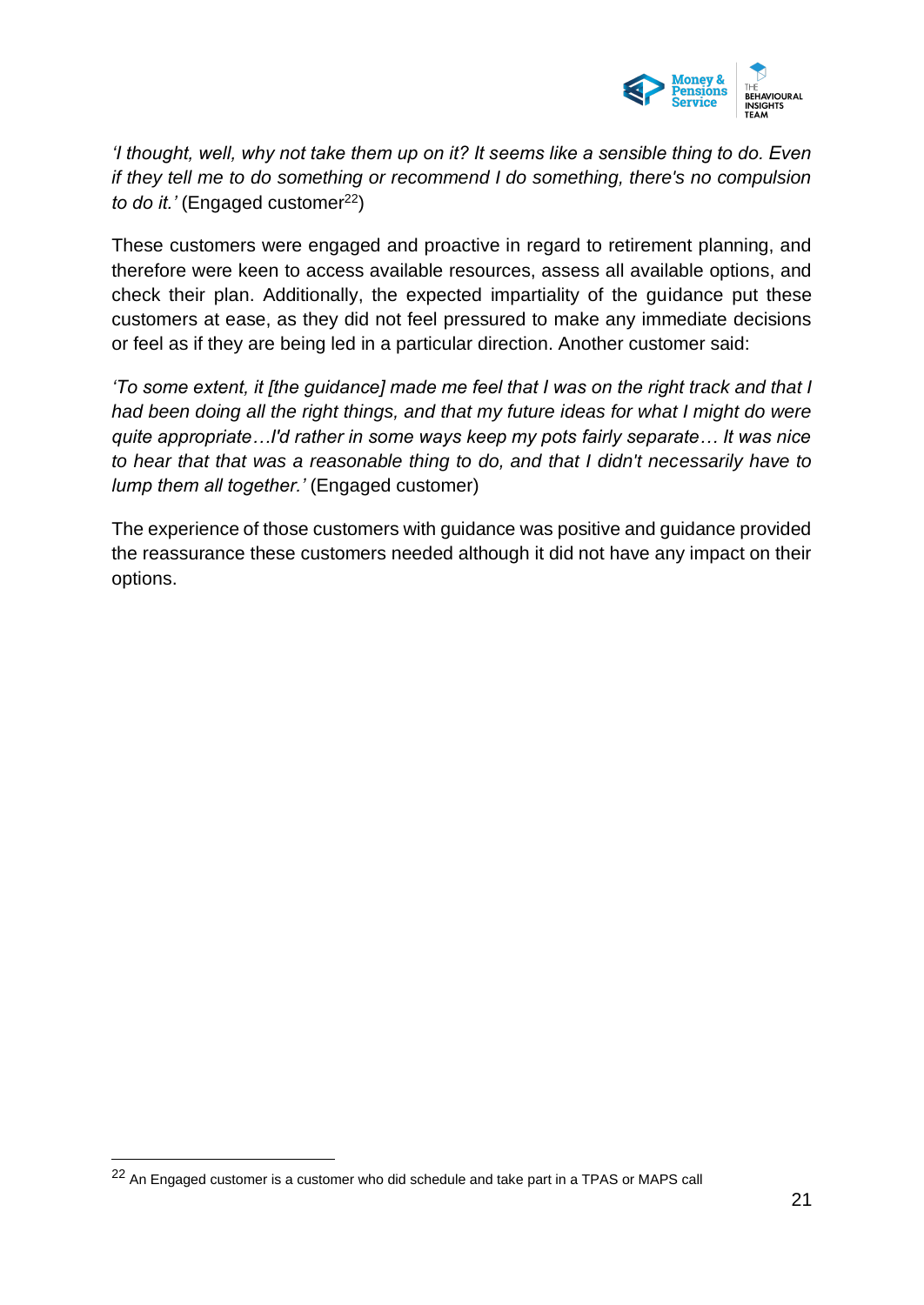

# **Figure 2: Reassurance Seekers**



#### Type 2: Information Seekers

The second type of participants were those who decided to take up guidance because they wanted advice, information and resources that would enable them to start developing a retirement plan. The characteristics and motivations of these customers are described in Figure 3. They were in a less comfortable financial situation than the first type, they had to access savings more frequently than desired and had been in debt in the past, and their income had been negatively impacted by Covid-19. They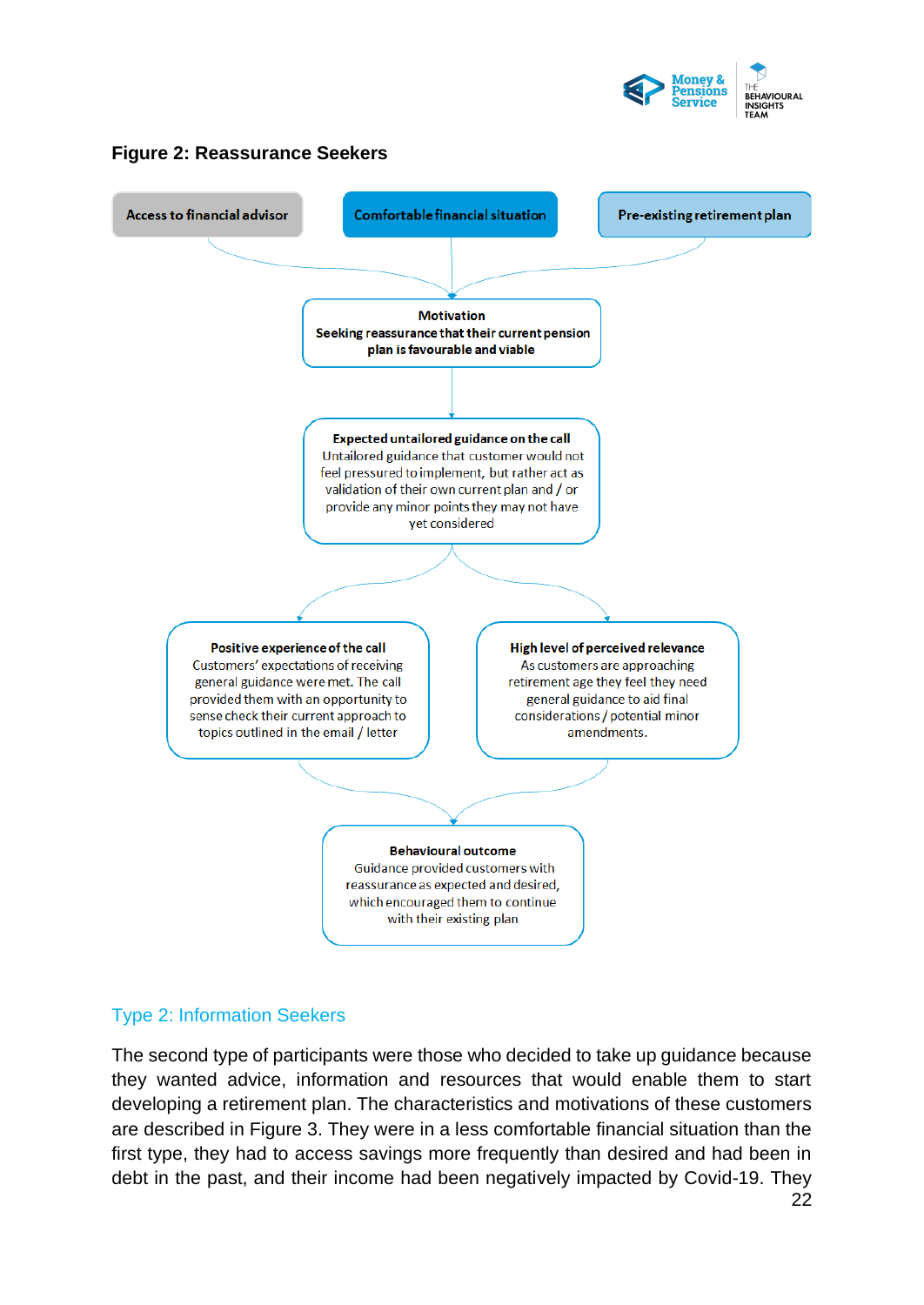

had never received financial advice and had no retirement plan. They had very little knowledge of their retirement options and did not know whether their pension plan would be sufficient to sustain them in retirement.

These customers felt they lacked sufficient knowledge about their pension and often felt overwhelmed by the range of potential options available. They viewed the call as an opportunity to begin to develop their plan and expected actionable and explicit advice. Although this guidance increased pension saliency for these customers, overall this type of customer expressed disappointment at receiving general guidance that outlined options rather than providing specific advice. Additionally, they felt overwhelmed by the various options and resources provided on the call and still needed to access independent financial advice.

One of the customers in this group said:

*'No, I mean it was useful, it was thought-provoking. It made us think about different things...but, I don't know what the terminology is, but as far as financial advice, you can have some sort of broad financial guidance, but the people [call handlers] aren't allowed to give you specific directions.'* (Engaged customer)

The experience for these customers with the guidance was less positive than those customers seeking reassurance as their expectations of tailored advice were not met. At the same time, guidance did increase their awareness around their current position and while it did not lead to any immediate changes in behaviour it may have acted as a first step in the development of a retirement plan. Indeed, some of the TPAS call handlers encouraged these customers to speak with financial advisors so they could access tailored advice.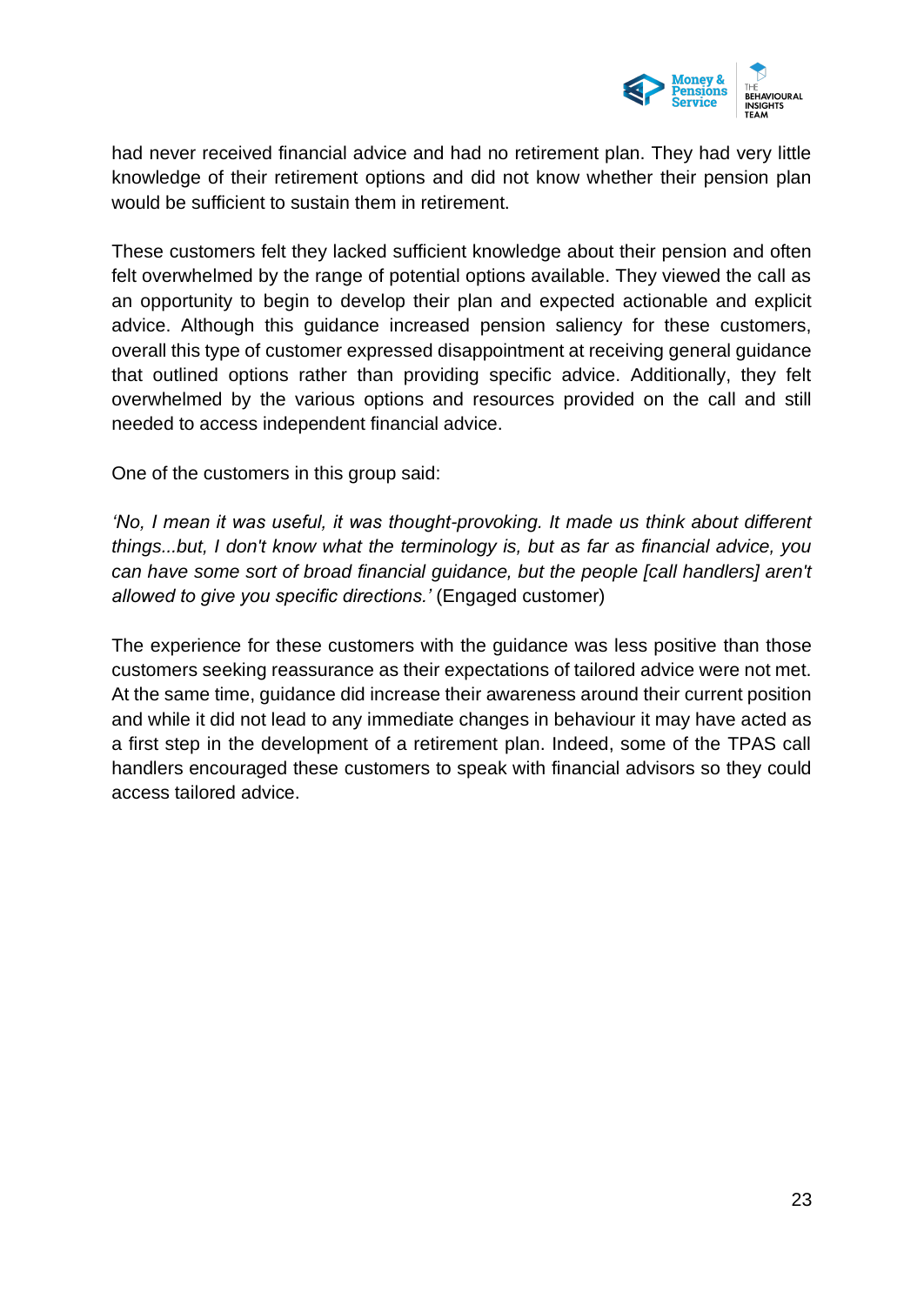



# **Figure 3: Information seekers**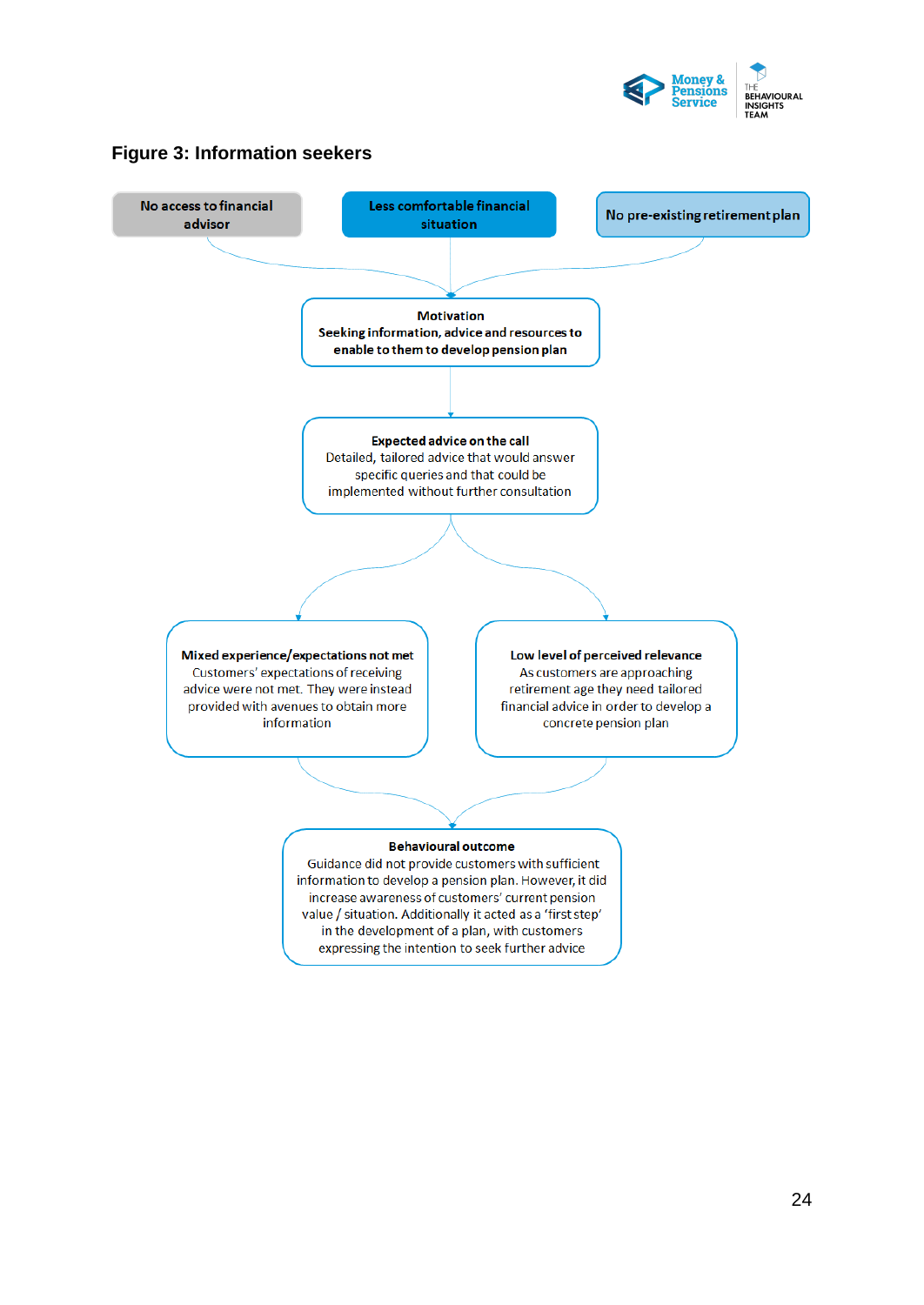

### <span id="page-24-0"></span>**3.4. Reasons for not taking up guidance over the phone**

The qualitative research with those customers who did not take up guidance revealed three main barriers. This section discusses those barriers and explores the ways in which these barriers vary based on customer typology.

#### No need for guidance

The first reason for not taking up guidance was that customers didn't feel that they needed it. There were various types of customers who felt they didn't need guidance:

#### **No need for guidance because of access to a financial advisor**

The first category of customers we spoke with were those who were in a secure financial position and had access to a financial advisor. They were different to the reassurance seekers described above in that they felt secure in the pension-related decisions they had made and were not seeking to change them. One customer had used the same financial advisor for the last 20 years.

*'Oh yes, I've been with the same financial adviser for about 20-odd years now. We looked at different things as well as pensions. I've always looked in, made sure that my pension is my first priority because it was one of the best bits of advice I've had.'* (Non-engaged customer<sup>23</sup>)

Similarly, other customers that did not take up the offer of guidance expressed that they had sufficient advice and resources from their advisor and an established plan in place. They felt there was nothing new or particularly valuable they could learn from the guidance.

*'We have a good relationship, obviously having known him [financial advisor] for so long and all that. One of the impressive things about him is the way that he explains things. He goes through things very slowly, and we have regular reports from him and that sort of thing, so I find his advice very, very useful. Having that advice on tap, does that... that makes you feel a bit more confident than maybe the average person about the future.'* (Non-engaged customer)

# **Retirement planning is not seen as a priority due to more immediate financial concerns**

Customers who were less financially comfortable and had no access to financial advice spent significantly less time considering a retirement plan. Their primary focus

<sup>&</sup>lt;sup>23</sup> A Non-engaged customer is a customer who did not schedule to take part in a TPAS or MAPS call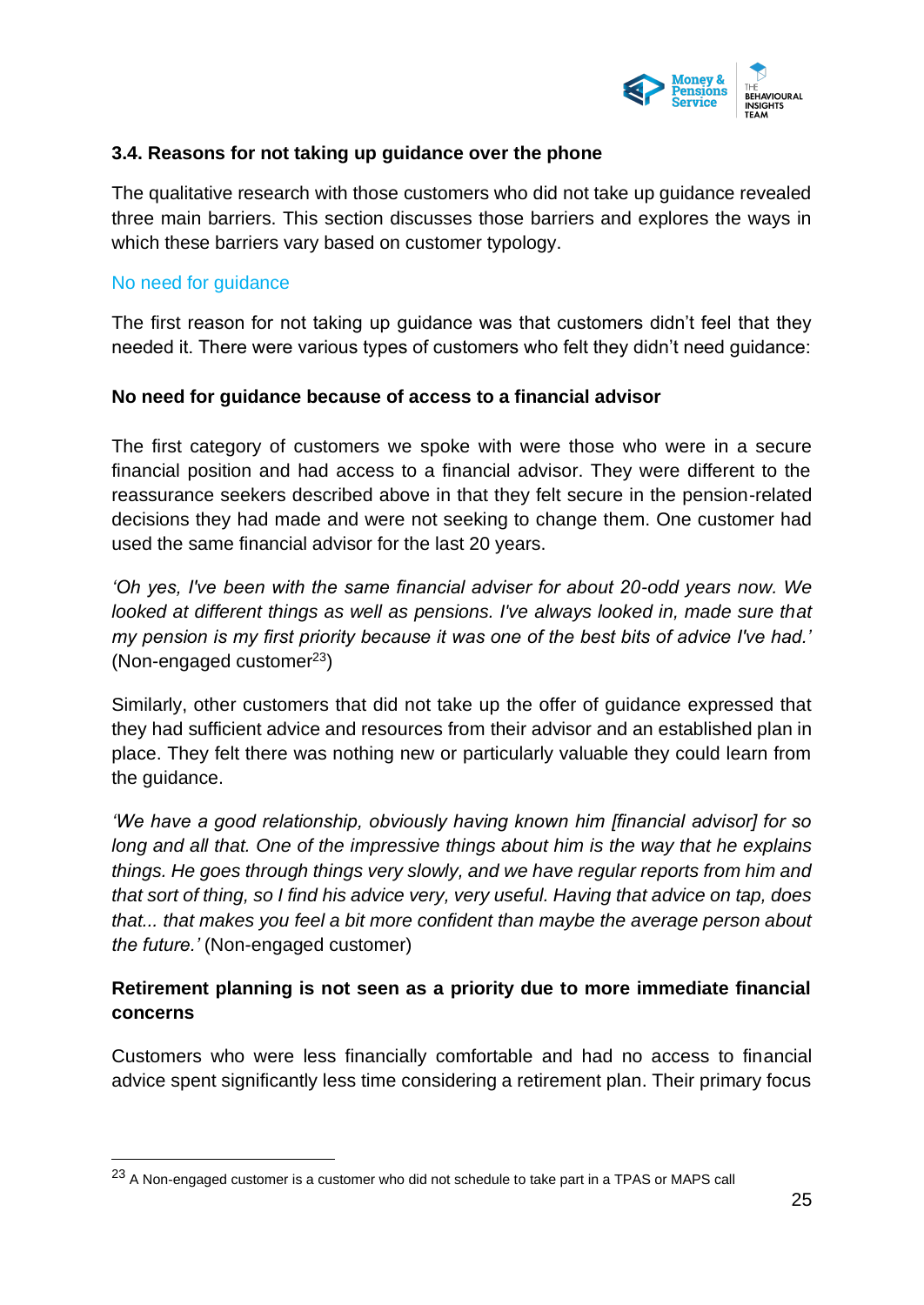

was on immediate financial concerns and spending needs, and this did not leave much space for forward planning. This resulted in them not taking up the offer of guidance.

*'I haven't been able to save up anything really generally in the last few years because the cost of living has had such a high, high, high rise I personally feel. You notice it on your weekly shopping or any needs that you need to meet with spending on whatever, things have become more expensive.'* (Non-engaged customer)

Our interviews indicated that those with immediate money issues were often already receiving support on such topics as debt management and Individual Savings Accounts.

# Communication format

Customers were contacted via either email or letter. Both formats posed a number of barriers to uptake that were consistent across the two customer typologies.

#### **Customers may forget to call because they misplaced the letter**

Whilst for some customers having a letter acted as a physical reminder to schedule a call, many may have misplaced the letter, causing them to miss the opportunity to obtain guidance. The letter also contained detailed information, making it hard for customers who had misplaced the letter to remember the details.

*'I misplaced the letter and I really wanted to get in touch with the list, because I have such a bad memory, I don't remember what the indication... Even though the letter was very thorough, very in-depth and very detailed, I don't remember'* (Non-engaged customer)

Others may have put it off because the deadline listed in the messages was not immediate. Indeed, the deadline led to delayed calling as it highlighted how much time was available to claim the offer, rather than acting as a limitation.

*'I looked at the deadline and I thought, hmm, I'll deal with that another time because I've got quite a bit of other stuff going on.'* (Engaged customer)

#### **Emails can also be overlooked**

Although a limited sample, interviewed customers had multiple email accounts and received a large volume of emails. This made it challenging to keep track of and notice incoming communications, resulting in the email being unopened, accidentally being deleted or stored in the wrong folder.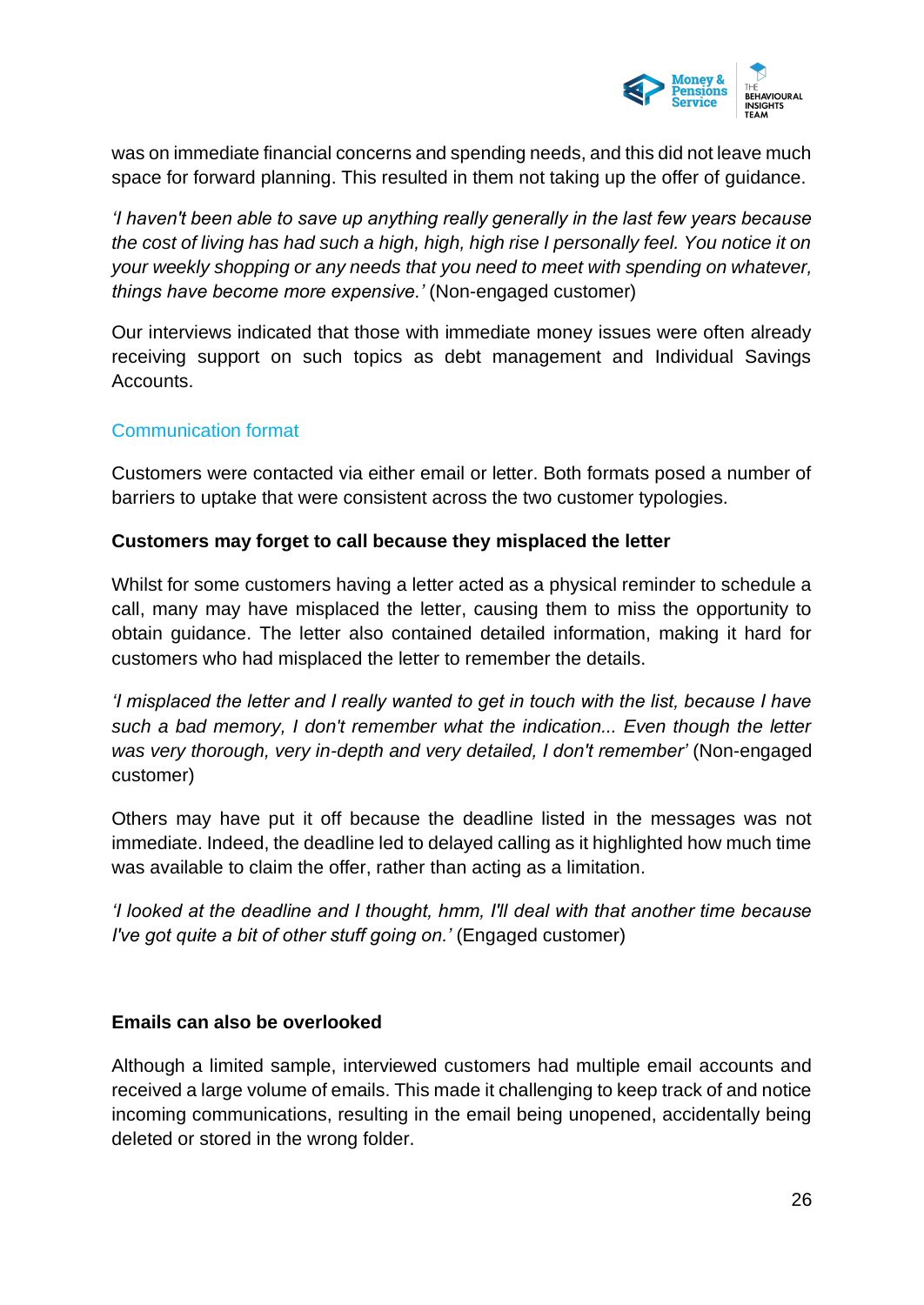

*'I have to admit I'm not someone that checks my emails every day, and when I go in I've got over 500 of them. I go through and delete and then I move, open folders and move stuff in those folders and say, 'Okay, I'm going to get around to reading this.' I never do.'* (Engaged customer)

#### **General suspicion toward finance-related emails**

Increasingly, customers are more aware of and alert to financial scams via email and are therefore more cautious of emails relating to finances compared to letters on the same topic. This general feeling of suspicion resulted in some of the interviewed customers being reluctant to click on a link or call a telephone number provided to them in the email. This suspicion was found across all age groups, not just those close to retirement age

*'I didn't want to end up getting scammed, because I've just clicked on a link… They're so clever, these days, with setting up websites, and I didn't want to risk contacting someone dodgy.'* (Engaged customer)

*'I don't think emails always have the most official tone about them.'* (Engaged customer)

#### **Letters were seen as more credible than emails**

In comparison to emails, letters were the preferred form of communication. Despite emails offering the potential to easily save and store information if the customer has a filing system in place, letters were deemed more suitable by both customer typologies. The customers we interviewed generally perceived letters to be more credible, particularly when the pension provider was seen as working on a government-led initiative.

*'The fact that it was a letter that had come through the pension company and that it, I'm assuming, is a government-led initiative…makes it seem credible and legit.'* (Engaged Customer)

Customers approaching retirement still regularly receive important letters via the post, and communicating this way adds a sense of credibility and formality. In turn, they also receive relatively few letters daily, reducing the chances of the letter being lost amongst other communications, as often happens in customer's email inboxes.

*'Letters, definitely, occasionally I forget I've opened them, but I know they are definitely for me. It's not spam if it's coming through my letterbox. I can put it where I'll see it or deal with it…I'm just not very digital, but I tick to say I've read something, or I tick when I've answered something and then I also file it more logically, I feel. I haven't got a good way of filing emails. I know you can, but I just haven't. I get so many emails about*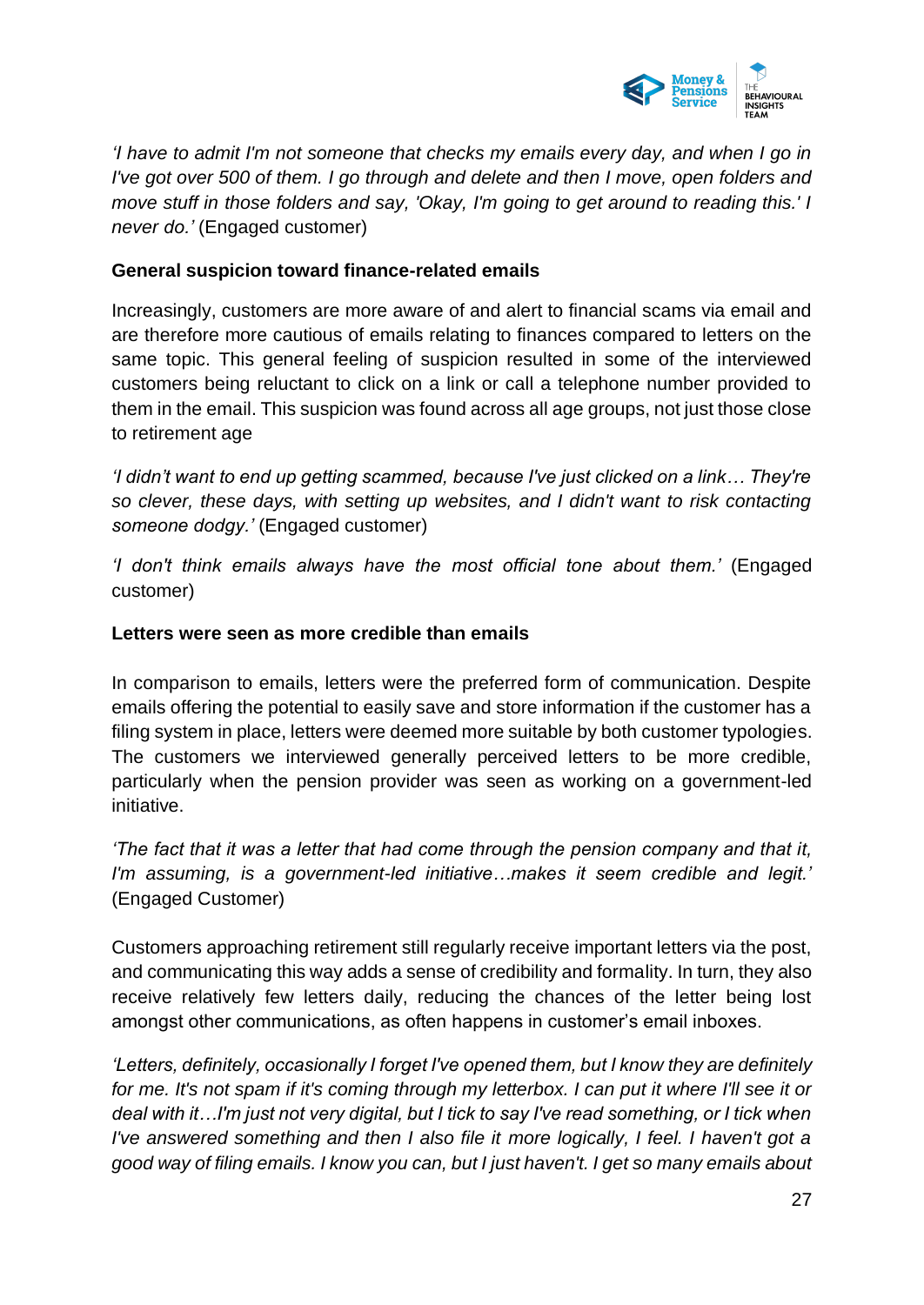

*so many things that sometimes, really important things get lost, whereas coming through the post, important things don't get lost.'* (Engaged customer)

# Communication timing

The timing of the communications was effective for some customers while being less so for others.

### **Communications were timely for reassurance seekers**

For customers approaching retirement age, the communication was sent at the right point and stage in their lives. For information seekers, retirement planning is increasingly becoming more of a priority and the communication was seen as an effective prompt. Reassurance seekers are focused on finalising their plans and assessing any potential options they may have missed.

*'Actually, this letter and phone call is quite good timing, because approaching retirement age I'd kept thinking about that I should review what I'm paying into my pension. Yes, it was quite good timing, to have a chat with someone about it all and what I could be doing.'* (Engaged customer)

# **Timing before Christmas may have reduced engagement**

Around a fifth of the communications were sent just before Christmas when customers are potentially less likely to engage in financial planning. The letter or email likely arrived at a time of increased post usage (Christmas cards are sent at this time of year) and at a time when people may be preoccupied with preparing for and celebrating festivities, when guidance for pension plans may be low on the customer's list of priorities.

*'I think it came just before Christmas or around that sort of time, which was perhaps a bit of a weird time to send it, that timing isn't right for anybody...maybe it could've come out perhaps a bit later in the year. Maybe before your tax year and your ISAs and everything else, perhaps a bit later in the year, that might've been better because people were thinking about Christmas and New Year and all that sort of thing.'*  (Engaged customer)

Furthermore, as stated earlier, the TPAS and MAS helplines were also closed over the period around Christmas and the New Year, meaning that even if customers prioritised the guidance, they would have had to wait before being able to access it.

#### **Impact on visiting the TPAS and MAS websites**

Only twelve people visited the TPAS or MAS websites across the whole sample. One of the likely reasons for the very low uptake is the user journey may have been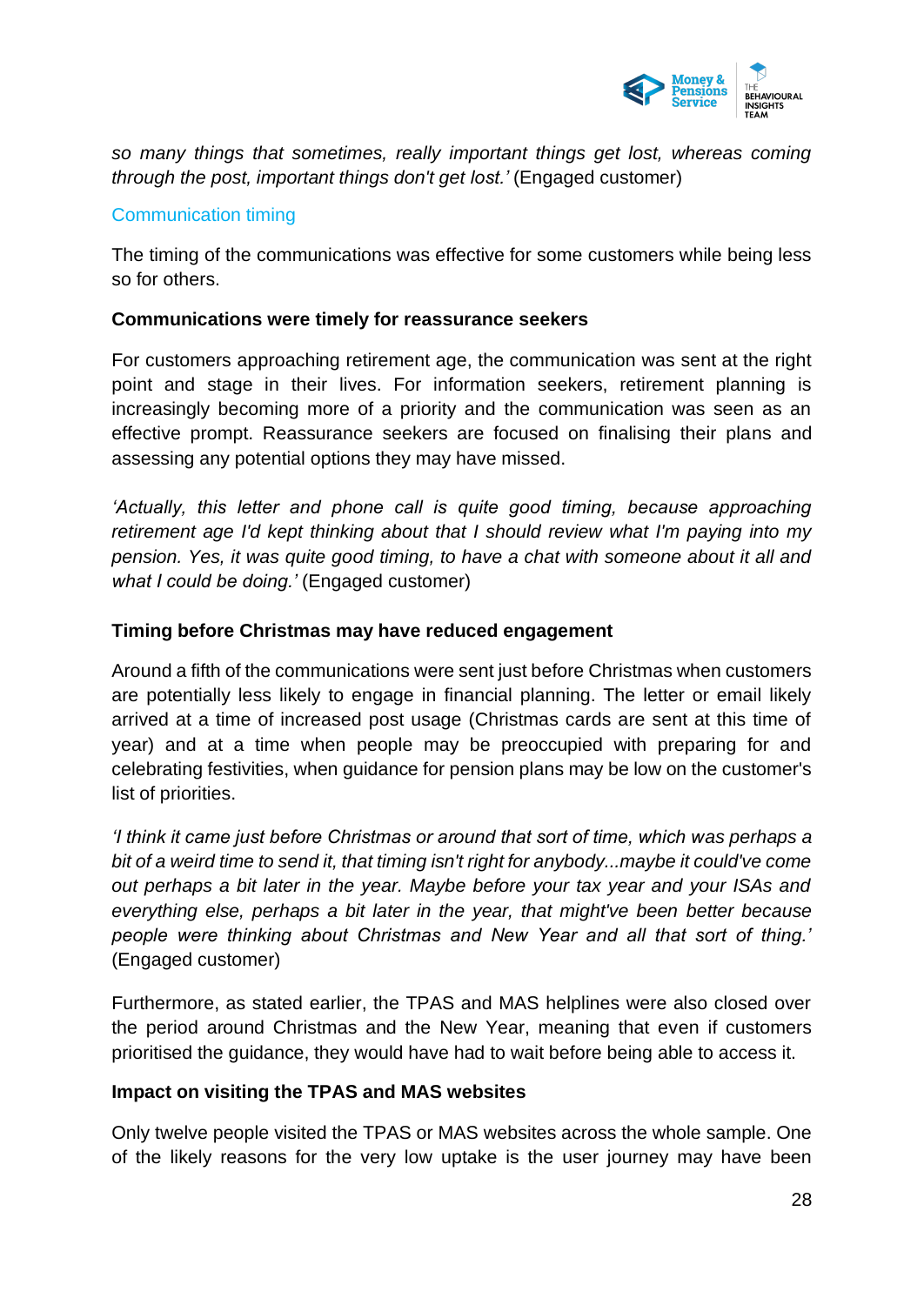

perceived by some customers as being complex as customers had to go through the Royal London landing page in order to go to the TPAS or MAS websites. The Royal London landing page received 269 unique visitors over the trial period (0.31% of the total sample). There were no significant differences in the proportion of customers who accessed this landing page between the three different versions of the communication.

|                                                                 | (1)                 |                      |
|-----------------------------------------------------------------|---------------------|----------------------|
| <b>Outcome</b>                                                  | <b>Email sample</b> | <b>Letter sample</b> |
| Number (percentage) for version 1:<br>we're looking out for you | (0.019%)            | 5<br>(0.027%)        |
| Number (percentage) for version 2:<br>this is meant for you     | $(0.010\%)$         | $(0.011\%)$          |
| Number (percentage) for version 3:<br>act now, not later        | $000\%$             | $(0.011\%)$          |

**Table 3: Number of customers who visited the TPAS or MAS websites**

# Reasons for the low uptake of online guidance

There were several reasons why customers did not seek online guidance, which are described in more detail below.

# **Some customers thought online guidance would be too time consuming**

Visiting the website (either directly through the email or letter, or as a result of information provided after the call with TPAS or MAS) was perceived by some of the interviewed customers as a time-consuming activity that would require too much effort. They felt it would require them to have specific documents to hand, read a large volume of content and navigate their way through multiple website pages, implying that they would need to allocate a significant amount of time to pursue online guidance.

Reassurance-seeking customers were not willing to allocate the necessary time because they were satisfied with the guidance provided and felt that the websites would mainly contain more of the same information. Rather than obtaining more guidance online, they preferred to share and discuss the guidance with their financial advisor in order to acquire more actionable tailored advice.

*'Yes, I went back to my financial advisor and he actually advised me more on the matter of putting a lump sum into my national insurance contribution.'* (Engaged customer)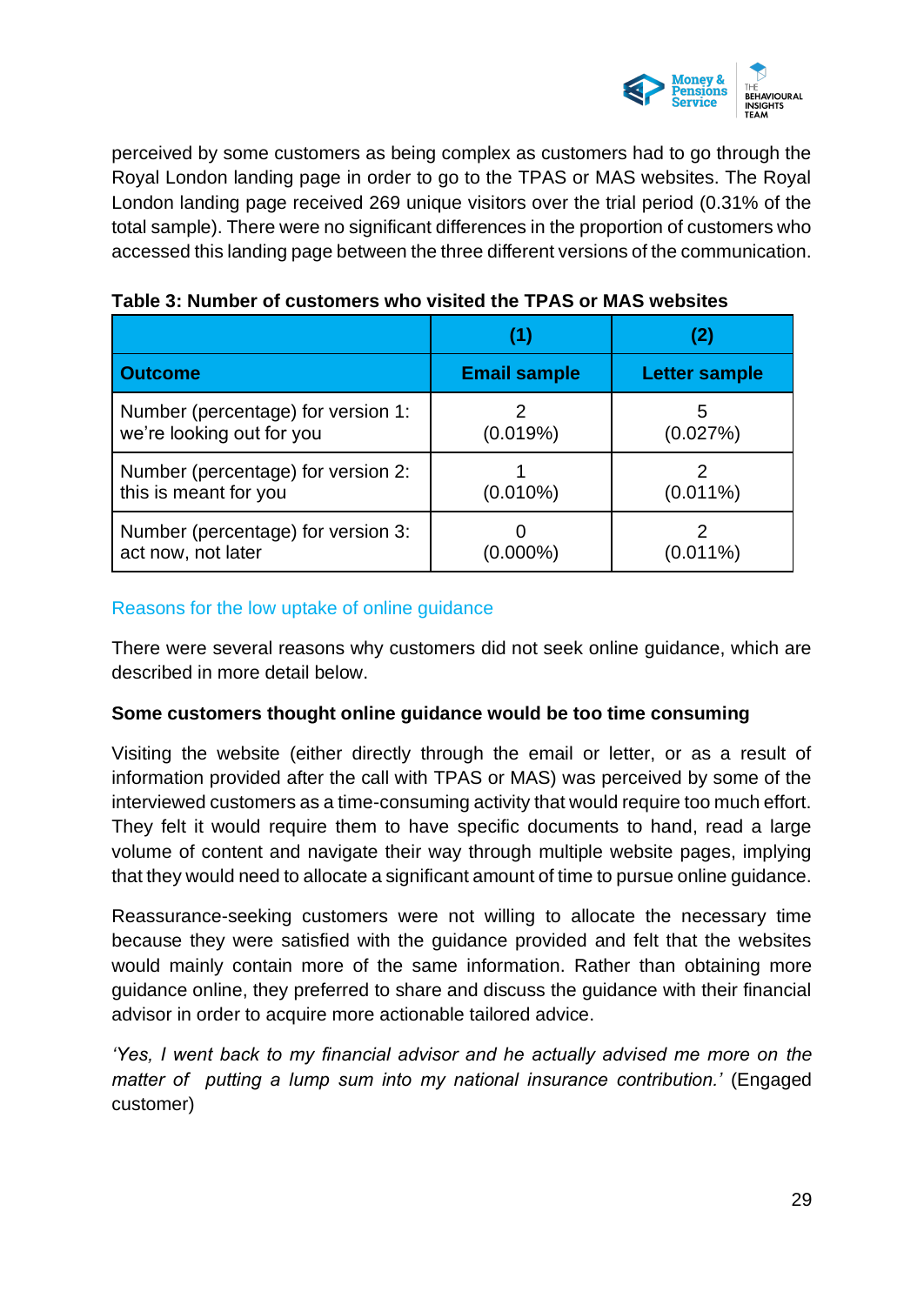

#### **Information-seeking customers were happy to have the additional guidance**

Less financially comfortable and knowledgeable information-seeking customers exhibited more variation. The least comfortable or knowledgeable were grateful for the guidance and new resources. These customers had a limited exposure to retirement planning and said that the general guidance provided a useful introduction, while not overwhelming them or making them feel pressured to make immediate decisions related to retirement and pensions. Additionally, those who were closer to the retirement age were more willing to allocate the time to look through the online resources as developing a retirement plan is now a higher priority.

However, slightly more knowledgeable and comfortable information seekers, similar to reassurance seekers, felt that the online resources would mirror the guidance received via the MAS or TPAS calls and would not provide the financial advice they required. This resulted in these online resources holding less perceived benefit to such customers, making them less motivated to allocate the time to explore those resources.

#### <span id="page-29-0"></span>**3.5. Impact on pensions contributions**

A total of 2,866 customers (3.3%) changed their pension contributions by more than 0.5% of their salary between September 2020 and March 2021. As illustrated in Figure 6, the number of people changing is broadly similar across the three communications. Of the customers who changed their contributions, 455 (15.9%) increased them and 2,411 (84.1%) who decreased them. We don't have any baseline data on how many Royal London customers changed their pension contributions overall, so we cannot say whether the communications had any impact on this outcome.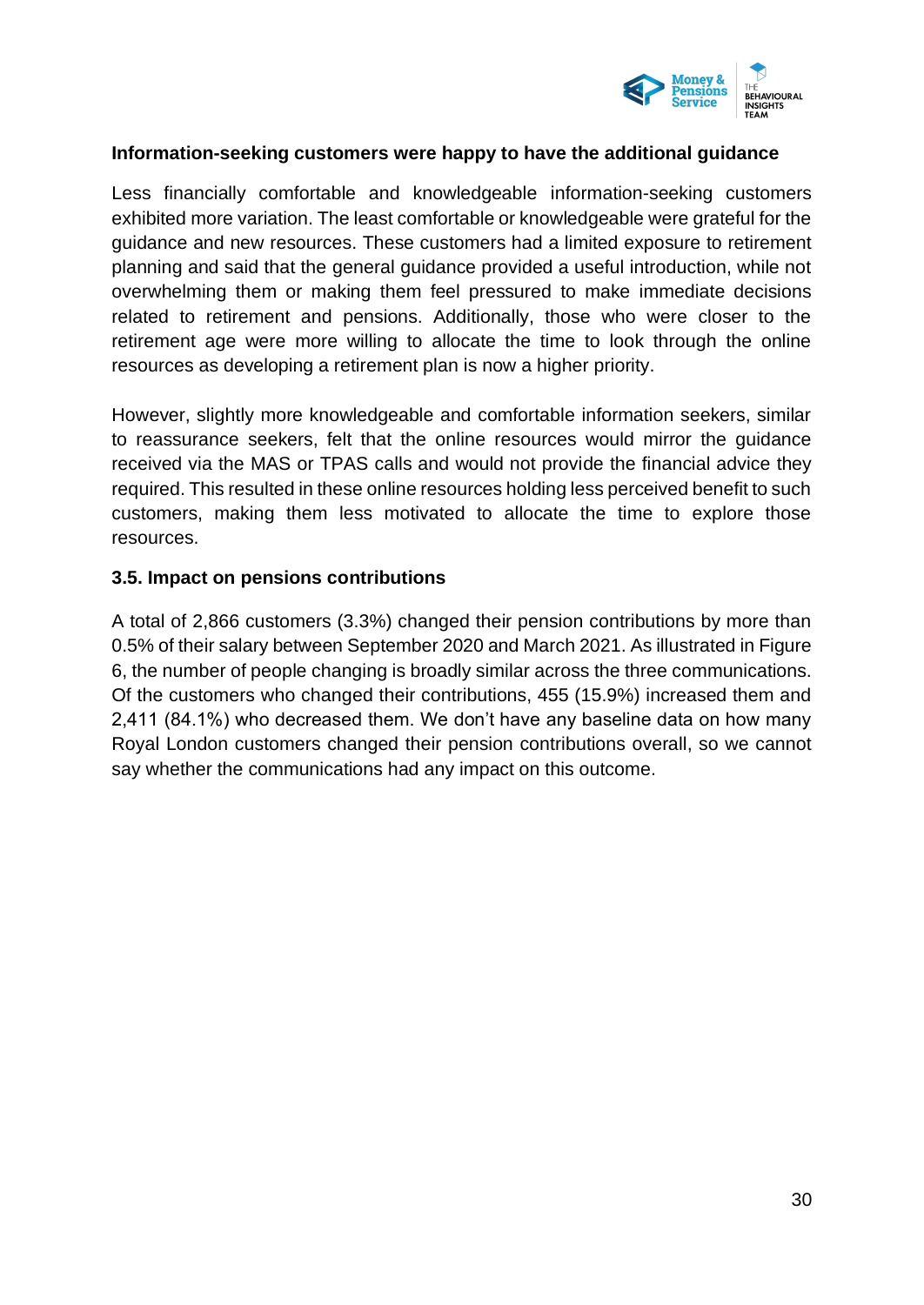

<span id="page-30-0"></span>



Across both customer typologies (reassurance seekers and information seekers), there were no differences between the three communications in pension-related behaviour changes, such as increasing pension contributions as a direct result of the guidance given.

One customer, a reassurance seeker, cited that they increased their pension contribution based on the resources (particularly online calculation tools) after the call. This customer had access to financial advice and was extremely engaged with their retirement planning, allocating specific time to carry out pension-related tasks. They had been strongly considering increasing their contribution prior to the call based on the experience of doing so beforehand. It is likely that the reassurance received from the call gave them the nudge they needed to increase their contribution.

*'It [pension contribution increase] was from the meeting; it was something we'd discussed. I'd gone in and had a look at a few different links [sent after the call] - there's the government one that tells you what your State Pension is going to be. Then, something else to calculate what you should be aiming for, type things, and what standard of living you want - I'd clicked on those links.'* (Engaged customer)

Reassurance seekers did not take up the offer of guidance with the intention of making any changes to their retirement plan based on the guidance given. Their intention was to confirm that their current actions were correct and beneficial, rather than actioning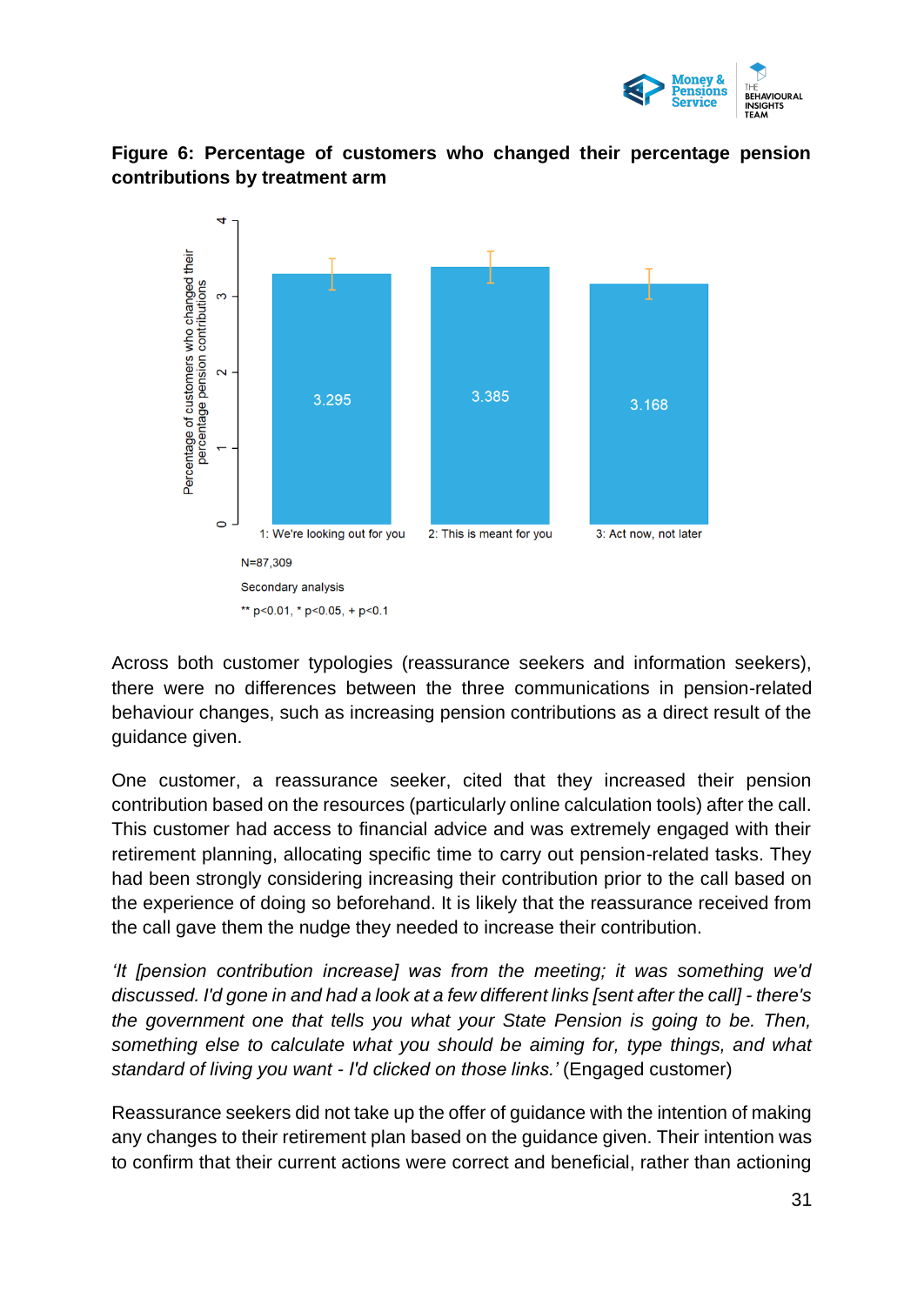

changes to their current plan. They would not change their pension contribution based on general guidance alone, and instead would require further advice and resources before they would feel comfortable doing so. Information seekers expected to receive actionable advice they could implement, and soon realised that general guidance was not sufficient to develop a retirement plan. Thus, they expressed intentions to seek more tailored financial advice<sup>24</sup>. Under these circumstances, the guidance could have potentially acted as a helpful step towards obtaining the financial advice they needed. Those that received the letter shared that call handlers encouraged them to seek financial advice and to look into the current value of their pension. They also stated that the check boxes contained in the letter provided a useful list of topics customers could discuss when speaking to an advisor in the future.

For reassurance seekers, guidance was just another part of the decision-making process, but not the deciding factor, since they required advice first. For information seekers, guidance was the first step on the retirement planning decision-making pathway.

*'It probably hasn't changed what I want to do. I think it's probably just brought it back to my attention a bit more. Like I'm going to revisit again. It's back in my mind.'* (Engaged customer)

### <span id="page-31-0"></span>**3.6. Exploratory outcomes**

In addition to the outcomes described above, we also conducted a number of exploratory analyses to provide a deeper understanding of whether customers engaged more with TPAS or MAS, and how the effects of communications varied across different demographics. We also examined the impact of the communications on other outcomes related to uptake of guidance online. We provide a summary of those findings here. The detailed findings are provided in a table in Appendix C.

First, we pooled together the two outcomes of whether customers took up guidance over the phone or online. When the outcomes were pooled, neither of the communications performed significantly better than any of the others (see Table C4).

We then examined whether there was a difference in the impact of the communications depending on whether it was sent by email or letter (see Table C2). We find that the **vast majority of callers came from the letter sample** (193 compared to 48). We do not observe any significant differences between the different communications for either the letter sample or the email sample.

We find that the probability that a customer called the TPAS hotline was significantly lower for version 2 of the communication ('This is meant for you') compared to version

<sup>&</sup>lt;sup>24</sup> We do not know whether these customers were instead seeking paid-for advice or whether they wanted more tailored advice than guidance that was free of charge.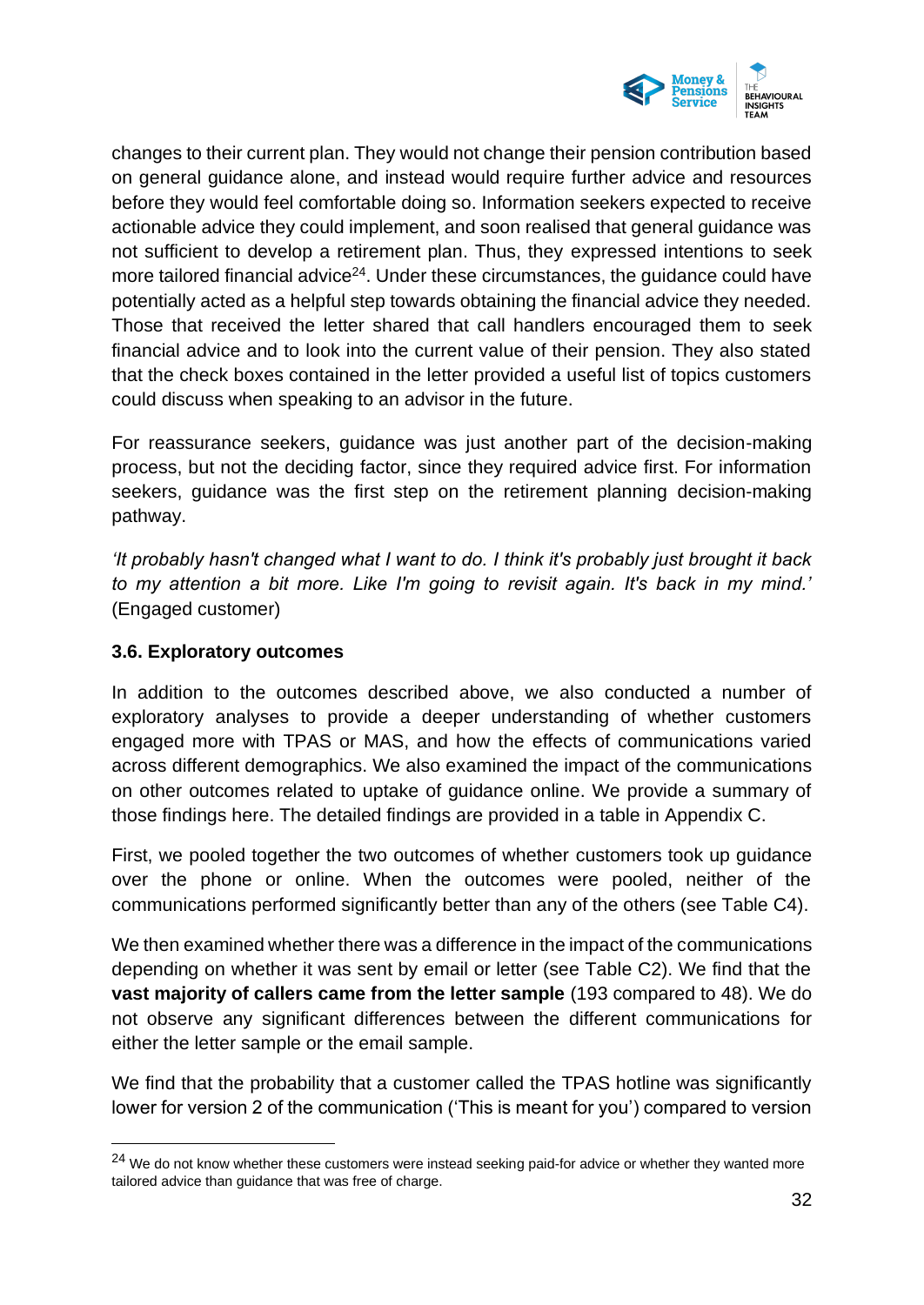

1 ('We're looking out for you') (see Table C3). We also find that the percentage of customers who logged into the Royal London app was significantly higher for version 3 than for version 1 (see Table C5). However, due to the low uptake of guidance overall, we believe these findings are likely to be spurious.

We also analysed whether any of the key findings differed by demographic groups (men vs. women, modest vs. high earners) and found no differences in the findings across these groups (see Tables C6 and C7).

Additionally, we conducted the analysis focusing only on the 'squeezed'<sup>25</sup> segment of the customer base. The squeezed are mostly working age, in work with low-medium household income, likely to be renting privately or mortgaged, likely to have children, have a high dependency on credit, and are highly digitally literate. We identified the squeezed with a tool developed by MaPS that uses gender, age and postcode as inputs. The squeezed form about 25% of the adult population in the UK (13.1 million people) and were over one third of our sample of Royal London customers. The results for the squeezed segment were qualitatively similar to the full sample: we find no difference in the effectiveness of either of the communications within this subsample.

#### *Engagement once on TPAS/MAS websites*

When we examined what people did once they accessed the TPAS or MAS website, we found that version 3 of the communication led to significantly less engagement with the websites than versions 1 and 2, both in terms of the time spent and number of web pages visited. However, since there were only 12 unique visitors across all groups, these results are not conclusive. See Table C7 for the full results.

# <span id="page-32-0"></span>**3.7. Comparison with the general population**

The trial did not feature a control group of customers who received a "business as usual" communication. Such a comparison group would have allowed us to assess whether receiving any of the intervention letters did indeed cause customers to seek guidance. Instead, we tested all of the behaviourally-informed communications against each other, which represents a higher hurdle for impact than comparing each of the communications against a control version, which would have likely underperformed all tested versions. None of the communications performed better than the rest.

We therefore don't have any evidence on how many of the customers in our sample would have contacted TPAS or MAS if they hadn't received any of the

<sup>&</sup>lt;sup>25</sup> The segmentation into three groups - squeezed, struggling and cushioned - was defined by the Money Advice Service. See Money Advice Service. (2016, March). Market Segmentation: An overview. Retrieved from https://www.moneyadviceservice.org.uk/en/corporate/research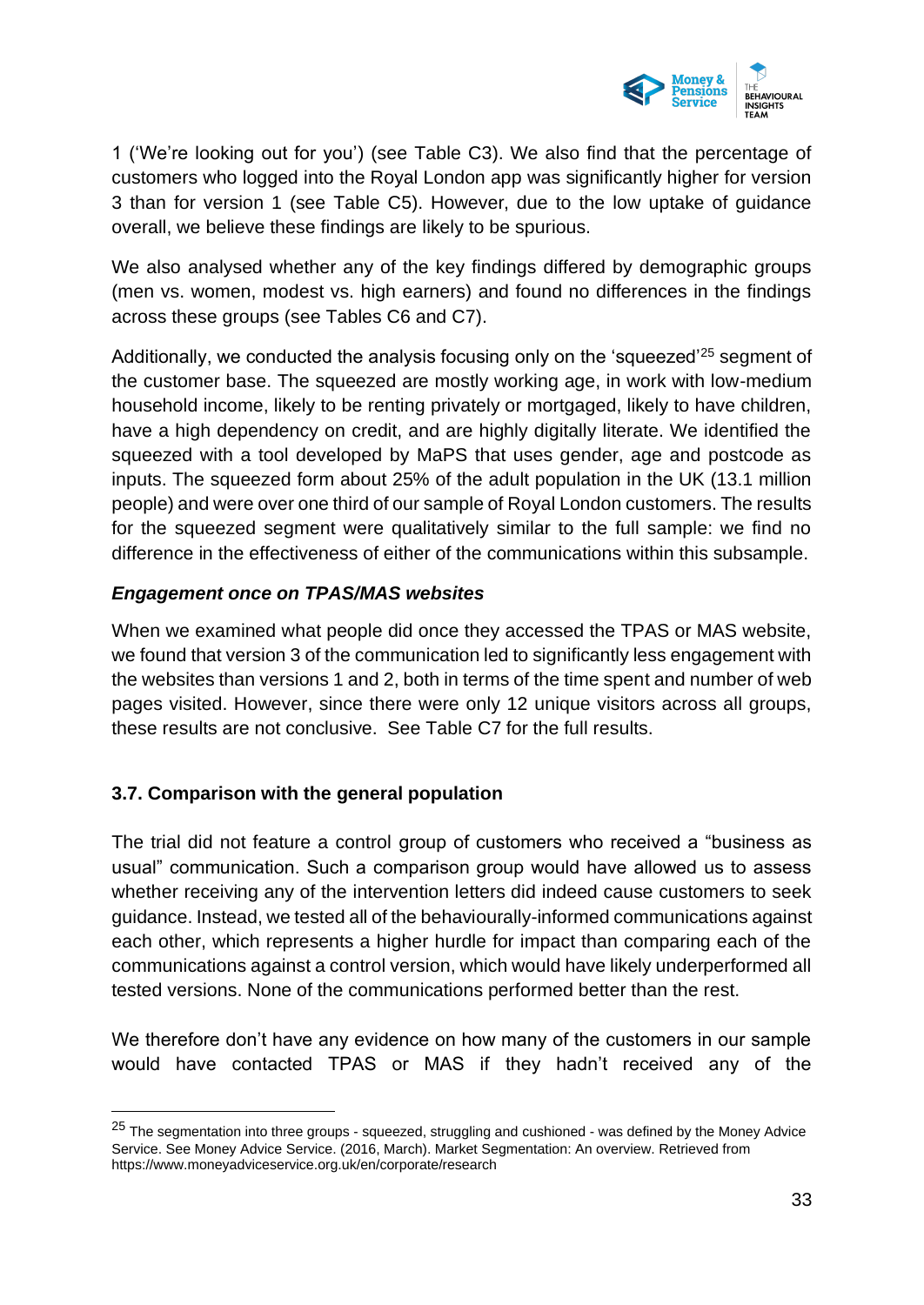

communications. In order to get a sense of how the customers in the study responded to the letters, we compared their response rates to those of the general population. It should be noted that this only provides suggestive evidence as the customers in the study are not representative of the UK population.

The 240 customers who called the TPAS and MAS hotlines spoke for a total of 371 times with an advisor, which represents approximately 4.25 calls per thousand population. By comparison, examining the UK's working-age population over the same period, there were 1.14 calls with a TPAS or MAS advisor per thousand population<sup>26</sup>. The difference in the magnitude was even higher for TPAS, where the number of calls per thousand population was 4.11 compared to 0.62 for the general population, a sevenfold increase.

This provides some evidence that the communications may have encouraged customers to call in at a substantially higher rate than they otherwise would have.

|                                                                  | Trial sample -<br>calls into trial<br><b>TPAS/MAS</b><br>hotlines | <b>General</b><br>population -<br>calls into<br><b>TPAS</b> | <b>General</b><br>population -<br>calls into<br><b>MAS</b> | <b>General</b><br>population -<br>calls into<br><b>TPAS or MAS</b> |
|------------------------------------------------------------------|-------------------------------------------------------------------|-------------------------------------------------------------|------------------------------------------------------------|--------------------------------------------------------------------|
| Number of<br>calls that<br>reached an<br>advisor                 | 371                                                               | 26,017                                                      | 22,132                                                     | 48,149                                                             |
| Number of<br>calls per<br>thousand that<br>reached an<br>advisor | 4.25                                                              | 0.62                                                        | 0.52                                                       | 1.14                                                               |

|  | Table 4: Comparison of calls during the trial with the general population |
|--|---------------------------------------------------------------------------|
|--|---------------------------------------------------------------------------|

<sup>26</sup> The difference is significant at the 1% level.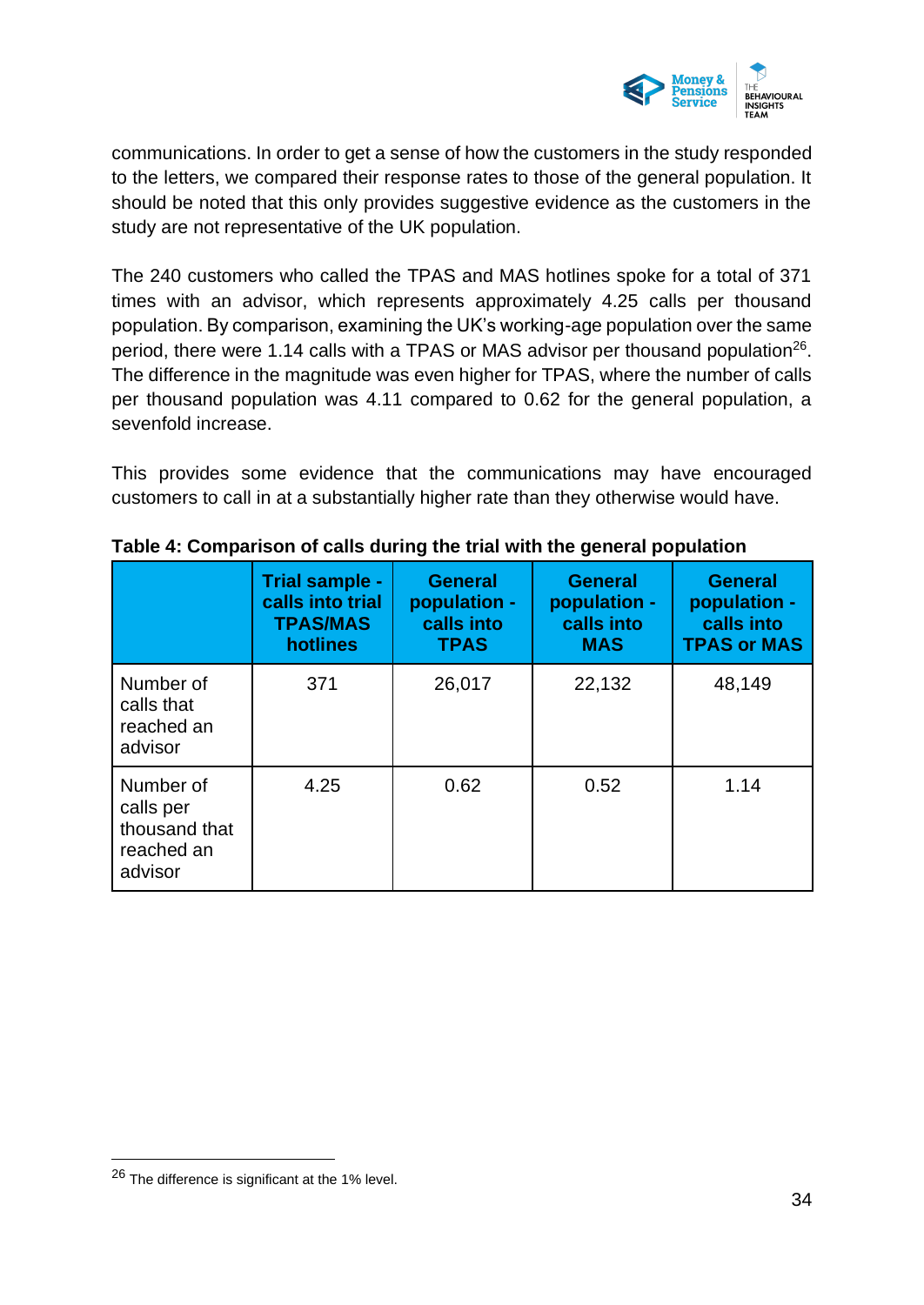

### <span id="page-34-0"></span>**4. Key learnings and recommendations for future approaches**

The Smarter Signposting study was the first of its kind to employ predictive analytics to target those customers who would benefit from guidance. We found that pension contributions can be a good first indicator to target customers for pensions guidance, and that behaviourally-informed messaging may drive higher uptake of guidance than would otherwise be the case. The research also revealed a number of structural and behavioural reasons for the generally low uptake of guidance. Future efforts to make signposting even more effective should develop a better understanding of these reasons and address them directly.

The study began with a data science exercise which identified a number of variables that would be linked with poor pension outcomes, ranging from low replacement rates to whether the customer entered a non-advised drawdown. The key variable that was used to identify customers was their pension contribution.

To engage these customers we selected a number of messages that would resonate with them. The first message highlighted that Royal London is *looking out for you* while the second message had a personalised tone (*this is meant for you*)*.* The third version aimed to get the recipient to *act now, not later* and helped them plan for engaging with guidance. Each of these messages encouraged some Royal London customers to call TPAS or MAS for guidance, demonstrating that the message around guidance came out similarly clearly in each communication.

Our research identified two types of customers who took up guidance: those who were in a comfortable financial position, had access to financial advice and wanted to make sure their current plan is viable and favourable; and those who were in a less stable financial position, had limited or no access to financial advice or resources, and were seeking to develop a retirement plan.

This project also demonstrates the difficulties of encouraging people to engage with guidance, as levels of uptake were low, but also suggests that the behavioural interventions may have increased uptake substantially. We do not have direct baseline information on the levels of engagement with pension guidance we could have expected for our target population in the absence of the intervention. However, the section on "comparison with the general population" suggests that, despite low levels of engagement among participants, engagement was still a multiple of usual engagement levels with TPAS and MAS guidance.

One key reason for the low levels of engagement was that customers didn't feel that they needed guidance. Some of them had already received financial advice and were certain of their retirement plans, while others thought that receiving guidance on their retirement planning was not a priority at the moment. However, for some, the guidance acted as a valuable stepping stone to seeking advice, prompting them to consider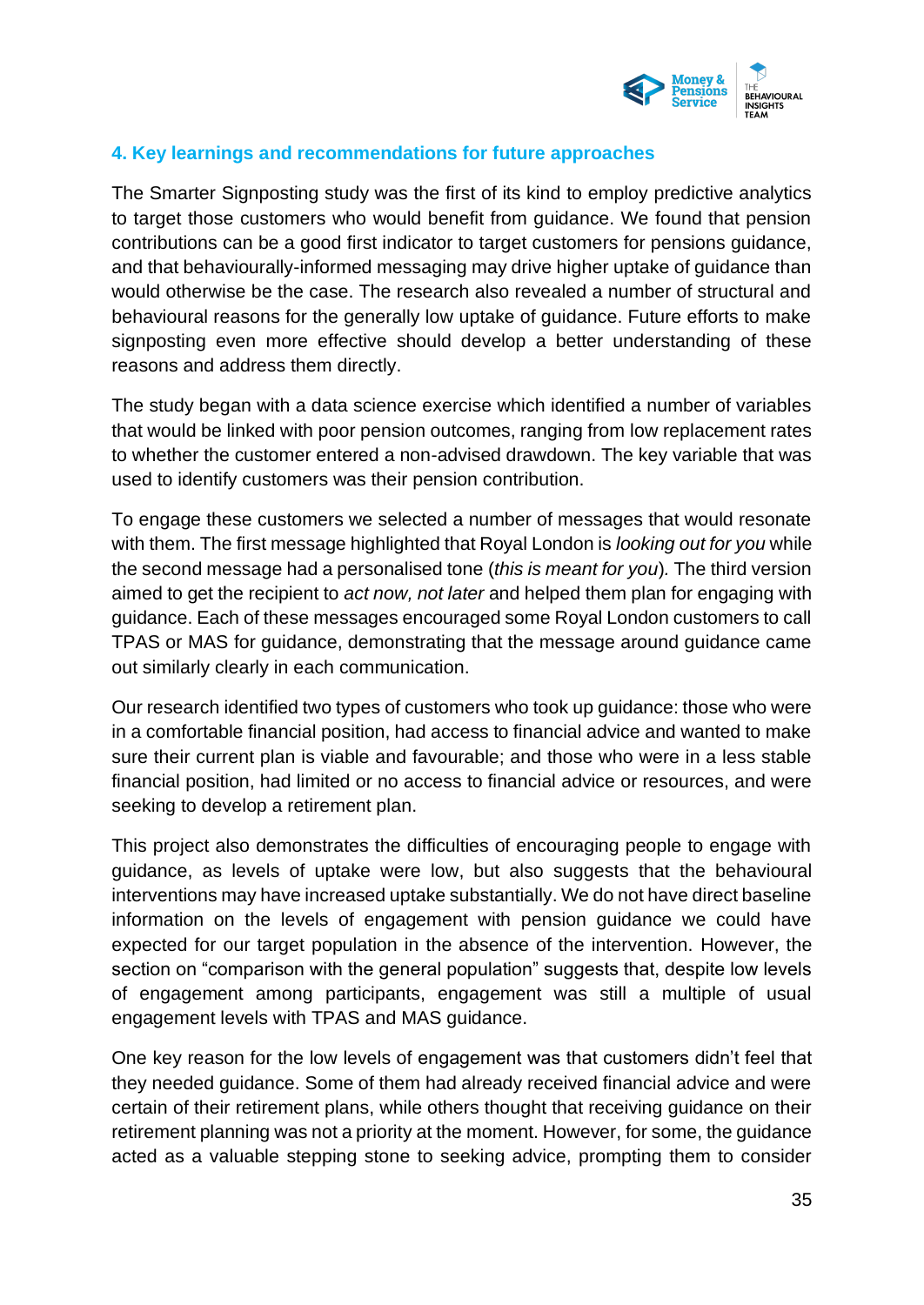

developing a retirement plan and providing them with helpful introductory resources. A second major reason was that customers felt apathetic towards their pensions, and consequently were not interested in guidance.

There could be several reasons for why customers felt that guidance for retirement planning was not a priority. First, some felt that retirement was still quite distant and were more likely to prioritise immediate financial needs rather than worry about the distant future<sup>27</sup>.

Others were overconfident in their ability to save enough for retirement. Such overconfidence often stems from a lack of understanding of how much is needed for a comfortable retirement. This is a particular problem for people with defined contribution pensions, which are increasingly common. Which? research<sup>28</sup> has found that individuals enjoying a comfortable retirement spend £19,000 each year and couples spend £26,000 a year. According to Which?, a couple would need to save £155,000 in their private pension to get £26,000 a year from both the private pension and their drawdown state pension, and £265,420 to get a guaranteed £26,000 a year from an annuity. Many people find it difficult to think about how much money they will need, and then to translate that into how much money they will need to save in a pension pot to deliver that income. Others may misunderstand how much they have saved and think that the size of their pot is an annual figure (as it would be in a defined benefit scheme), rather than a total amount saved.

Certain customers may feel more comfortable speaking to their peers or family rather than guidance providers<sup>29</sup>, regardless of their level of expertise. This can be a problem because their peers may not have the level of knowledge or understanding required to explain how pensions work, and because individual circumstances are so significant for pension planning. What has worked for a friend or family member may not work for the individual in question, especially if they have different types of pension provision.

We believe that future research should focus on making use of more data to identify those customers who would benefit from guidance but do not see it as a priority. While this study was an important first step in this direction, the data used was not frequent enough (as opposed to bank transaction data for example) to perform a more targeted predictive exercise. Data from multiple sources such as bank transaction and state benefits data can be used to better identify when customers are in need of guidance and would potentially be receptive to it. Additionally, data can be used to identify at what moment it would be most helpful to target beneficiaries. Research implies people exhibit a 'Fresh Start Effect' and are more likely to make changes at temporal

<sup>&</sup>lt;sup>27</sup> This kind of tunnelling behaviour can result from scarcity mindset due to the immediate financial worries. See Shah, Anuj K., Sendhil Mullainathan, and Eldar Shafir. "Some consequences of having too little." Science 338.6107 (2012): 682-685.

<sup>28</sup> [Which? Pensioner research, June 2021](https://www.which.co.uk/news/2021/06/the-secret-to-a-happy-retirement-26000-per-year-which-research-reveals/)

<sup>29</sup> [Trust and confidence in pensions: A literature review](https://assets.publishing.service.gov.uk/government/uploads/system/uploads/attachment_data/file/214405/WP108.pdf)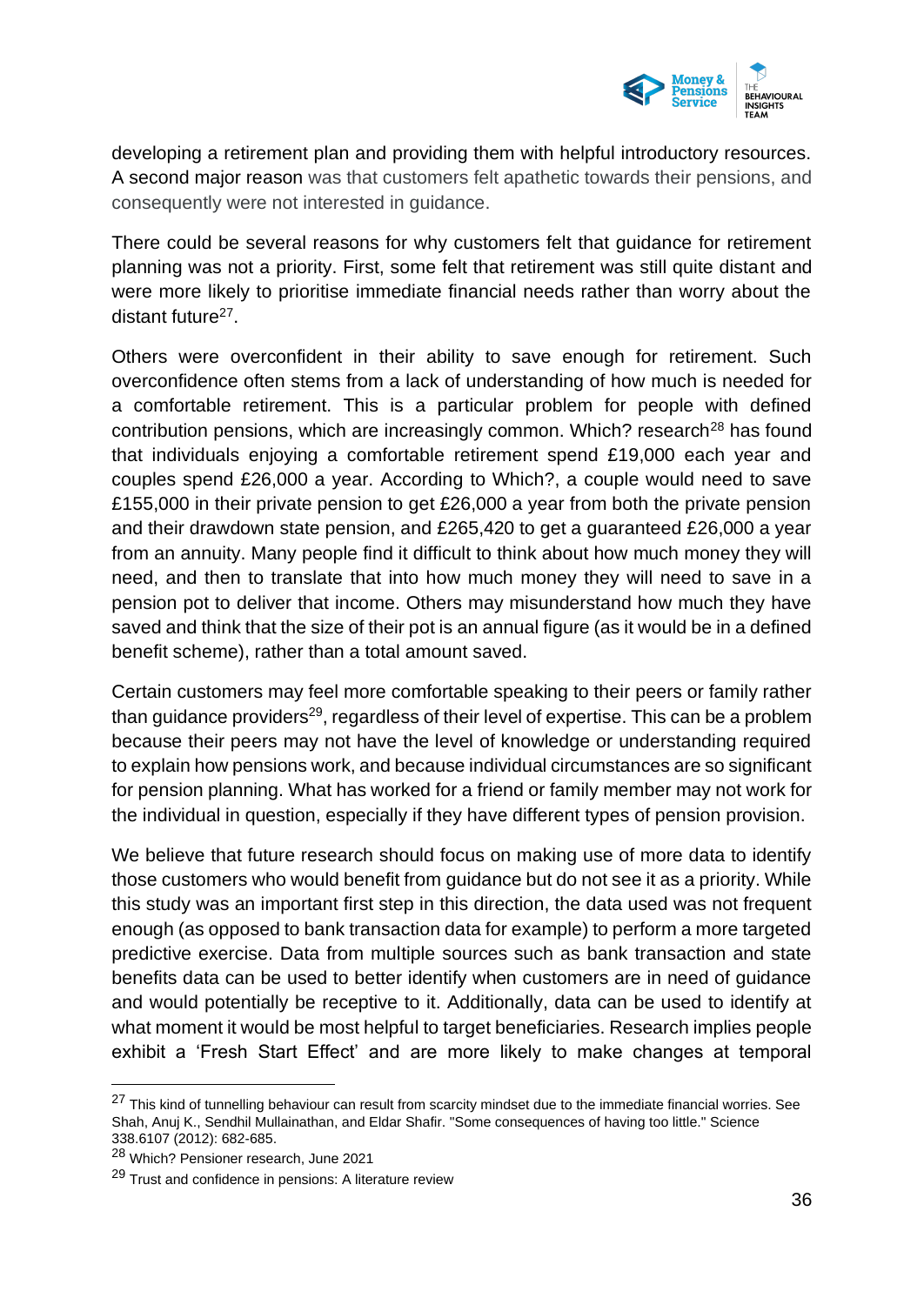

landmarks<sup>30</sup>. It could be worth exploring whether uptake is higher at the beginning of a financial year or on a payday. There may also be certain times of the day or week when people are more likely to actively respond to emails $31$ .

The choice of communication format likely also has important implications for engagement. Customers are increasingly aware of financial scams via email and are therefore more cautious with emails than they are with letters. Indeed, the majority of callers to TPAS or MAS came from those who received the letter. At the same time, letters can be misplaced or never opened. The length and complexity of messaging can also make it difficult for participants to engage, as may have been the case with the messages tested in this study, partially due to legal caveats.

Additional concepts from behavioural insights could be applied to improve engagement with messaging. In general, using a more targeted approach (such as tailoring the message to the particular needs and priorities of groups of recipients), carefully choosing the channel and timing of the communication, following up at certain intervals, and making the content of the messages as engaging as possible are among the behavioural approaches that we would recommend testing to improve engagement with pensions guidance. In a trial with mortgage lenders, for example, BIT managed to increase contact rates of customers in arrears by changing the colour of the envelope, including a post-it note with a handwritten personalised message in the letter, and sending an SMS one week after to remind customers to open the letter<sup>32</sup>.

The factors we examined in this study - using data to target customers, applying behavioural science to messaging, and making use of multiple communication channels – can help us better understand how to engage customers in pension guidance and more general financial guidance. We hope that future research will continue refining such approaches.

<sup>30</sup>Se[e Hengchen et al., \(2014\) The Fresh Start Effect: Temporal Landmarks Motivate Aspirational Behavior.](https://faculty.wharton.upenn.edu/wp-content/uploads/2014/06/Dai_Fresh_Start_2014_Mgmt_Sci.pdf)

<sup>31</sup> See [Kooti et al., \(2015\) Evolution of Conversations in the Age of Email Overload](https://arxiv.org/abs/1504.00704)

<sup>32</sup> Testing behaviourally-informed messaging to increase rates of contact between mortgage lenders and [customers facing arrears](https://www.bi.team/wp-content/uploads/2019/02/20180704-BIT-Final-Report-R1.pdf)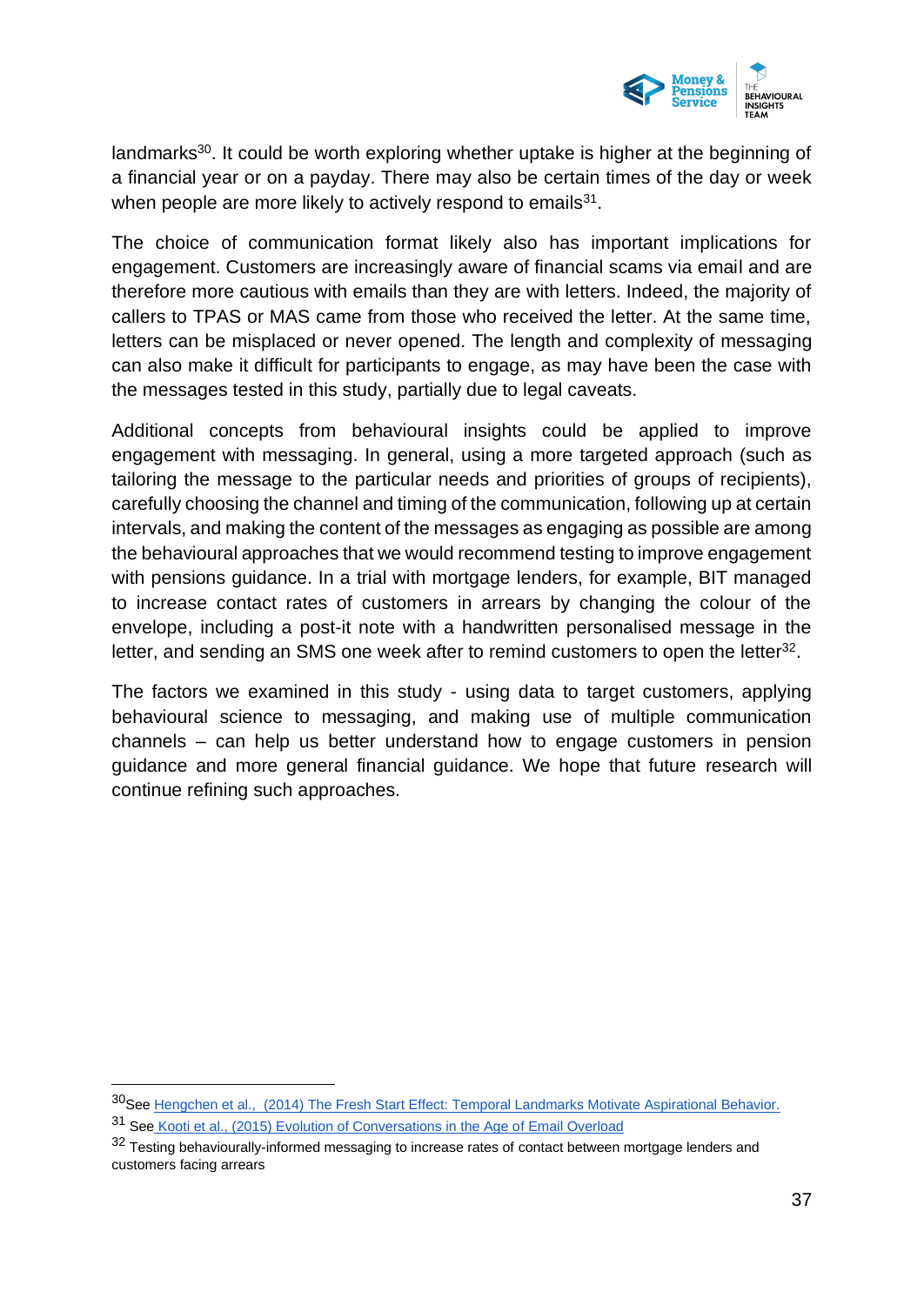

### **Appendix A - Classification of outcome measures**

The classification of outcomes in the causal quantitative analysis (as primary, secondary and exploratory) dictates how we correct for multiple comparisons. The probability of a false discovery (concluding that one treatment has a different causal effect on an outcome than another treatment when the observed difference has emerged due to natural variation in the data) increases as the number of comparisons we make increases - i.e. as the number of outcomes increases. We apply the Benjamini-Hochberg procedure to correct for multiple comparisons among the primary outcomes and among the secondary outcomes separately. This limits the false discovery rate (the expected proportion of discoveries that are false) for each set of outcomes at the significance threshold that we specify. We perform all pairwise comparisons between treatment arms when analysing the primary and secondary outcomes.

Outcomes are mostly classified in the same way as the quantitative analyses to which they are relevant. Some outcomes that are part of primary or secondary analyses are classified as exploratory but only if they either (i) are a decomposition of the main primary or secondary outcome or (ii) refer to a subgroup.

The outcomes from the RCT are displayed in Table 2 below. Deviations from the Evaluation Plan in the way these outcomes are defined, or specific details on definitions that could not be added to the Evaluation Plan at the time it was created, are provided in the 'Comments' column.

| <b>Outcome</b>                                                                                               | <b>Comments</b>                                                                                                                        |
|--------------------------------------------------------------------------------------------------------------|----------------------------------------------------------------------------------------------------------------------------------------|
| <b>Primary outcome</b>                                                                                       |                                                                                                                                        |
| Whether a customer calls the TPAS (The<br>Pension Advisory Service) or MAS (Money<br>Advice Service) hotline | For the main specification, we define<br>a call as an attempt to call a hotline<br>(including calls which didn't reach an<br>advisor). |
| <b>Secondary outcomes</b>                                                                                    |                                                                                                                                        |
| Whether a customer clicks through to online<br>TPAS or MAS guidance, for the email sample                    |                                                                                                                                        |
| Whether a customer clicks through to online<br>TPAS or MAS guidance, for the letter sample                   |                                                                                                                                        |
| Whether a customer changes (increases or<br>decreases) their percentage pension<br>contributions             | We define a customer as changing<br>pension<br>their<br>percentage<br>contributions if their percentage                                |

|  | Table A1: Outcome measures for the randomised controlled trial |
|--|----------------------------------------------------------------|
|--|----------------------------------------------------------------|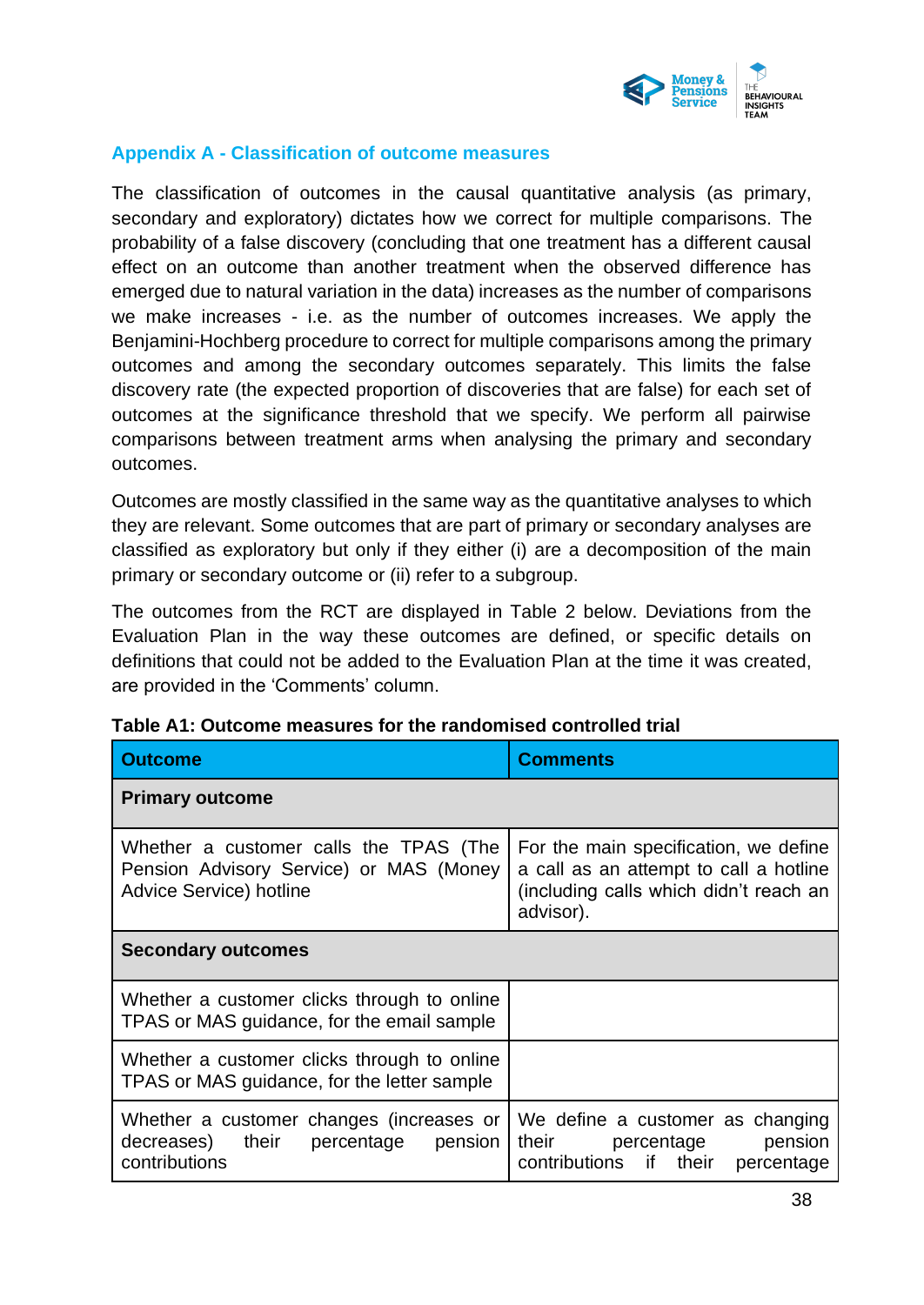

|                                                                                             | employee contribution has changed<br>by at least 0.5 percentage points<br>between September 2020 (when we<br>received data for randomisation) and<br>March 2021 (end of trial).                                                                                                                                                                                                                                                    |
|---------------------------------------------------------------------------------------------|------------------------------------------------------------------------------------------------------------------------------------------------------------------------------------------------------------------------------------------------------------------------------------------------------------------------------------------------------------------------------------------------------------------------------------|
| <b>Exploratory outcomes</b>                                                                 |                                                                                                                                                                                                                                                                                                                                                                                                                                    |
| Examining the primary outcome by sample (letter vs. email)                                  |                                                                                                                                                                                                                                                                                                                                                                                                                                    |
| Whether a customer calls the TPAS or MAS<br>hotline for the letter/email sample             |                                                                                                                                                                                                                                                                                                                                                                                                                                    |
| Decomposing uptake outcomes into letter/email samples and TPAS/MAS guidance                 |                                                                                                                                                                                                                                                                                                                                                                                                                                    |
| Whether a customer calls the TPAS hotline                                                   |                                                                                                                                                                                                                                                                                                                                                                                                                                    |
| Whether a customer calls the MAS hotline                                                    |                                                                                                                                                                                                                                                                                                                                                                                                                                    |
| Whether a customer clicks through to online<br>TPAS guidance, for the letter/email sample   |                                                                                                                                                                                                                                                                                                                                                                                                                                    |
| Whether a customer clicks through to online<br>MAS guidance, for the letter/email sample    |                                                                                                                                                                                                                                                                                                                                                                                                                                    |
| Aggregating all measures of uptake of guidance                                              |                                                                                                                                                                                                                                                                                                                                                                                                                                    |
| Whether a customer calls into TPAS or MAS,<br>or clicks through to the TPAS or MAS websites |                                                                                                                                                                                                                                                                                                                                                                                                                                    |
| Other outcomes related to considering pension                                               |                                                                                                                                                                                                                                                                                                                                                                                                                                    |
| Whether a customer ceases contributing to<br>their workplace pension entirely               | This is defined as in Royal London's<br>flagship file.                                                                                                                                                                                                                                                                                                                                                                             |
| registers on Royal<br>Whether a customer<br>London's online portal                          | In the Evaluation Plan, we specified<br>that we would examine whether a<br>customer logs into their Royal London<br>account or app as a single outcome.<br>However, we cannot observe logins<br>into Royal London's online portal<br>(through which customers can access<br>their accounts online), so we analyse<br>(i) registrations to Royal London's<br>online portal and (ii) logins into the<br>Royal London app separately. |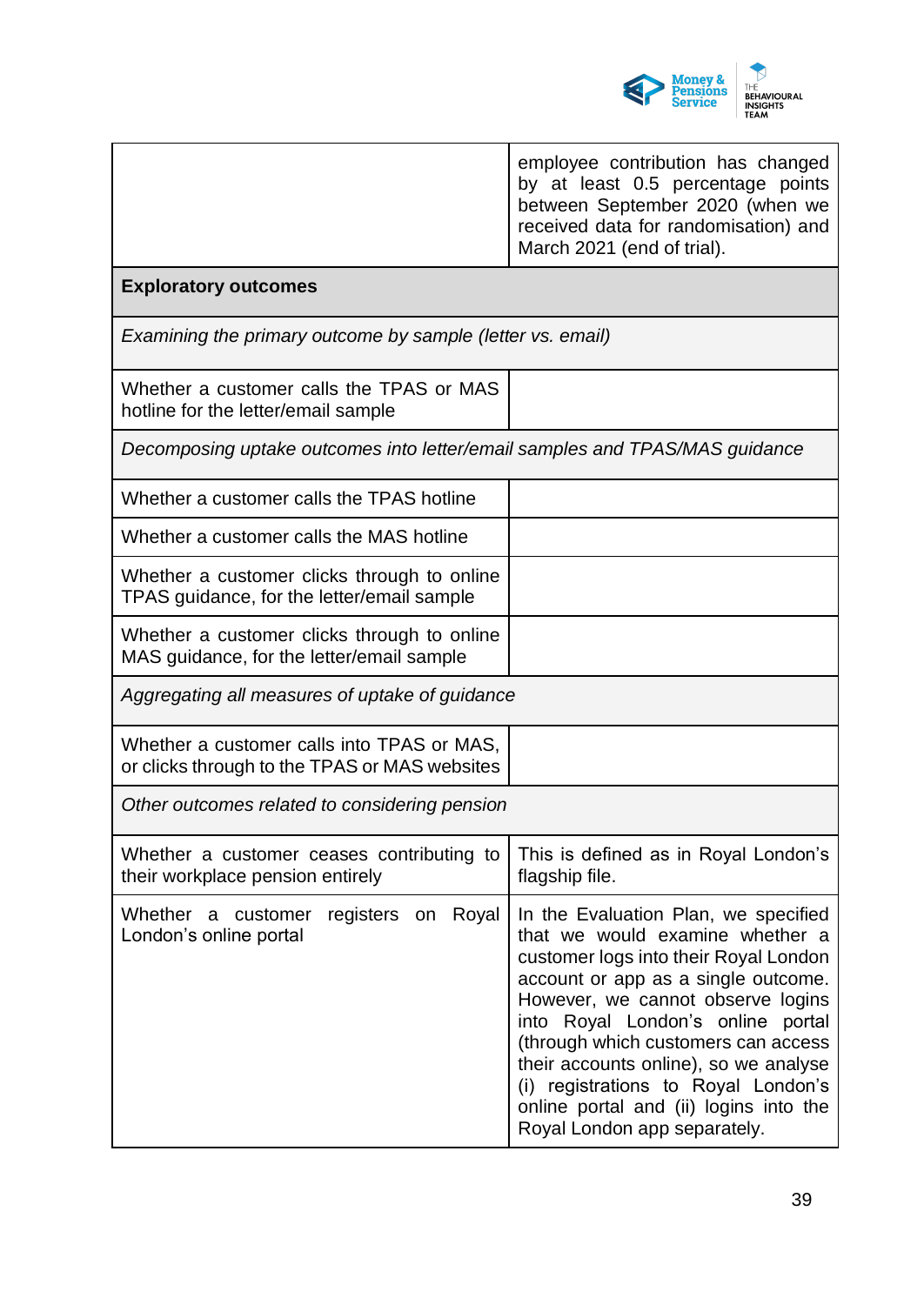

| Whether a customer logs into the Royal<br>London app                                                                                                                                                                                                                                                                                                                                      | See above. |
|-------------------------------------------------------------------------------------------------------------------------------------------------------------------------------------------------------------------------------------------------------------------------------------------------------------------------------------------------------------------------------------------|------------|
| Subgroup analysis                                                                                                                                                                                                                                                                                                                                                                         |            |
| For modest/higher earners:<br>Whether a customer calls the TPAS or<br><b>MAS</b> hotline<br>Whether a customer calls the TPAS<br>hotline<br>Whether a customer calls the MAS<br>hotline<br>Whether a customer clicks through to<br>online TPAS or MAS guidance, for the<br>email sample<br>Whether a customer clicks through to<br>online TPAS or MAS guidance, for the<br>letter sample  |            |
| For men/women:<br>Whether a customer calls the TPAS or<br>$\bullet$<br><b>MAS</b> hotline<br>Whether a customer calls the TPAS<br>hotline<br>Whether a customer calls the MAS<br>hotline<br>Whether a customer clicks through to<br>online TPAS or MAS guidance, for the<br>email sample<br>Whether a customer clicks through to<br>online TPAS or MAS guidance, for the<br>letter sample |            |
| Engagement once on the Royal London landing page                                                                                                                                                                                                                                                                                                                                          |            |
| Average amount of time spent on either the<br>TPAS or MAS websites per person (seconds)                                                                                                                                                                                                                                                                                                   |            |
| Average number of web pages visited on<br>either the TPAS or MAS websites per person                                                                                                                                                                                                                                                                                                      |            |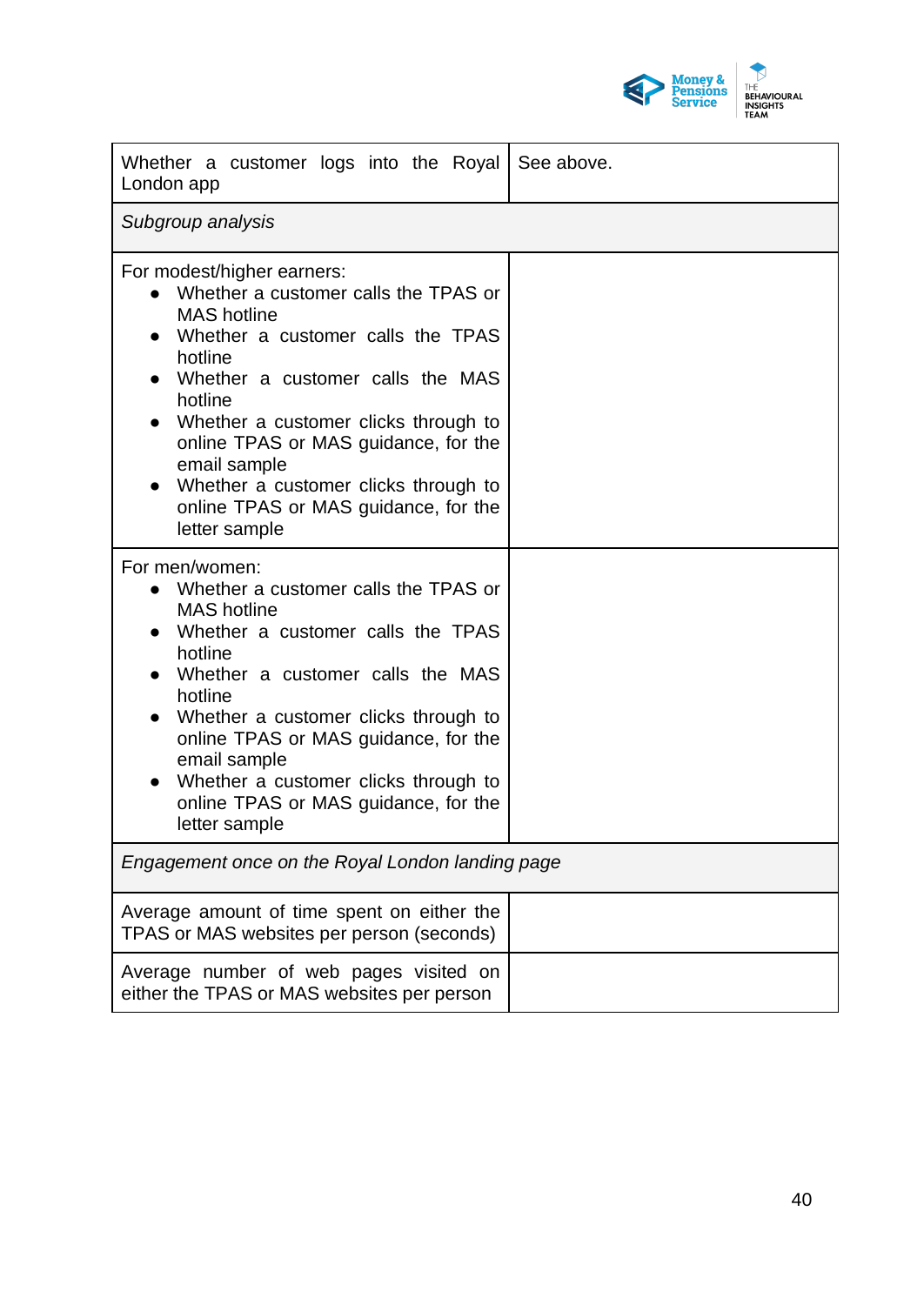

## **Appendix B - Analytical strategy**

### **Primary analysis**

### *Whether a customer calls the TPAS or MAS hotline*

We can observe phone numbers for all TPAS callers, which allows us to see the number of unique callers. Conversely, phone numbers were only recorded for a small subset of MAS callers. We assume that the ratio of number of callers to number of calls is the same for MAS as for TPAS to estimate the number of unique callers to the MAS hotlines, and that nobody who called TPAS also called MAS (other than one person who can be identified in both datasets), which gives us an estimate for the number of unique callers to either TPAS or MAS by treatment arm.

In the Evaluation Plan, we specified a different approach based on our assumption that we would not be able to identify the number of unique callers for either TPAS or MAS by treatment arm, but this turned out to be incorrect. We expand a dataset containing the number of unique callers to each treatment arm hotline (TPAS or MAS) so it becomes a customer-level dataset with 87,309 observations. Then, we run a logistic regression with a binary outcome for calling in and the treatment arm as the sole covariate.

We conduct three robustness checks (the first of which was specified in the Evaluation Plan):

- 1. Redefine the outcome to a customer calling up the hotline and leaving their trial ID with an advisor. We include covariates of treatment arm, communication type (letter/email), income group, gender, age (entered as a quadratic term), baseline contribution rate and baseline income.
- 2. Redefine the outcome to a customer calling up the hotline and reaching an advisor, with treatment arm as the sole covariate
- 3. Exclude customers that we identify as not receiving a Smarter Signposting communication (see Implementation section below)

We compare all pairs of treatment arms, correcting for three comparisons using the Benjamini-Hochberg step-up method.

### **Secondary analysis**

## *Whether a customer clicks through to online TPAS or MAS guidance, for the email sample*

Similarly to the primary outcome, we can expand our hyperlink-level dataset (each of which is associated with a combination of website visited (TPAS/MAS), treatment arm, communication type (letter/email), income group, gender and whether age is over 40) to a customer-level dataset. For our main specification, we use a logistic regression,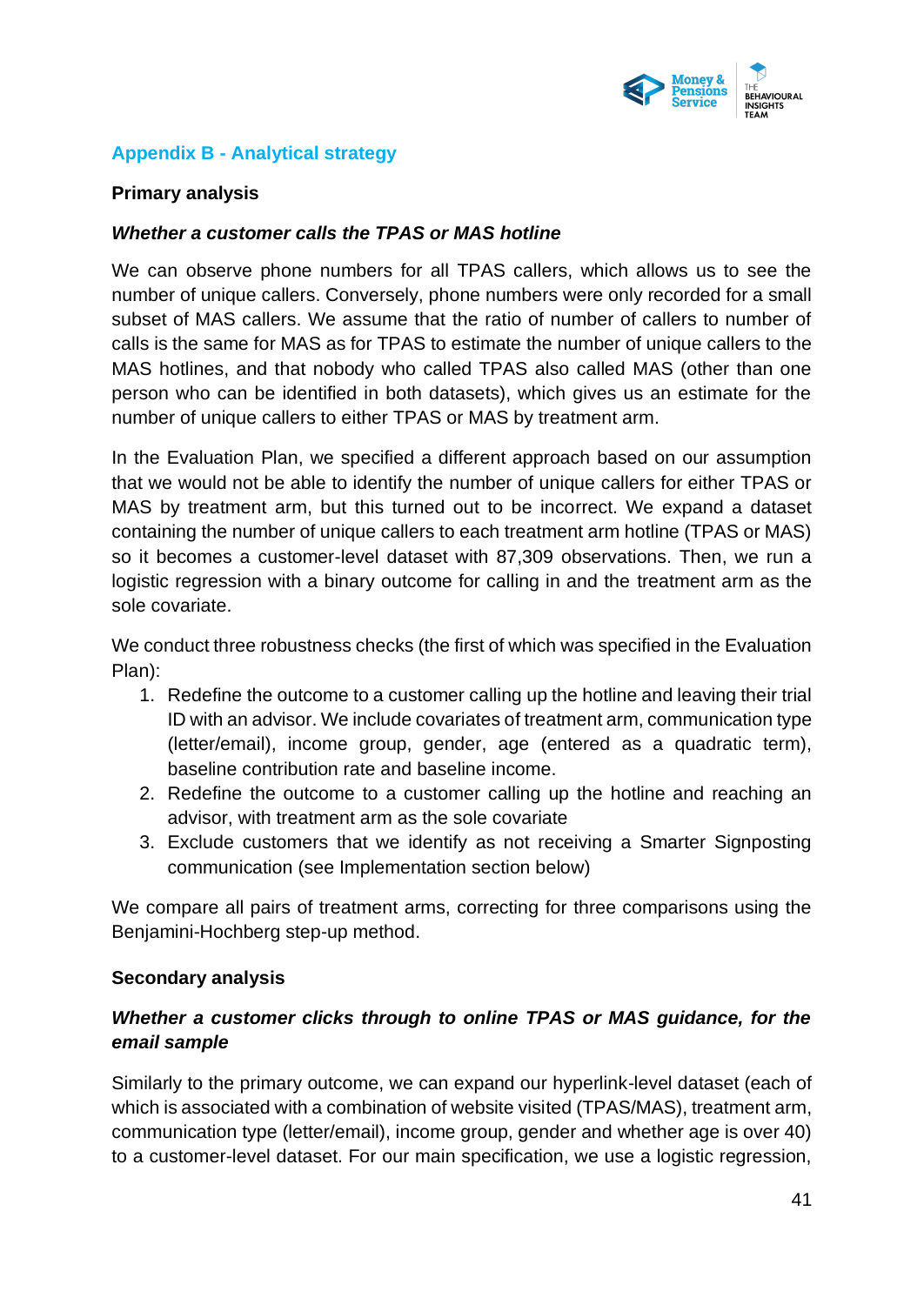

with a binary outcome for visiting the website and covariates of treatment arm, income group, gender and indicator for age being over 40. The Evaluation Plan specified that we would only use treatment arm as a covariate, but this was not updated to reflect the additional information captured by the hyperlinks (the original plan was to have one hyperlink per arm).

## *Whether a customer clicks through to online TPAS or MAS guidance, for the letter sample*

This is analysed like the first secondary outcome, except that our sample for the main specification consists of all customers randomised to the letter sample.

## *Whether a customer changes (increases or decreases) their percentage pension contributions*

To examine whether a customer changed their pension contributions, we conduct a logistic regression. The outcome is an indicator for their employee contribution percentage changing by at least 0.5 percentage points between September 2020 and March 2021, and we use treatment arm, communication type, income group, gender and age as covariates.

## **Exploratory analysis**

## *Examining the primary outcome by sample (letter vs. email)*

We analyse these outcomes in the same way as the first robustness check for the primary outcome, except that we restrict the sample to one of the two communication types and omit communication type as a covariate.

## *Decomposing uptake outcomes into letter/email samples and TPAS/MAS guidance*

Our six outcomes here are:

- Whether a customer calls the TPAS hotline
- Whether a customer calls the MAS hotline
- Whether a customer clicks through to online TPAS guidance, for the letter sample
- Whether a customer clicks through to online TPAS guidance, for the email sample
- Whether a customer clicks through to online MAS guidance, for the letter sample
- Whether a customer clicks through to online MAS guidance, for the email sample

The first two outcomes are analysed in an analogous way to the main specification of the primary outcome (with a logistic regression and treatment arm as the only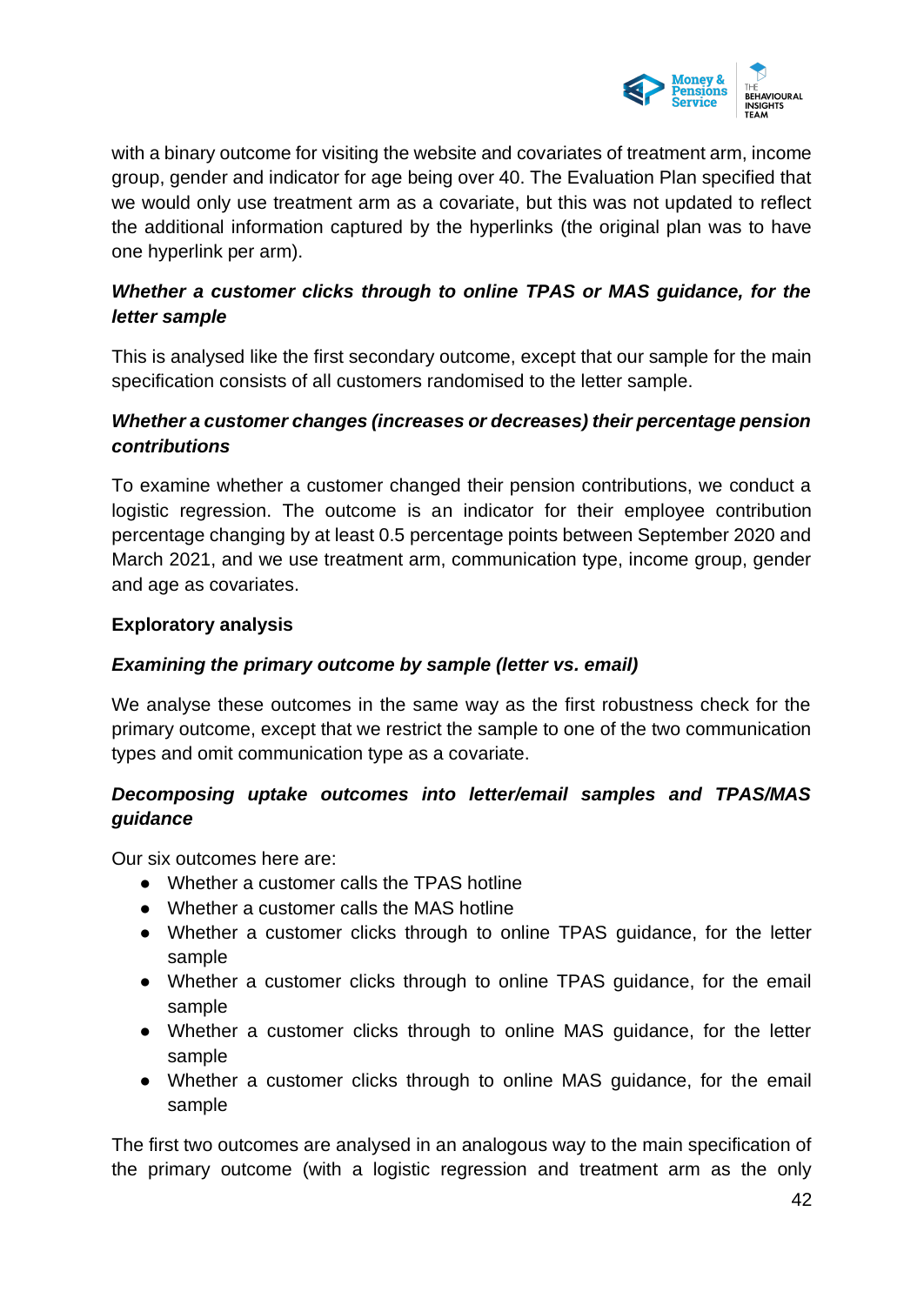

covariate). The last four outcomes are analysed in an analogous way to the main specification of the secondary outcome, but with a sample restriction.

## *Aggregating all measures of uptake of guidance*

This outcome is analysed in the same way as the main specification of the primary outcome: we expand a treatment-level dataset containing the number of individuals who called or clicked through into an individual-level dataset and run a logistic regression. The outcome is an indicator for a customer calling or clicking through, and treatment arm is the only covariate. As specified in the Evaluation Plan, we assume that nobody who called a hotline also visited the TPAS or MAS websites (so the number who called or clicked through is the sum of the number who called and the number who clicked through).

### *Other outcomes related to considering pension*

These outcomes are defined as follows:

- Whether a customer ceases contributing to their workplace pension entirely: outcome=1 if a customer ceased contributing, 0 if not
- Whether a customer registers on Royal London's online portal: outcome=1 if a customer registered on the portal, 0 if not
- Whether a customer logs into the Royal London app: outcome=1 if a customer logged into the app, 0 if not

We analyse these outcomes using logistic regressions with covariates of treatment arm, communication type (letter/email), income group, gender and age).

### *Subgroup analysis*

Subgroup analyses are performed in the same way as the corresponding main-sample outcomes, except that we restrict the sample to the relevant subgroup and omit the relevant subgroup indicator as a covariate.

## *Engagement once on the Royal London landing page*

To analyse measures of engagement once on the landing page, we use quasi-poisson models, with the total amount of time (or total number of pages visited) for each treatment arm as the outcome and the total number of individuals in the treatment arm as an offset. We also use the number of individuals as a weight, and use covariates of communication type (letter/email), income group, gender and whether age is over 40.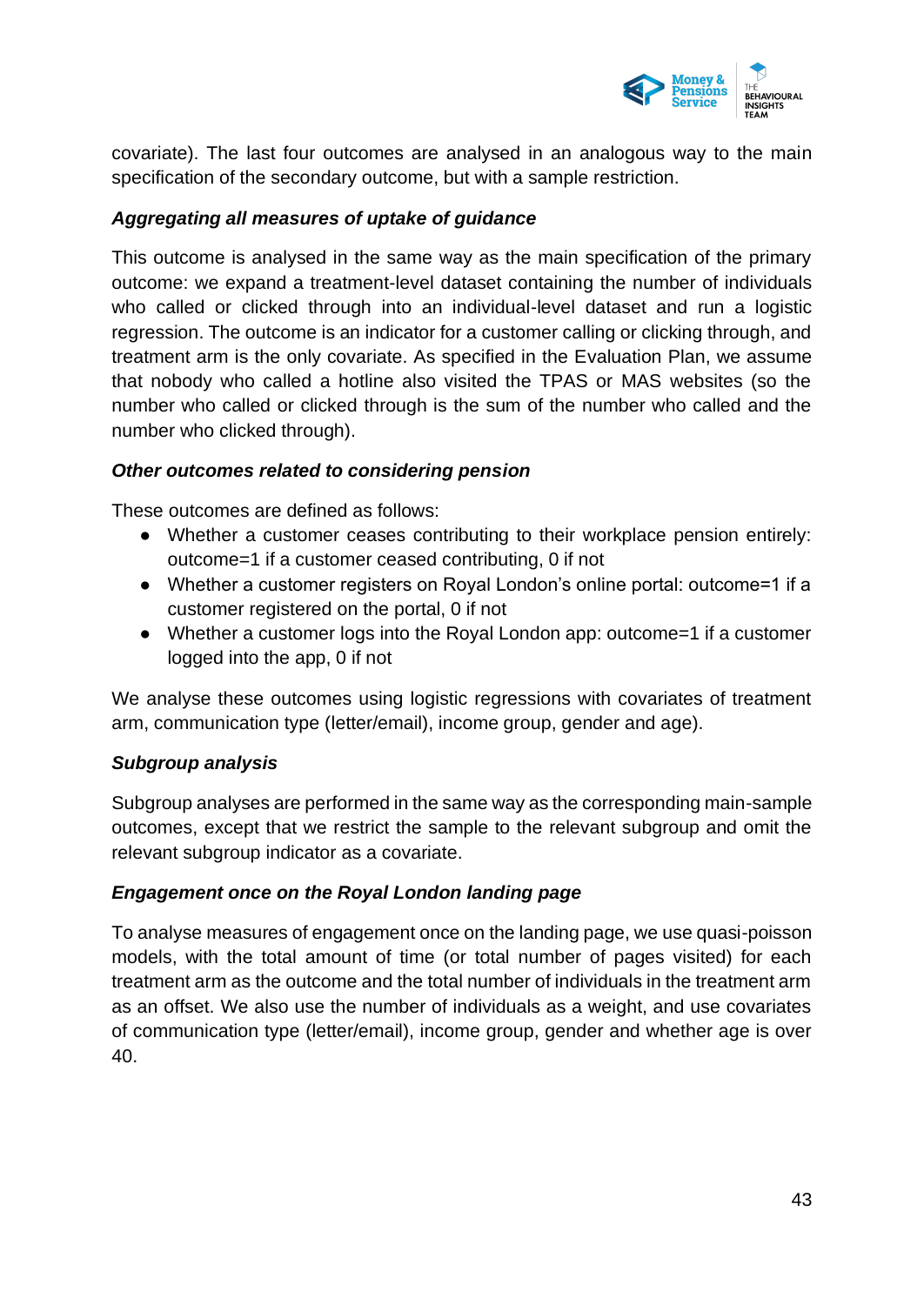

## **Appendix C - Results tables**

### **Detailed primary outcome results**

Table C1 provides the main results of the primary analysis. Column 1 presents the results of the main specification, and columns 2-4 present the results of robustness checks 1-3.

After adjusting for other covariates, we do not observe a significant difference in the probability of calling in to the TPAS or MAS lines between any two arms (even at the 10% level, before adjusting for multiple comparisons) in the main specification. However, from robustness check 2, we do find that the propensity to call up a hotline and reach an advisor was significantly lower (at the 5% level, after correcting for multiple comparisons) in version 2 of the communication ('this is meant for you') compared to version 1 ('we're looking out for you'). Given the null result from the main specification, this may well be a result of random variation in the probability of callers reaching an agent conditional on them calling up the hotline. With respect to robustness checks 1 and 2, it is also worth noting that:

- A high proportion of MAS calls (75 out of 98) dropped out before reaching an advisor
- Only 65 out of 371 calls which reached an advisor have a recorded trial ID associated with them

The overall volumes of calls were considerably lower than we anticipated. In the Evaluation Plan power calculations, our central case used an uptake rate of 2.25%, but we observed an uptake rate of 0.27% across the three treatment arms.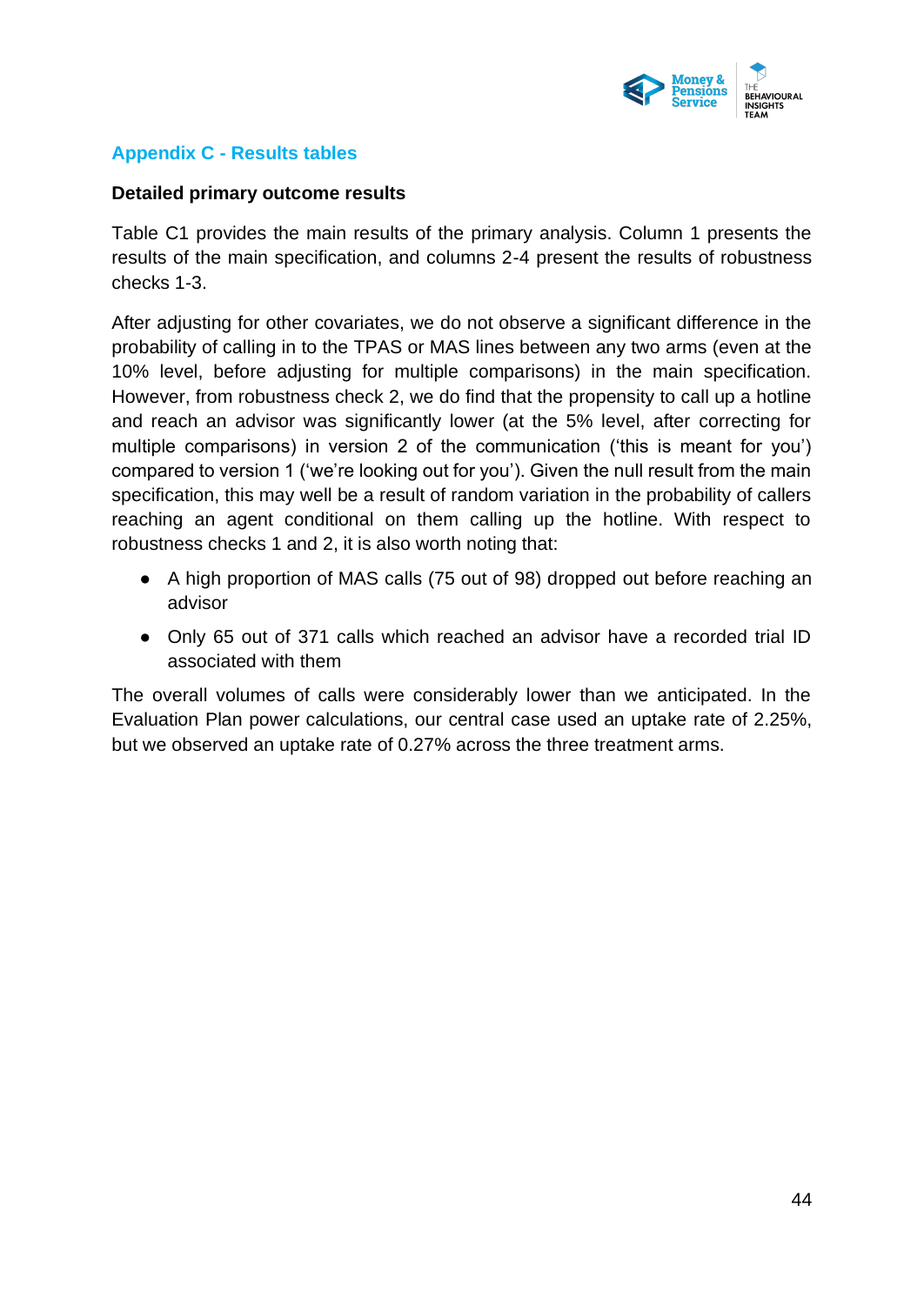

|  |  | Table C1: Results of primary analysis |  |
|--|--|---------------------------------------|--|
|  |  |                                       |  |

|                                                                     | (1)                          | (2)                                                                          | (3)                                                                                | (4)                                                                                               |
|---------------------------------------------------------------------|------------------------------|------------------------------------------------------------------------------|------------------------------------------------------------------------------------|---------------------------------------------------------------------------------------------------|
|                                                                     | <b>Main</b><br>specification | <b>Use calling</b><br>up hotline<br>and<br>leaving<br>trial ID as<br>outcome | <b>Use calling</b><br>up hotline<br>and<br>reaching<br>an advisor<br>as<br>outcome | <b>Exclude</b><br><b>customers</b><br>that we<br><b>identify</b> as<br>not<br>receiving a<br>comm |
| Mean for version 1: we're<br>looking out for you                    | 0.309%                       | 0.079%                                                                       | 0.275%                                                                             | 0.330%                                                                                            |
| Mean for version 2: this is<br>meant for you                        | 0.241%                       | 0.069%                                                                       | 0.179%                                                                             | 0.256%                                                                                            |
| Mean for version 3: act<br>now, not later                           | 0.275%                       | 0.072%                                                                       | 0.237%                                                                             | 0.292%                                                                                            |
| <b>Estimated coefficient:</b><br>version 2 compared to<br>version 1 | $-0.252$<br>(0.160)          | $-0.146$<br>(0.306)                                                          | $-0.432*$<br>(0.178)                                                               | $-0.254$<br>(0.160)                                                                               |
| <b>Estimated coefficient:</b><br>version 3 compared to<br>version 1 | $-0.118$<br>(0.154)          | $-0.095$<br>(0.302)                                                          | $-0.148$<br>(0.165)                                                                | $-0.121$<br>(0.154)                                                                               |
| <b>Estimated coefficient:</b><br>version 3 compared to<br>version 2 | 0.134<br>(0.164)             | 0.051<br>(0.313)                                                             | 0.284<br>(0.184)                                                                   | 0.133<br>(0.164)                                                                                  |
| <b>Observations</b>                                                 | 87309                        | 87309                                                                        | 87309                                                                              | 82007                                                                                             |

*Notes*: Standard errors in parentheses; \*\* p<0.01, \* p<0.05, <sup>+</sup> p<0.1 (after correcting for multiple comparisons)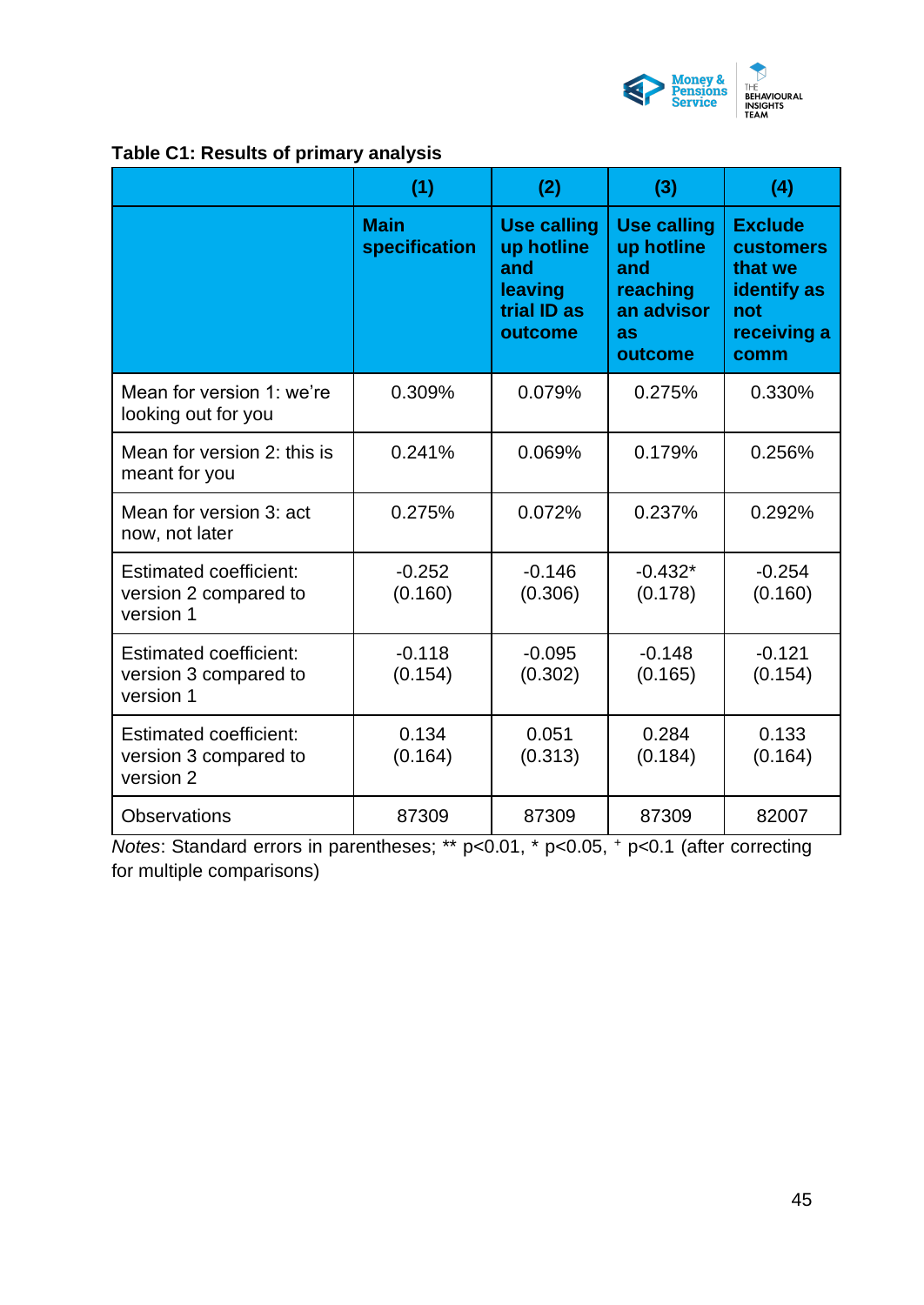

## **Results tables for other outcomes**

| Table C2: Results of secondary analysis |  |  |  |
|-----------------------------------------|--|--|--|
|-----------------------------------------|--|--|--|

|                                                                     | (1)                                                                                                                                    | (2)                                                                                                                                            | (3)                                                                                                                           | (4)                                                                                                         |
|---------------------------------------------------------------------|----------------------------------------------------------------------------------------------------------------------------------------|------------------------------------------------------------------------------------------------------------------------------------------------|-------------------------------------------------------------------------------------------------------------------------------|-------------------------------------------------------------------------------------------------------------|
| <b>Outcome</b>                                                      | <b>Whether a</b><br>customer<br><b>clicks</b><br>through to<br>online<br><b>TPAS or</b><br><b>MAS</b><br>guidance -<br>email<br>sample | <b>Whether a</b><br>customer<br><b>clicks</b><br>through to<br>online<br><b>TPAS or</b><br><b>MAS</b><br>guidance -<br><b>letter</b><br>sample | <b>Whether a</b><br>customer<br>changes<br>(increases or<br>decreases)<br>their<br>percentage<br>pension<br>contribution<br>S | <b>Whether</b><br>a<br>customer<br>clicks<br>through<br>to the<br><b>Royal</b><br>London<br>landing<br>page |
| Mean for version 1: we're<br>looking out for you                    | 0.019%                                                                                                                                 | 0.027%                                                                                                                                         | 3.295%                                                                                                                        | 0.271%                                                                                                      |
| Mean for version 2: this is<br>meant for you                        | 0.010%                                                                                                                                 | 0.011%                                                                                                                                         | 3.385%                                                                                                                        | 0.326%                                                                                                      |
| Mean for version 3: act<br>now, not later                           | 0.000%                                                                                                                                 | 0.011%                                                                                                                                         | 3.168%                                                                                                                        | 0.326%                                                                                                      |
| <b>Estimated coefficient:</b><br>version 2 compared to<br>version 1 | $-0.689$<br>(1.225)                                                                                                                    | $-0.919$<br>(0.837)                                                                                                                            | 0.029<br>(0.046)                                                                                                              | 0.185<br>(0.153)                                                                                            |
| <b>Estimated coefficient:</b><br>version 3 compared to<br>version 1 |                                                                                                                                        | $-0.914$<br>(0.837)                                                                                                                            | $-0.038$<br>(0.047)                                                                                                           | 0.185<br>(0.153)                                                                                            |
| <b>Estimated coefficient:</b><br>version 3 compared to<br>version 2 |                                                                                                                                        | 0.005<br>(1.000)                                                                                                                               | $-0.067$<br>(0.047)                                                                                                           | 0.000<br>(0.145)                                                                                            |
| <b>Observations</b>                                                 | 31280                                                                                                                                  | 56029                                                                                                                                          | 87309                                                                                                                         | 87309                                                                                                       |

*Notes*: Standard errors in parentheses; \*\* p<0.01, \* p<0.05, <sup>+</sup> p<0.1 (after correcting for multiple comparisons)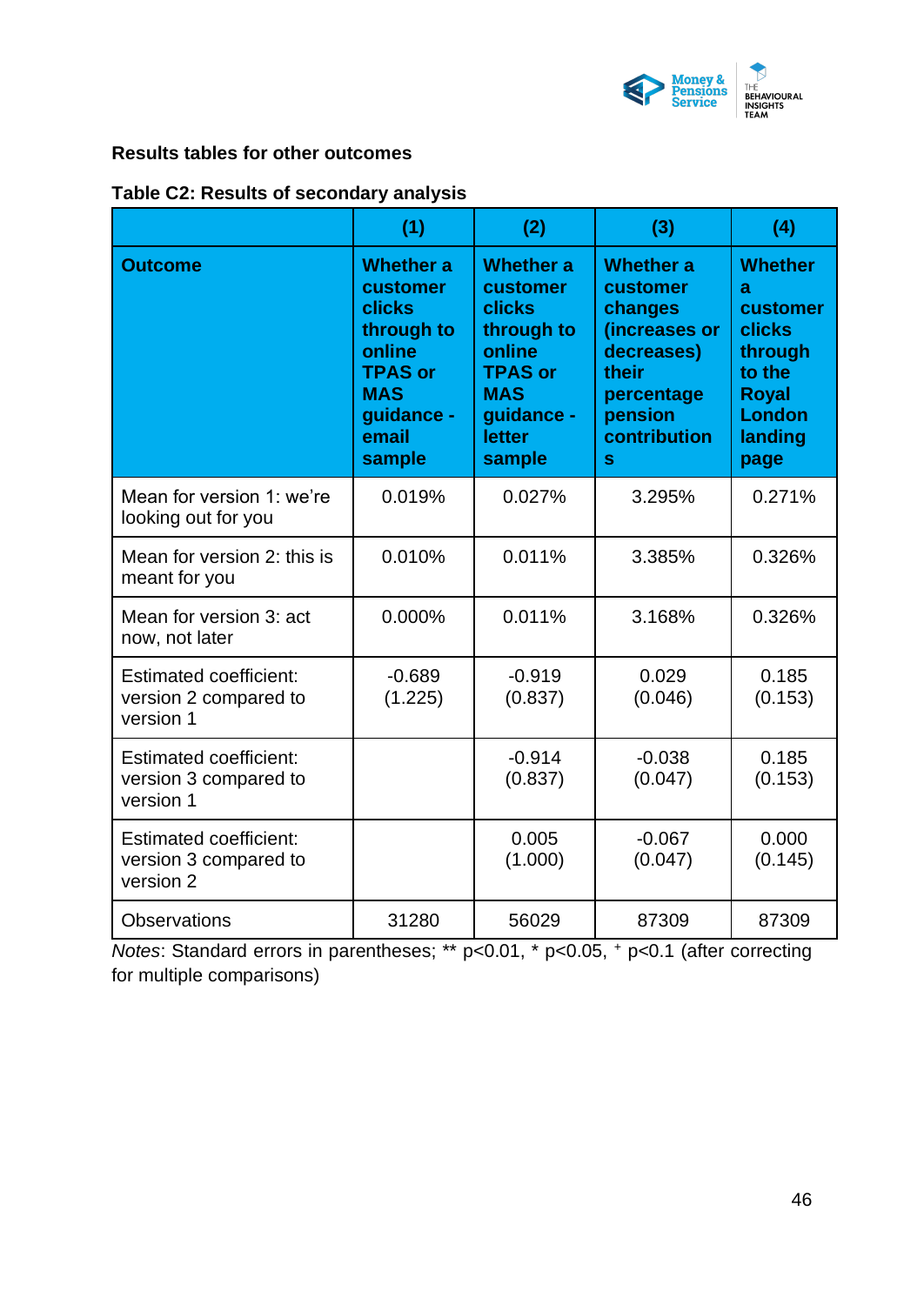

## **Table C3: Results of exploratory analysis I - examining the primary outcome by sample (letter vs. email)**

|                                                                     | (1)                                                                            | (2)                                                                           |
|---------------------------------------------------------------------|--------------------------------------------------------------------------------|-------------------------------------------------------------------------------|
| <b>Outcome</b>                                                      | <b>Whether a customer</b><br>called the TPAS or MAS<br>hotline - letter sample | <b>Whether a customer</b><br>called the TPAS or MAS<br>hotline - email sample |
| Mean for version 1: we're<br>looking out for you                    | 0.112%                                                                         | 0.019%                                                                        |
| Mean for version 2: this is<br>meant for you                        | 0.107%                                                                         | 0.000%                                                                        |
| Mean for version 3: act<br>now, not later                           | 0.107%                                                                         | 0.010%                                                                        |
| <b>Estimated coefficient:</b><br>version 2 compared to<br>version 1 | $-0.055$<br>(0.313)                                                            |                                                                               |
| <b>Estimated coefficient:</b><br>version 3 compared to<br>version 1 | $-0.054$<br>(0.313)                                                            | $-0.744$<br>(1.234)                                                           |
| <b>Estimated coefficient:</b><br>version 3 compared to<br>version 2 | 0.002<br>(0.317)                                                               |                                                                               |
| <b>Observations</b>                                                 | 56029                                                                          | 31280                                                                         |

*Notes*: Standard errors in parentheses; \*\* p<0.01, \* p<0.05, + p<0.1 (after correcting for multiple comparisons); blank cells indicate that it was not possible to estimate a coefficient due to zero uptake in at least one of the arms being compared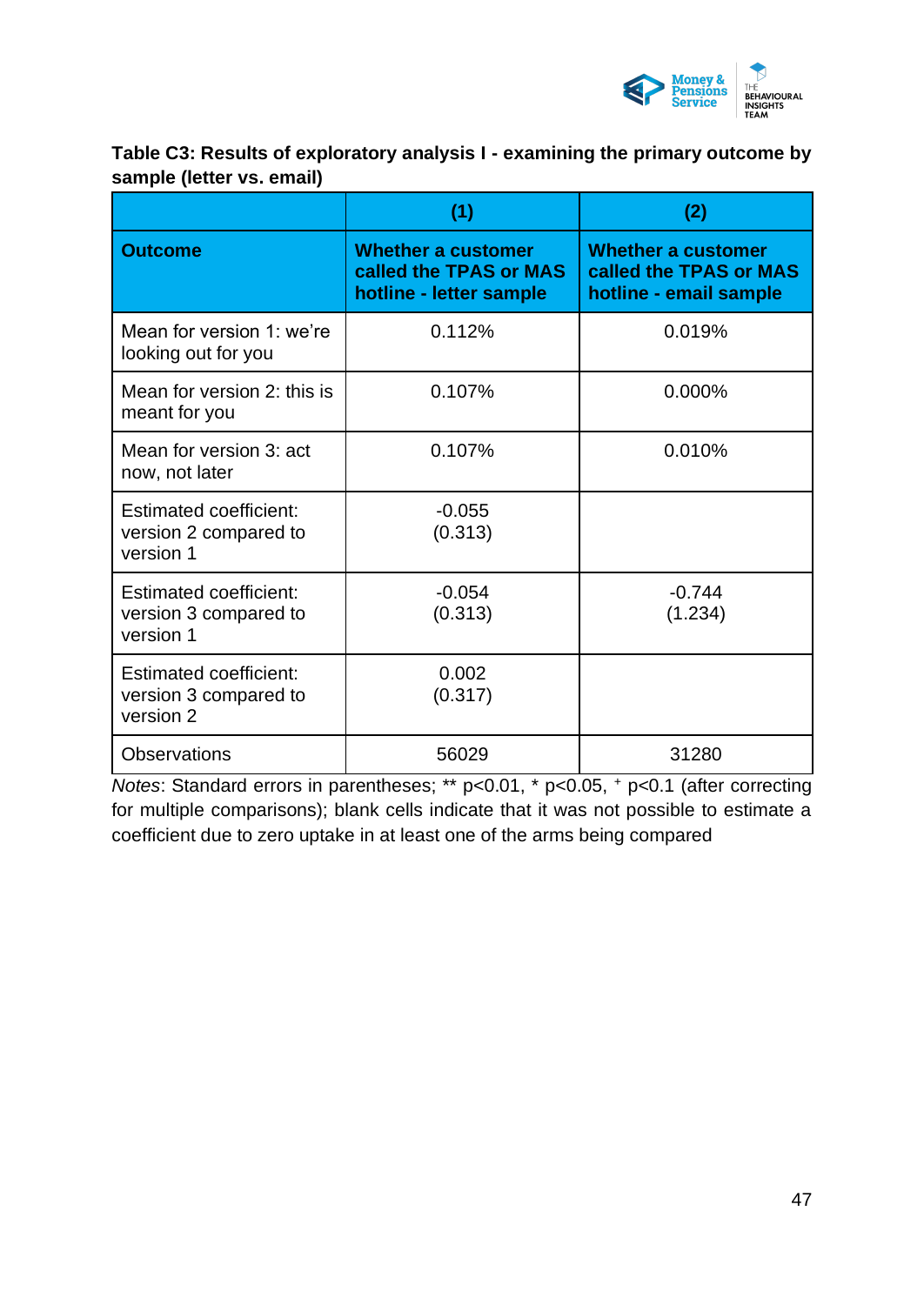

## **Table C4: Results of exploratory analysis II - decomposing uptake outcomes into letter/email samples and TPAS/MAS guidance**

|                                                                           | (1)                                      | (2)                                     | (3)                                                                    | (4)                 | (5)                                                                   | (6)    |
|---------------------------------------------------------------------------|------------------------------------------|-----------------------------------------|------------------------------------------------------------------------|---------------------|-----------------------------------------------------------------------|--------|
| <b>Sample</b>                                                             | <b>Whether</b><br>customer<br>calls TPAS | <b>Whether</b><br>customer<br>calls MAS | Whether a customer<br>clicks through to online<br><b>TPAS</b> guidance |                     | Whether a customer<br>clicks through to online<br><b>MAS</b> guidance |        |
|                                                                           | hotline                                  | hotline                                 | letter                                                                 | email               | letter                                                                | email  |
| Mean for version<br>1: we're looking<br>out for you                       | 0.261%                                   | 0.052%                                  | 0.005%                                                                 | 0.019%              | 0.021%                                                                | 0.000% |
| Mean for version<br>2: this is meant<br>for you                           | 0.168%                                   | 0.072%                                  | 0.011%                                                                 | 0.010%              | 0.000%                                                                | 0.000% |
| Mean for version<br>3: act now, not<br>later                              | 0.234%                                   | 0.041%                                  | 0.011%                                                                 | 0.000%              | 0.000%                                                                | 0.000% |
| Estimated<br>coefficient:<br>version 2<br>compared to<br>version 1        | $-0.440*$<br>(0.183)                     | 0.337<br>(0.338)                        | 0.691<br>(1.225)                                                       | $-0.689$<br>(1.225) |                                                                       |        |
| <b>Estimated</b><br>coefficient:<br>version 3<br>compared to<br>version 1 | $-0.111$<br>(0.167)                      | $-0.223$<br>(0.387)                     | 0.693<br>(1.225)                                                       |                     |                                                                       |        |
| <b>Estimated</b><br>coefficient:<br>version 3<br>compared to<br>version 2 | 0.328<br>(0.188)                         | $-0.560$<br>(0.362)                     | 0.003<br>(1.000)                                                       |                     |                                                                       |        |
| Observations                                                              | 87309                                    | 87309                                   | 56029                                                                  | 31280               | 56029                                                                 | 31280  |

*Notes*: Standard errors in parentheses; \*\* p<0.01, \* p<0.05, + p<0.1 (after correcting for multiple comparisons); blank cells indicate that it was not possible to estimate a coefficient due to zero uptake in at least one of the arms being compared

## **Table C5: Results of exploratory analysis III - aggregating all measures of uptake of guidance**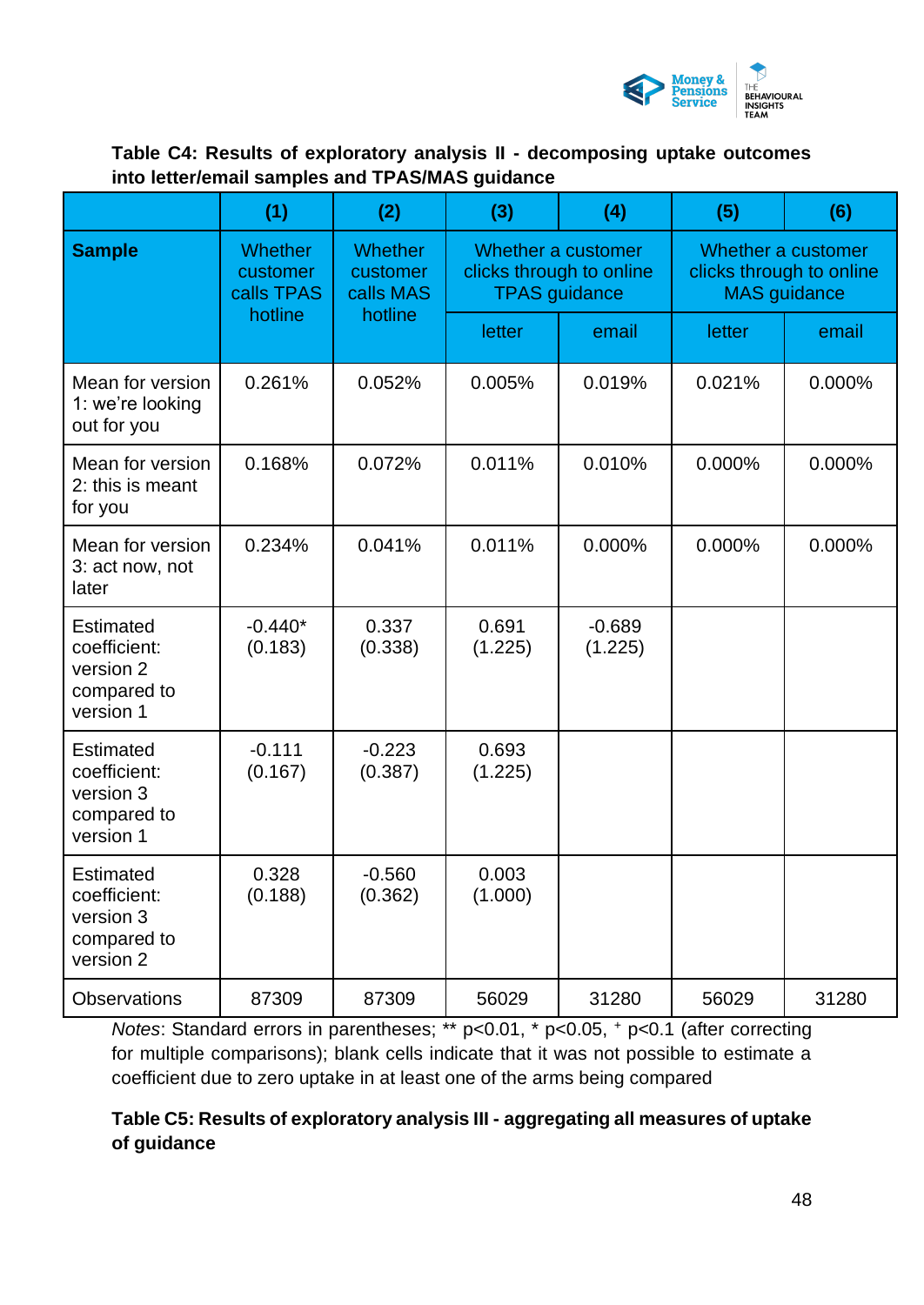

|                                                           | (1)                                                |
|-----------------------------------------------------------|----------------------------------------------------|
| <b>Outcome</b>                                            | Whether a customer called in or<br>clicked through |
| Mean for version 1: we're looking out for<br>you          | 0.333%                                             |
| Mean for version 2: this is meant for you                 | 0.251%                                             |
| Mean for version 3: act now, not later                    | 0.282%                                             |
| Estimated coefficient: version 2<br>compared to version 1 | $-0.285$<br>(0.155)                                |
| Estimated coefficient: version 3<br>compared to version 1 | $-0.168$<br>(0.150)                                |
| Estimated coefficient: version 3<br>compared to version 2 | 0.117<br>(0.161)                                   |
| <b>Observations</b>                                       | 87309                                              |

*Notes*: Standard errors in parentheses; \*\* p<0.01, \* p<0.05, <sup>+</sup> p<0.1 (after correcting for multiple comparisons)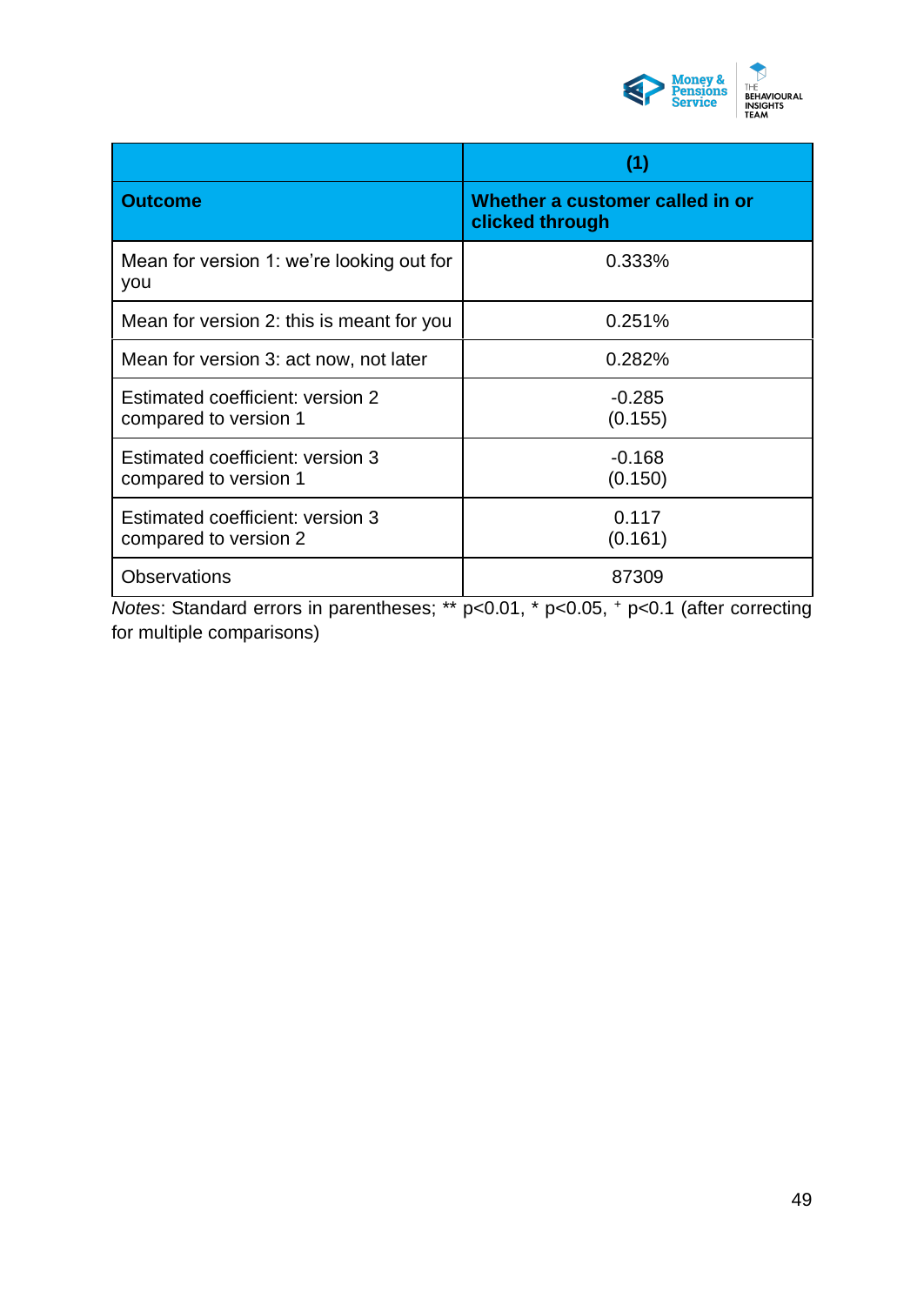

**Table C6: Results of exploratory analysis IV - other outcomes related to considering pension**

|                                                                        | (1)                                                                                           | (2)                                                                                    | (3)                                                                      |
|------------------------------------------------------------------------|-----------------------------------------------------------------------------------------------|----------------------------------------------------------------------------------------|--------------------------------------------------------------------------|
| <b>Outcome</b>                                                         | <b>Whether a</b><br>customer ceases<br>contributing to<br>their workplace<br>pension entirely | <b>Whether a</b><br>customer<br>registers on<br><b>Royal London's</b><br>online portal | <b>Whether a</b><br>customer logs<br>into the Royal<br><b>London app</b> |
| Mean for version 1:<br>we're looking out for<br>you                    | 7.745%                                                                                        | 1.701%                                                                                 | 0.787%                                                                   |
| Mean for version 2:<br>this is meant for you                           | 7.731%                                                                                        | 1.804%                                                                                 | 0.856%                                                                   |
| Mean for version 3:<br>act now, not later                              | 7.769%                                                                                        | 1.790%                                                                                 | 0.976%                                                                   |
| Estimated<br>coefficient: version<br>2 compared to<br>version 1        | $-0.002$<br>(0.031)                                                                           | 0.059<br>(0.063)                                                                       | 0.083<br>(0.092)                                                         |
| Estimated<br>coefficient: version<br>3 compared to<br>version 1        | 0.005<br>(0.031)                                                                              | 0.051<br>(0.063)                                                                       | $0.216*$<br>(0.089)                                                      |
| <b>Estimated</b><br>coefficient: version<br>3 compared to<br>version 2 | 0.007<br>(0.031)                                                                              | $-0.009$<br>(0.062)                                                                    | 0.133<br>(0.087)                                                         |
| <b>Observations</b>                                                    | 87309                                                                                         | 87309                                                                                  | 87309                                                                    |

*Notes*: Standard errors in parentheses; \*\* p<0.01, \* p<0.05, + p<0.1 (after correcting for multiple comparisons)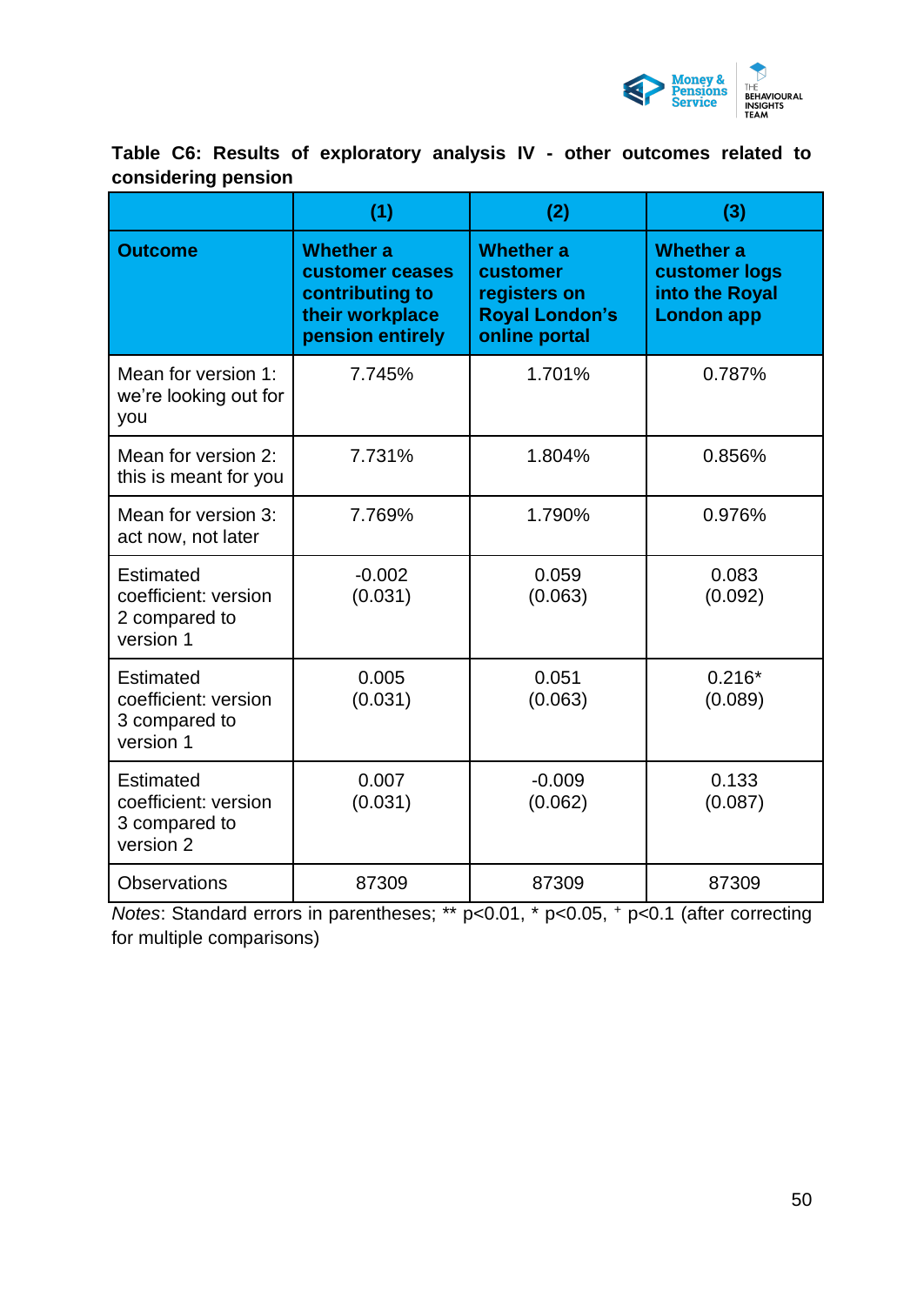

**Table C7: Results of exploratory analysis V - subgroup analysis (modest/higher earners)**

|                                                                        | (1)                                                                                  | (2)                                                                 | (3)                                                                | (4)                                                                                                           | (5)                                                                                                          |
|------------------------------------------------------------------------|--------------------------------------------------------------------------------------|---------------------------------------------------------------------|--------------------------------------------------------------------|---------------------------------------------------------------------------------------------------------------|--------------------------------------------------------------------------------------------------------------|
| <b>Outcome</b>                                                         | <b>Whether a</b><br>customer<br>calls the<br><b>TPAS or</b><br><b>MAS</b><br>hotline | <b>Whether a</b><br>customer<br>calls the<br><b>TPAS</b><br>hotline | <b>Whether a</b><br>customer<br>calls the<br><b>MAS</b><br>hotline | <b>Whether a</b><br>customer clicks<br>through to<br>online TPAS or<br><b>MAS guidance -</b><br>letter sample | <b>Whether a</b><br>customer clicks<br>through to<br>online TPAS or<br><b>MAS guidance -</b><br>email sample |
|                                                                        | Modest earners                                                                       |                                                                     |                                                                    |                                                                                                               |                                                                                                              |
| Mean for version 1:<br>we're looking out<br>for you                    | 0.056%                                                                               | 0.056%                                                              | 0.005%                                                             | 0.034%                                                                                                        | 0.031%                                                                                                       |
| Mean for version 2:<br>this is meant for<br>you                        | 0.071%                                                                               | 0.071%                                                              | $0.000\%$                                                          | 0.014%                                                                                                        | 0.000%                                                                                                       |
| Mean for version 3:<br>act now, not later                              | 0.075%                                                                               | 0.071%                                                              | 0.005%                                                             | 0.007%                                                                                                        | 0.000%                                                                                                       |
| <b>Estimated</b><br>coefficient: version<br>2 compared to<br>version 1 | 0.225<br>(0.388)                                                                     | 0.228<br>(0.388)                                                    |                                                                    | $-0.919$<br>(0.837)                                                                                           |                                                                                                              |
| <b>Estimated</b><br>coefficient: version<br>3 compared to<br>version 1 | 0.287<br>(0.382)                                                                     | 0.223<br>(0.388)                                                    | $-0.042$<br>(1.418)                                                | $-1.609$<br>(1.096)                                                                                           |                                                                                                              |
| <b>Estimated</b><br>coefficient: version<br>3 compared to<br>version 2 | 0.062<br>(0.360)                                                                     | $-0.005$<br>(0.366)                                                 |                                                                    | $-0.690$<br>(1.225)                                                                                           |                                                                                                              |
| <b>Observations</b>                                                    | 63816                                                                                | 63816                                                               | 63816                                                              | 44364                                                                                                         | 19452                                                                                                        |
|                                                                        |                                                                                      |                                                                     |                                                                    |                                                                                                               |                                                                                                              |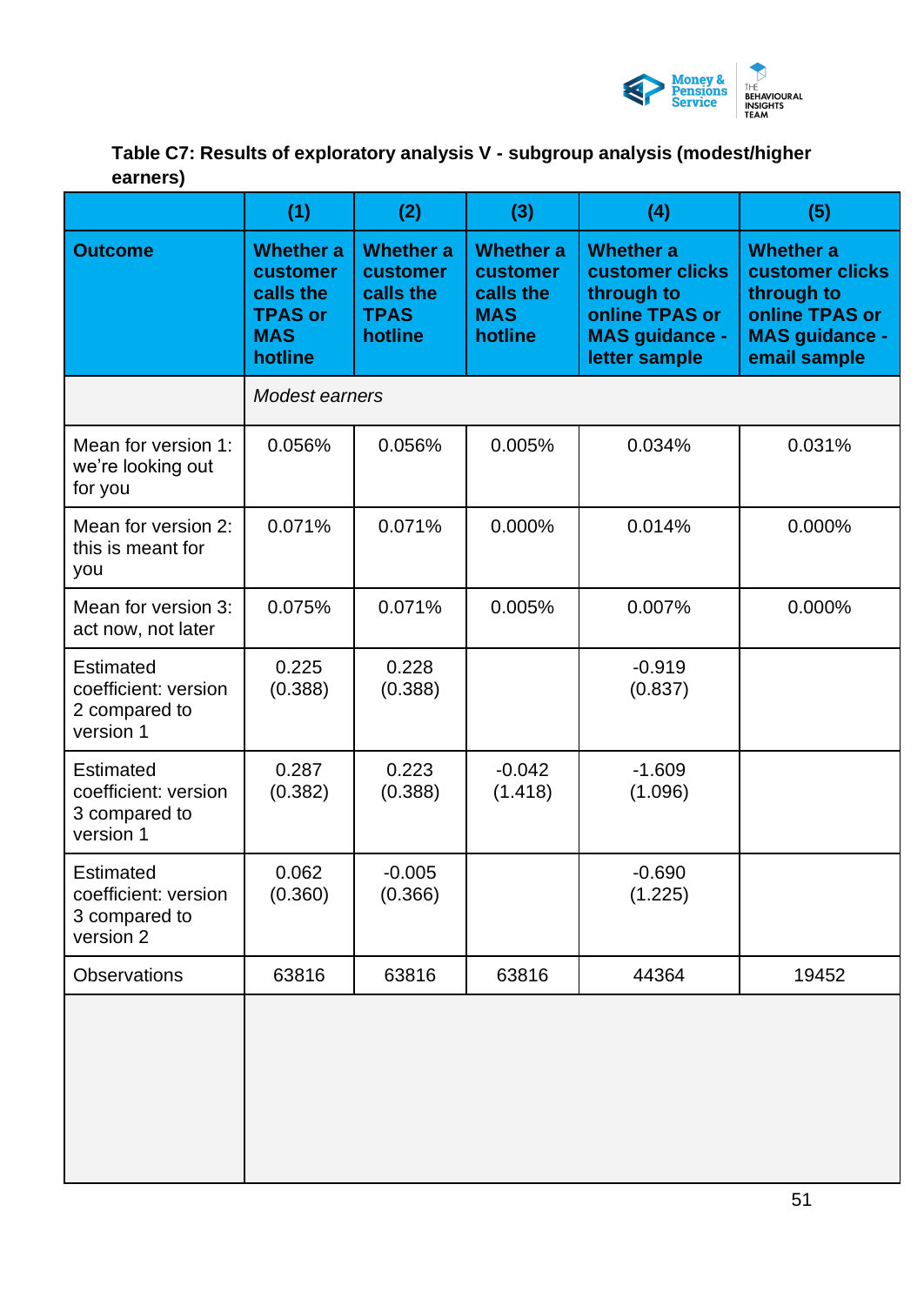

|                                                                        | <b>Higher earners</b> |                     |        |        |        |
|------------------------------------------------------------------------|-----------------------|---------------------|--------|--------|--------|
| Mean for version 1:<br>we're looking out<br>for you                    | 0.140%                | 0.140%              | 0.000% | 0.000% | 0.000% |
| Mean for version 2:<br>this is meant for<br>you                        | 0.064%                | 0.064%              | 0.000% | 0.000% | 0.025% |
| Mean for version 3:<br>act now, not later                              | 0.064%                | 0.064%              | 0.000% | 0.026% | 0.000% |
| <b>Estimated</b><br>coefficient: version<br>2 compared to<br>version 1 | $-0.817$<br>(0.540)   | $-0.817$<br>(0.540) |        |        |        |
| Estimated<br>coefficient: version<br>3 compared to<br>version 1        | $-0.810$<br>(0.541)   | $-0.810$<br>(0.541) |        |        |        |
| <b>Estimated</b><br>coefficient: version<br>3 compared to<br>version 2 | 0.008<br>(0.633)      | 0.008<br>(0.633)    |        |        |        |
| <b>Observations</b>                                                    | 23493                 | 23493               | 23493  | 11665  | 11828  |

*Notes*: Standard errors in parentheses; \*\* p<0.01, \* p<0.05, + p<0.1 (after correcting for multiple comparisons); blank cells indicate that it was not possible to estimate a coefficient due to zero uptake in at least one of the arms being compared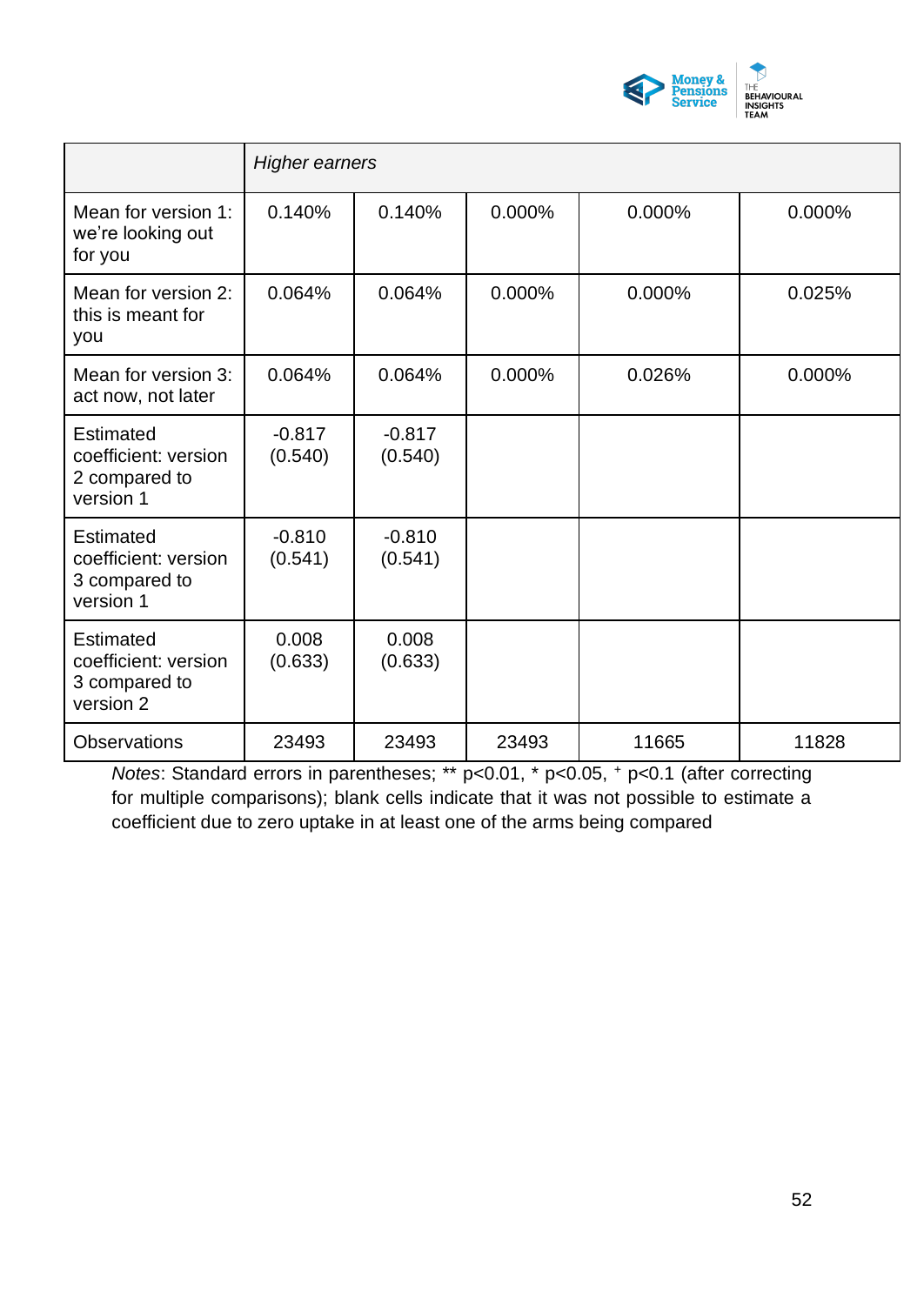

# **Table C8: Results of exploratory analysis VI - subgroup analysis (women/men)**

|                                                                        | (1)                                                                                  | (2)                                                                        | (3)                                                                       | (4)                                                                                                                  | (5)                                                                                                          |
|------------------------------------------------------------------------|--------------------------------------------------------------------------------------|----------------------------------------------------------------------------|---------------------------------------------------------------------------|----------------------------------------------------------------------------------------------------------------------|--------------------------------------------------------------------------------------------------------------|
| <b>Outcome</b>                                                         | <b>Whether a</b><br>customer<br>calls the<br><b>TPAS or</b><br><b>MAS</b><br>hotline | <b>Whether a</b><br><b>customer</b><br>calls the<br><b>TPAS</b><br>hotline | <b>Whether a</b><br><b>customer</b><br>calls the<br><b>MAS</b><br>hotline | <b>Whether a</b><br><b>customer clicks</b><br>through to<br>online TPAS or<br><b>MAS guidance -</b><br>letter sample | <b>Whether a</b><br>customer clicks<br>through to<br>online TPAS or<br><b>MAS guidance -</b><br>email sample |
|                                                                        | Men                                                                                  |                                                                            |                                                                           |                                                                                                                      |                                                                                                              |
| Mean for version 1:<br>we're looking out<br>for you                    | 0.061%                                                                               | 0.061%                                                                     | 0.000%                                                                    | 0.037%                                                                                                               | 0.019%                                                                                                       |
| Mean for version 2:<br>this is meant for<br>you                        | 0.073%                                                                               | 0.073%                                                                     | 0.000%                                                                    | 0.009%                                                                                                               | 0.019%                                                                                                       |
| Mean for version 3:<br>act now, not later                              | 0.098%                                                                               | 0.092%                                                                     | 0.006%                                                                    | 0.009%                                                                                                               | 0.000%                                                                                                       |
| <b>Estimated</b><br>coefficient: version<br>2 compared to<br>version 1 | 0.181<br>(0.429)                                                                     | 0.184<br>(0.429)                                                           |                                                                           | $-1.388$<br>(1.118)                                                                                                  | 0.015<br>(1.415)                                                                                             |
| <b>Estimated</b><br>coefficient: version<br>3 compared to<br>version 1 | 0.496<br>(0.404)                                                                     | 0.431<br>(0.409)                                                           |                                                                           | $-1.373$<br>(1.118)                                                                                                  |                                                                                                              |
| <b>Estimated</b><br>coefficient: version<br>3 compared to<br>version 2 | 0.314<br>(0.382)                                                                     | 0.247<br>(0.388)                                                           |                                                                           | 0.015<br>(1.414)                                                                                                     |                                                                                                              |
| <b>Observations</b>                                                    | 48957                                                                                | 48957                                                                      | 48957                                                                     | 32743                                                                                                                | 16214                                                                                                        |
|                                                                        | Women                                                                                |                                                                            |                                                                           |                                                                                                                      |                                                                                                              |
| Mean for version 1:<br>we're looking out<br>for you                    | 0.102%                                                                               | 0.102%                                                                     | 0.008%                                                                    | 0.013%                                                                                                               | 0.020%                                                                                                       |
| Mean for version 2:<br>this is meant for<br>you                        | 0.063%                                                                               | 0.063%                                                                     | 0.000%                                                                    | 0.013%                                                                                                               | 0.000%                                                                                                       |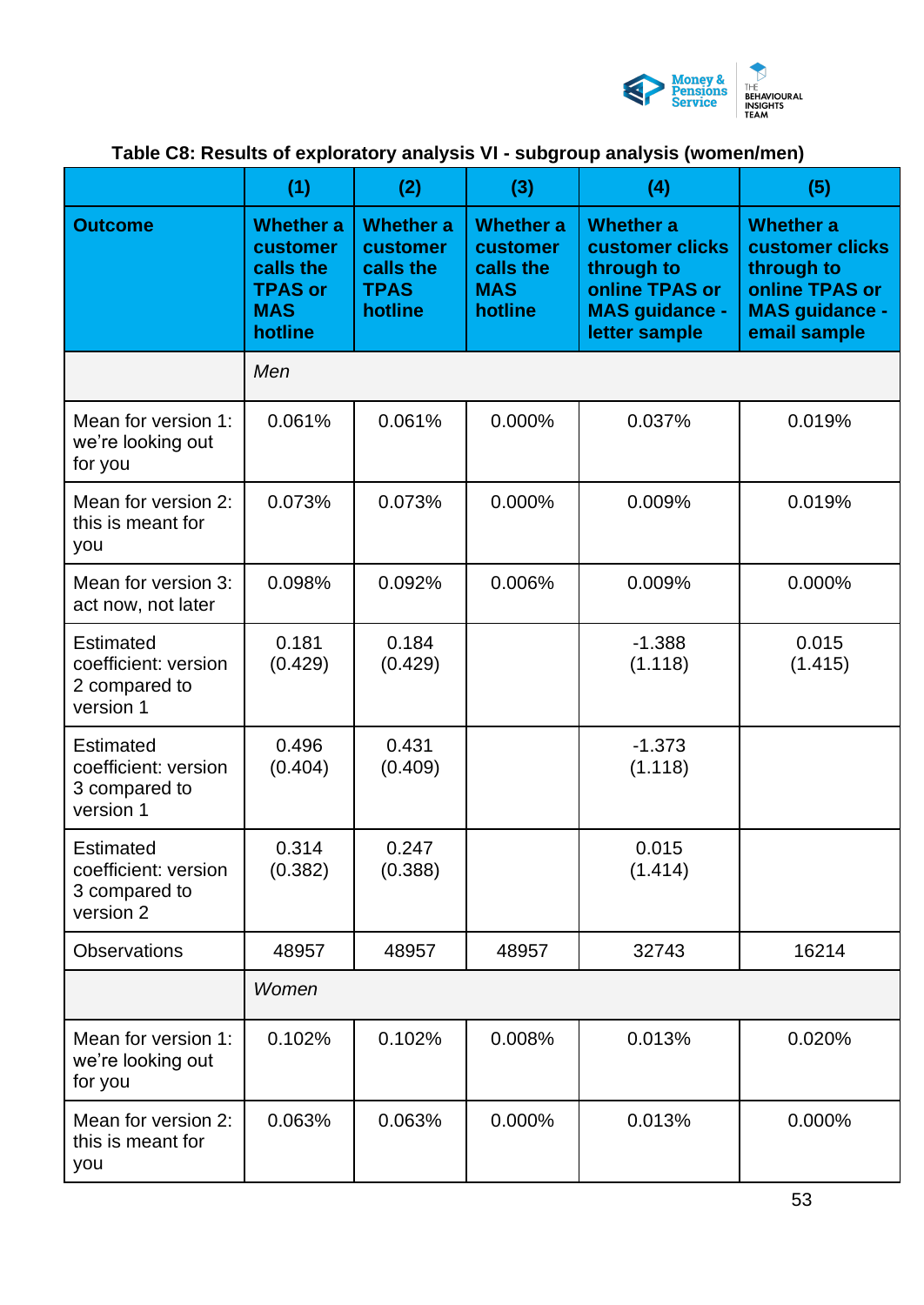

| Mean for version 3:<br>act now, not later                              | 0.039%              | 0.039%              | 0.000% | 0.013%              | 0.000% |
|------------------------------------------------------------------------|---------------------|---------------------|--------|---------------------|--------|
| <b>Estimated</b><br>coefficient: version<br>2 compared to<br>version 1 | $-0.509$<br>(0.450) | $-0.509$<br>(0.450) |        | $-0.008$<br>(1.414) |        |
| <b>Estimated</b><br>coefficient: version<br>3 compared to<br>version 1 | $-1.008$<br>(0.527) | $-1.008$<br>(0.527) |        | $-0.025$<br>(1.414) |        |
| <b>Estimated</b><br>coefficient: version<br>3 compared to<br>version 2 | $-0.499$<br>(0.571) | $-0.499$<br>(0.571) |        | $-0.016$<br>(1.414) |        |
| <b>Observations</b>                                                    | 38352               | 38352               | 38352  | 23286               | 15066  |

*Notes*: Standard errors in parentheses; \*\* p<0.01, \* p<0.05, <sup>+</sup> p<0.1 (after correcting for multiple comparisons); blank cells indicate that it was not possible to estimate a coefficient due to zero uptake in at least one of the arms being compared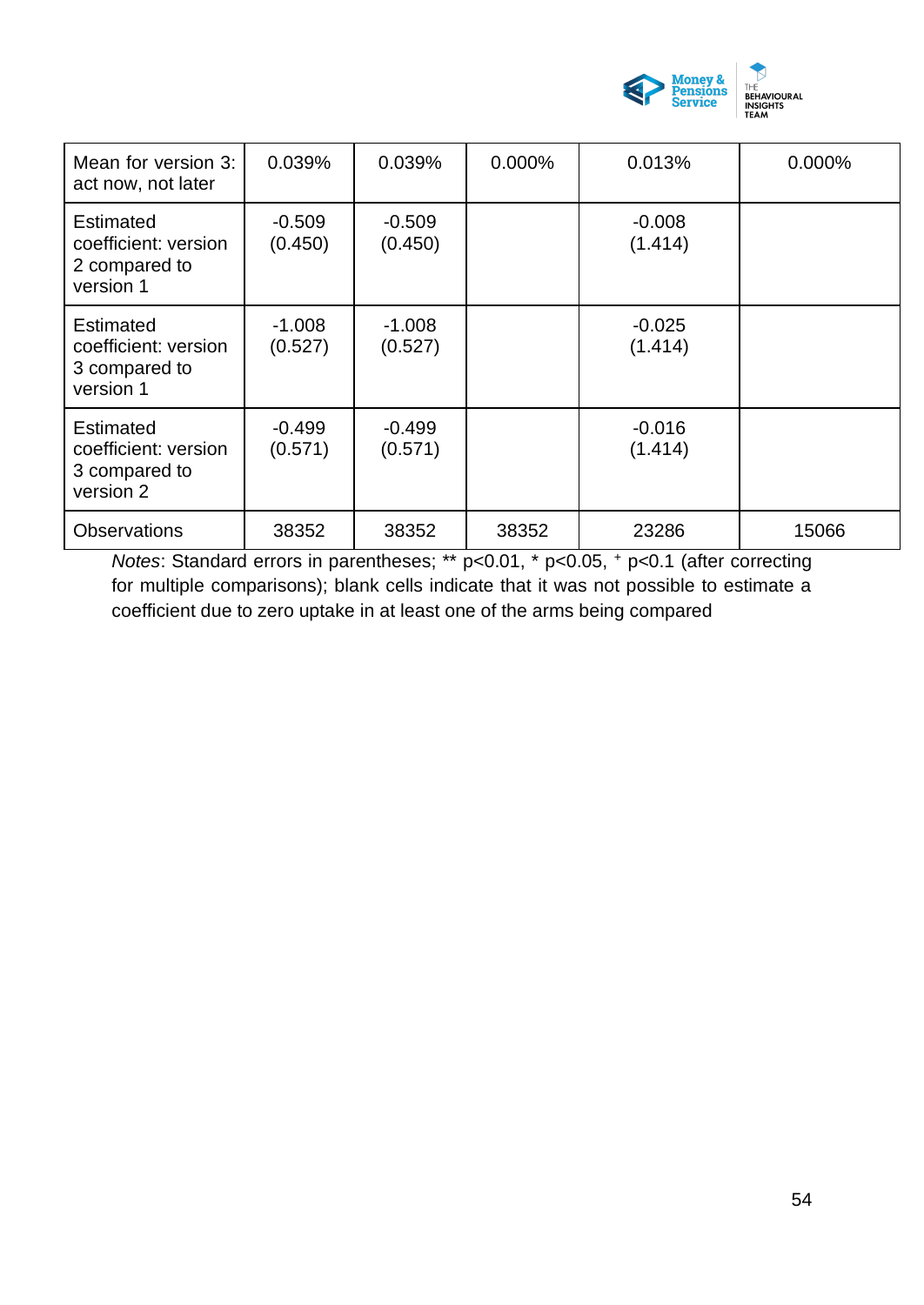

# **Table C9: Results of exploratory analysis VII - subgroup analysis (Squeezed/Cushioned/Struggling)**

|                                                                     | (1)                                                                  | (2)                                                    | (3)                                                |
|---------------------------------------------------------------------|----------------------------------------------------------------------|--------------------------------------------------------|----------------------------------------------------|
| <b>Outcome</b>                                                      | <b>Whether a customer</b><br>calls the TPAS or<br><b>MAS hotline</b> | <b>Whether a customer</b><br>calls the TPAS<br>hotline | <b>Whether a customer</b><br>calls the MAS hotline |
|                                                                     | Squeezed                                                             |                                                        |                                                    |
| Mean for version 1:<br>we're looking out for<br>you                 | 0.076%                                                               | 0.076%                                                 | 0.000%                                             |
| Mean for version 2:<br>this is meant for you                        | 0.066%                                                               | 0.066%                                                 | 0.000%                                             |
| Mean for version 3: act<br>now, not later                           | 0.047%                                                               | 0.037%                                                 | 0.009%                                             |
| <b>Estimated coefficient:</b><br>version 2 compared to<br>version 1 | $-0.118$<br>(0.519)                                                  | $-0.119$<br>(0.519)                                    |                                                    |
| <b>Estimated coefficient:</b><br>version 3 compared to<br>version 1 | $-0.494$<br>(0.571)                                                  | $-0.731$<br>(0.614)                                    |                                                    |
| <b>Estimated coefficient:</b><br>version 3 compared to<br>version 2 | $-0.377$<br>(0.586)                                                  | $-0.612$<br>(0.628)                                    |                                                    |
| <b>Observations</b>                                                 | 31753                                                                | 31753                                                  | 31753                                              |
|                                                                     | Cushioned                                                            |                                                        |                                                    |
| Mean for version 1:<br>we're looking out for<br>you                 | 0.104%                                                               | 0.104%                                                 | 0.000%                                             |
| Mean for version 2:<br>this is meant for you                        | 0.096%                                                               | 0.096%                                                 | 0.000%                                             |
| Mean for version 3: act<br>now, not later                           | 0.097%                                                               | 0.097%                                                 | 0.000%                                             |
| <b>Estimated coefficient:</b><br>version 2 compared to<br>version 1 | $-0.069$<br>(0.401)                                                  | $-0.069$<br>(0.401)                                    |                                                    |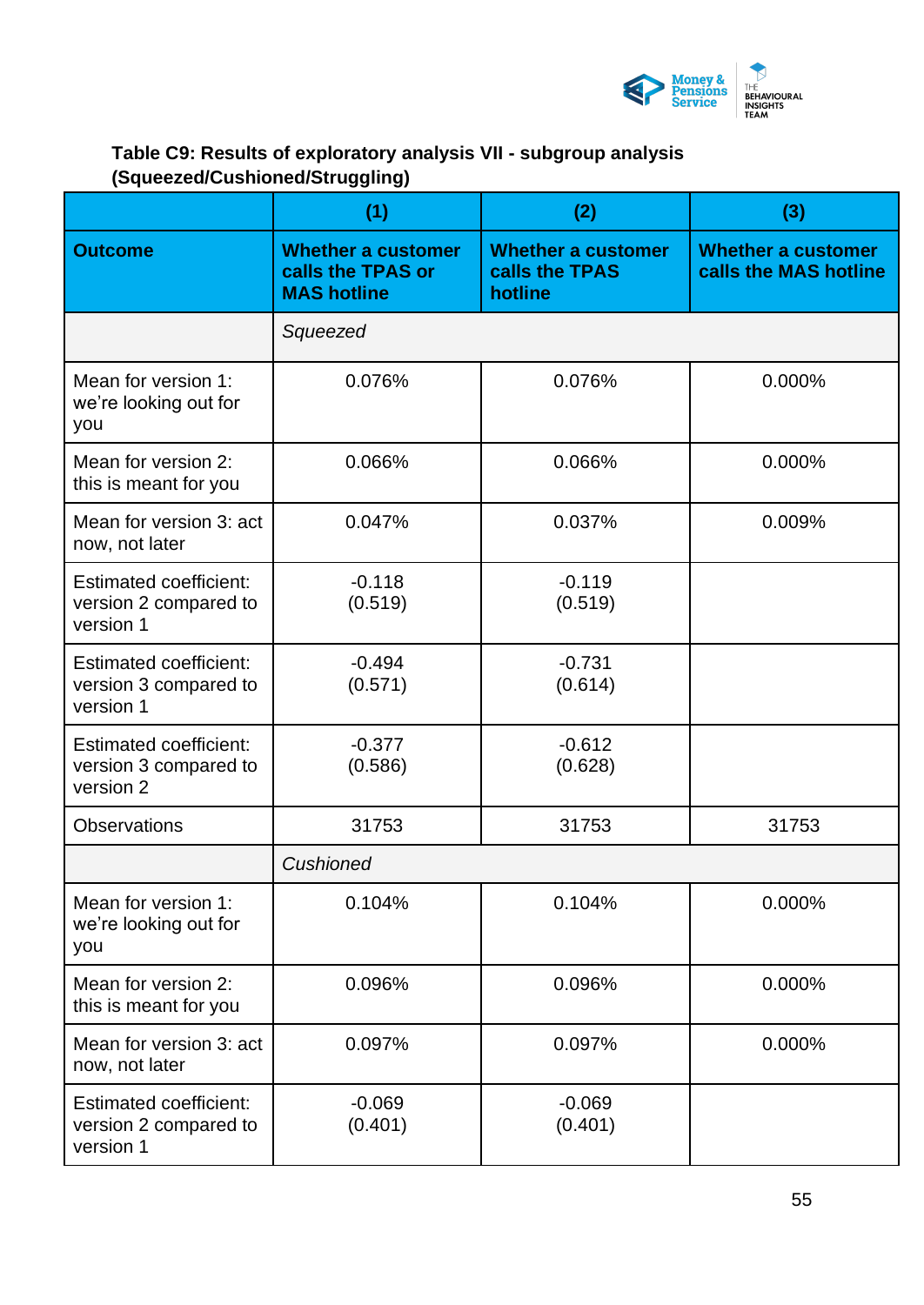

| <b>Estimated coefficient:</b><br>version 3 compared to<br>version 1 | $-0.061$<br>(0.401) | $-0.061$<br>(0.401) |        |
|---------------------------------------------------------------------|---------------------|---------------------|--------|
| Estimated coefficient:<br>version 3 compared to<br>version 2        | 0.008<br>(0.409)    | 0.008<br>(0.409)    |        |
| <b>Observations</b>                                                 | 37370               | 37370               | 37370  |
|                                                                     | Struggling          |                     |        |
| Mean for version 1:<br>we're looking out for<br>you                 | 0.020%              | 0.020%              | 0.000% |
| Mean for version 2:<br>this is meant for you                        | 0.020%              | 0.020%              | 0.000% |
| Mean for version 3: act<br>now, not later                           | 0.080%              | 0.080%              | 0.000% |
| <b>Estimated coefficient:</b><br>version 2 compared to<br>version 1 | $-0.077$<br>(1.416) | $-0.077$<br>(1.416) |        |
| <b>Estimated coefficient:</b><br>version 3 compared to<br>version 1 | 1.352<br>(1.119)    | 1.352<br>(1.119)    |        |
| <b>Estimated coefficient:</b><br>version 3 compared to<br>version 2 | 1.429<br>(1.120)    | 1.429<br>(1.120)    |        |
| <b>Observations</b>                                                 | 15204               | 15204               | 15204  |

*Notes*: Standard errors in parentheses; \*\* p<0.01, \* p<0.05, + p<0.1 (after correcting for multiple comparisons); blank cells indicate that it was not possible to estimate a coefficient due to zero uptake in at least one of the arms being compared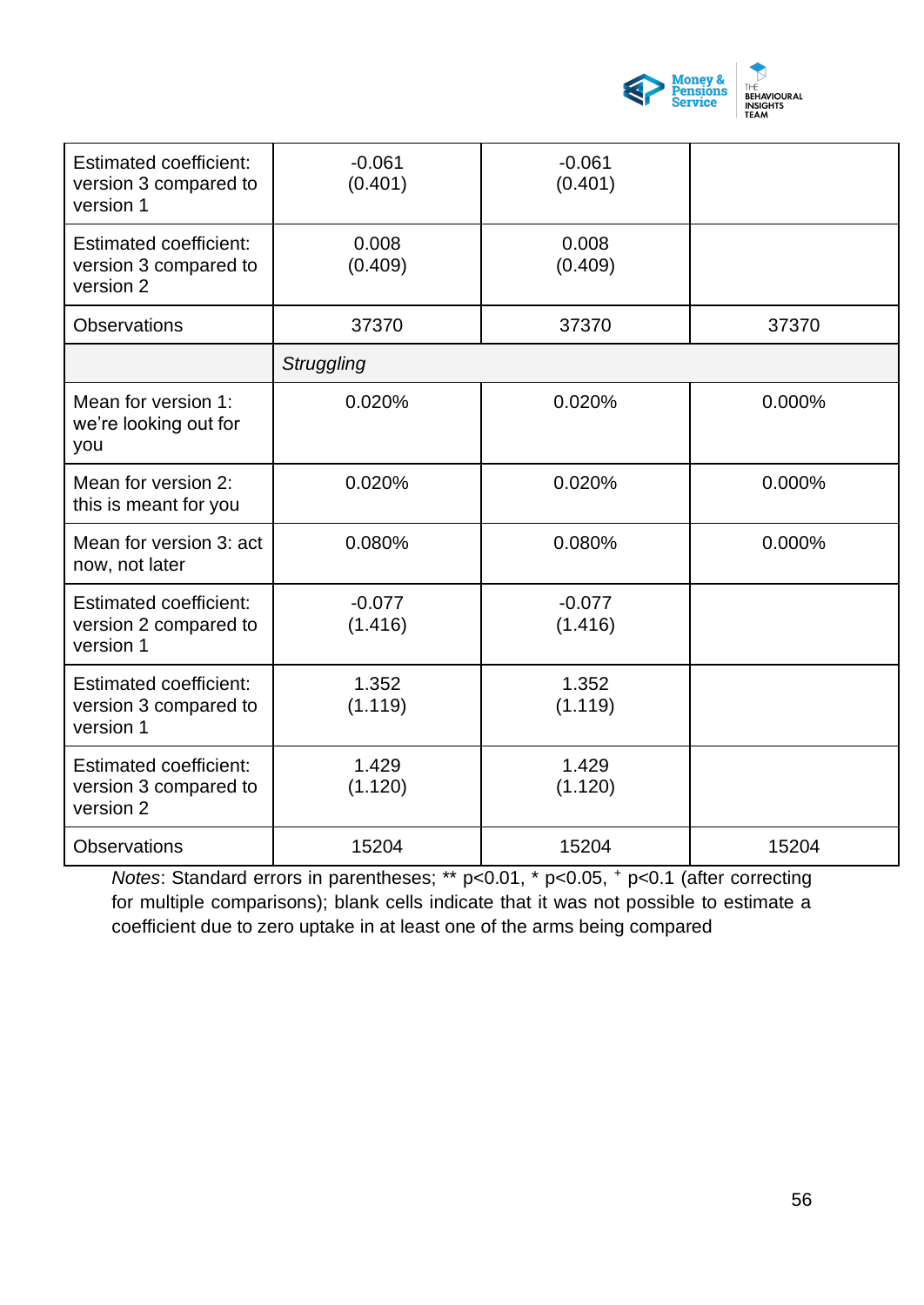

## **Table C10: Results of exploratory analysis VIII - engagement once on TPAS/MAS websites**

|                                                                     | (1)                                                                                                         | (2)                                                                                               |
|---------------------------------------------------------------------|-------------------------------------------------------------------------------------------------------------|---------------------------------------------------------------------------------------------------|
| <b>Outcome</b>                                                      | <b>Average amount of time</b><br>spent on either the<br><b>TPAS or MAS websites</b><br>per person (seconds) | <b>Average number of web</b><br>pages visited on either<br>the TPAS or MAS<br>websites per person |
| Mean for version 1: we're<br>looking out for you                    | 0.0618s                                                                                                     | 0.000618                                                                                          |
| Mean for version 2: this is<br>meant for you                        | 0.0375s                                                                                                     | 0.000584                                                                                          |
| Mean for version 3: act<br>now, not later                           | 0.0057s                                                                                                     | 0.000137                                                                                          |
| <b>Estimated coefficient:</b><br>version 2 compared to<br>version 1 | $-0.527$<br>(0.296)                                                                                         | $-0.028$<br>(0.289)                                                                               |
| <b>Estimated coefficient:</b><br>version 3 compared to<br>version 1 | $-2.823**$<br>(0.767)                                                                                       | $-1.691**$<br>(0.518)                                                                             |
| <b>Estimated coefficient:</b><br>version 3 compared to<br>version 2 | $-2.296**$<br>(0.782)                                                                                       | $-1.662**$<br>(0.519)                                                                             |
| <b>Observations</b>                                                 | 48                                                                                                          | 48                                                                                                |

*Notes*: Standard errors in parentheses; \*\* p<0.01, \* p<0.05, + p<0.1 (after correcting for multiple comparisons)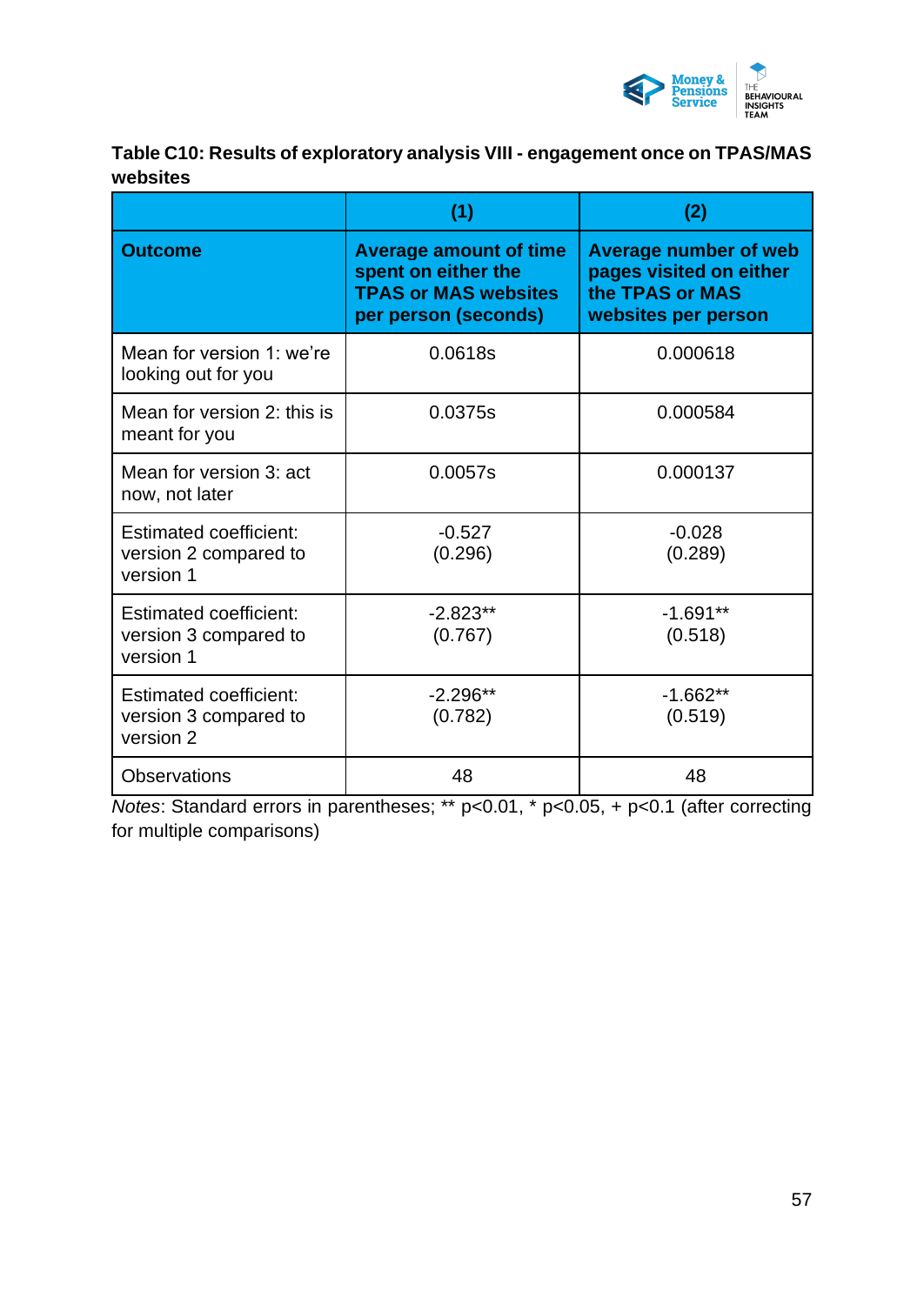

## **Appendix D - Additional results**

### **Balance checks**

Table D1 below shows summary statistics for the covariates on which we pre-specified we would test balance, for the full randomised sample. We use a proportions test rather than a t-test for gender since it is a binary variable. We observe balance (at the 10% significance level, even before correcting for multiple comparisons) across all of these characteristics. Note that we stratify-randomised on communication type (letter/email) and income group (modest vs. higher earners), so there is no need to check balance for these variables.

| <b>Covariate</b>                       | <b>Mean for</b><br>version 1 | <b>Mean for</b><br>version 2 | <b>Mean for</b><br>version 3 | p-value:<br>version 1<br>VS.<br>version 2 | p-value:<br>version 1<br>VS.<br>version 3 | p-value:<br>version 2<br>VS.<br>version 3 |
|----------------------------------------|------------------------------|------------------------------|------------------------------|-------------------------------------------|-------------------------------------------|-------------------------------------------|
| Baseline employee<br>contribution rate | 6.906%                       | 6.901%                       | 6.921%                       | 0.761                                     | 0.323                                     | 0.195                                     |
| <b>Baseline income</b>                 | £27,500.57                   | £27,511.53                   | £27,522.76                   | 0.924                                     | 0.846                                     | 0.922                                     |
| Age (years)                            | 41.94                        | 41.96                        | 41.96                        | 0.844                                     | 0.838                                     | 0.993                                     |
| Gender                                 | 0.439                        | 0.437                        | 0.441                        | 0.710                                     | 0.577                                     | 0.348                                     |

### **Table D1: Balance checks**

*Notes:* Gender is coded as female=1, male=0

### **Descriptive statistics**

### *TPAS Pension Wise appointments*

A Pension Wise appointment booking is offered to TPAS callers where it becomes clear that the customer is considering accessing their pension savings. The appointment is intended to help the customer to understand their pension access options, and the related considerations around taxes, fees and scams.

Table D1 presents the percentage of customers who were recorded as booking a Pension Wise appointment by treatment arm out of (i) the randomised sample and (ii) out of the customers who called into TPAS and whose call outcomes were recorded.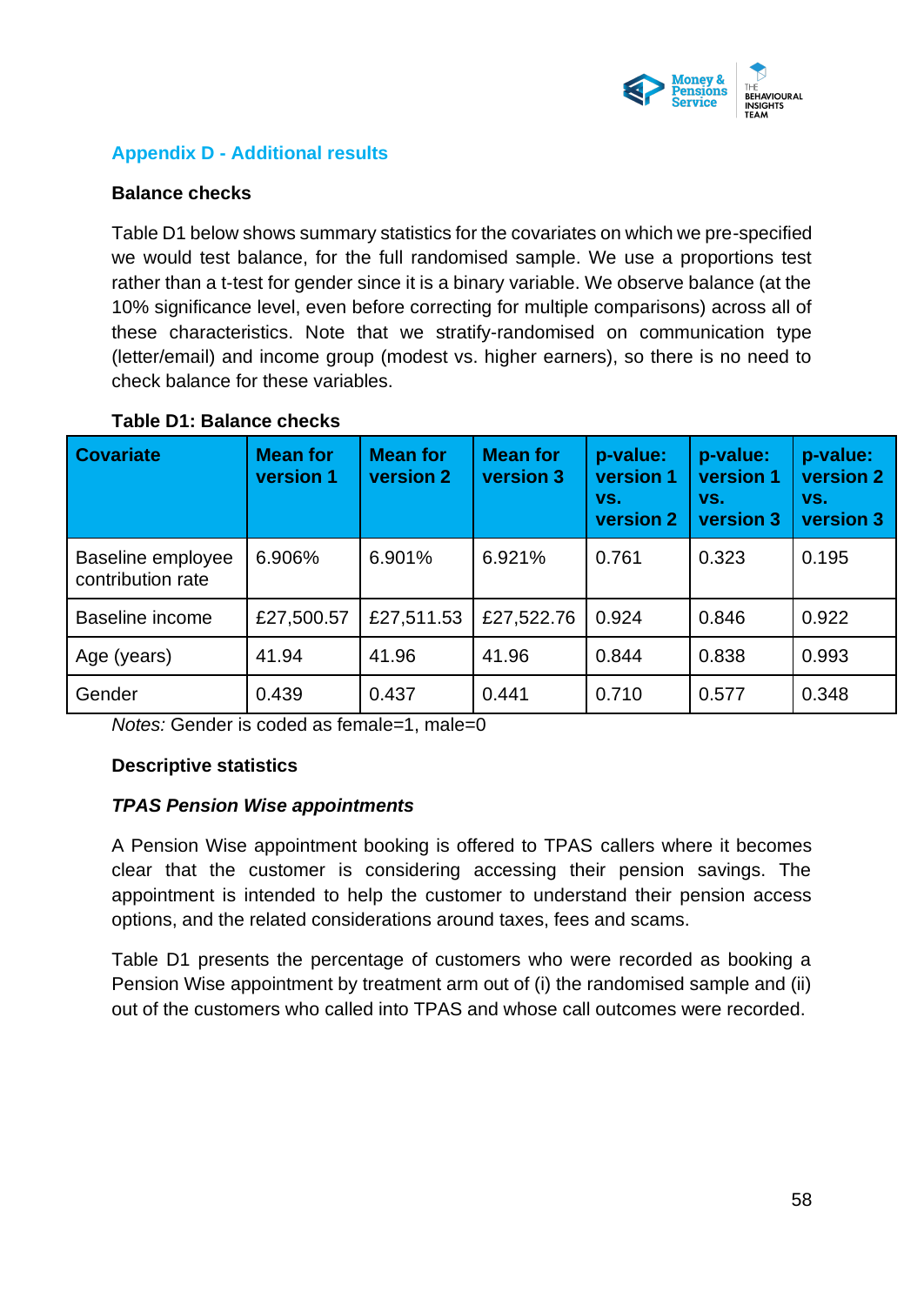

|                                         | <b>Number of</b><br>customers who<br>were recorded as<br>booking a<br><b>Pension Wise</b><br>appointment | <b>Percentage of</b><br>randomised<br>sample | <b>Percentage of</b><br>customers who<br>called into TPAS<br>and whose call<br>outcomes were<br><b>recorded</b> |
|-----------------------------------------|----------------------------------------------------------------------------------------------------------|----------------------------------------------|-----------------------------------------------------------------------------------------------------------------|
| Version 1: we're<br>looking out for you | 6                                                                                                        | 0.021%                                       | 21.4%                                                                                                           |
| Version 2: this is<br>meant for you     | 5                                                                                                        | 0.014%                                       | 20.0%                                                                                                           |
| Version 3: act<br>now, not later        | 4                                                                                                        | 0.017%                                       | 23.8%                                                                                                           |

## **Table D2: Uptake of Pension Wise appointments by treatment arm**

### **TPAS survey outcomes**

Two questions on the clarity and relevance of the Smarter Signposting communication were added to a survey that TPAS callers can opt to answer at the end of their call:

- 1. How easy to understand was the letter or email you received from your pension provider about seeking pensions guidance? (1-5 scale, where 5 is the clearest and 1 is the least clear)
- 2. How relevant was the letter or email you received from your pension provider to your current financial circumstances? (1-5 scale, where 5 is the most relevant and 1 is the least relevant)

Survey responses cannot be linked to the individual callers, so we computed the mean response to each question for the full sample of customers who took the survey ( $N =$ 30). The mean score was 4.67 for question 1 (clarity) and 4.41 for question 2 (relevance).

### **Value for money analysis**

We conduct a simple value for money analysis, since a lot of the costs specified in the Evaluation Plan could not be quantified. For the email communications, we only observe the setup costs on Royal London's side and not for TPAS or MAS.

The following table provides a breakdown of the costs of communications. The cost per letter comes to £0.77 and the cost per email comes to £0.11. With 371 successful calls with advisors, the cost that was needed to generate each of those calls comes to £120 per call.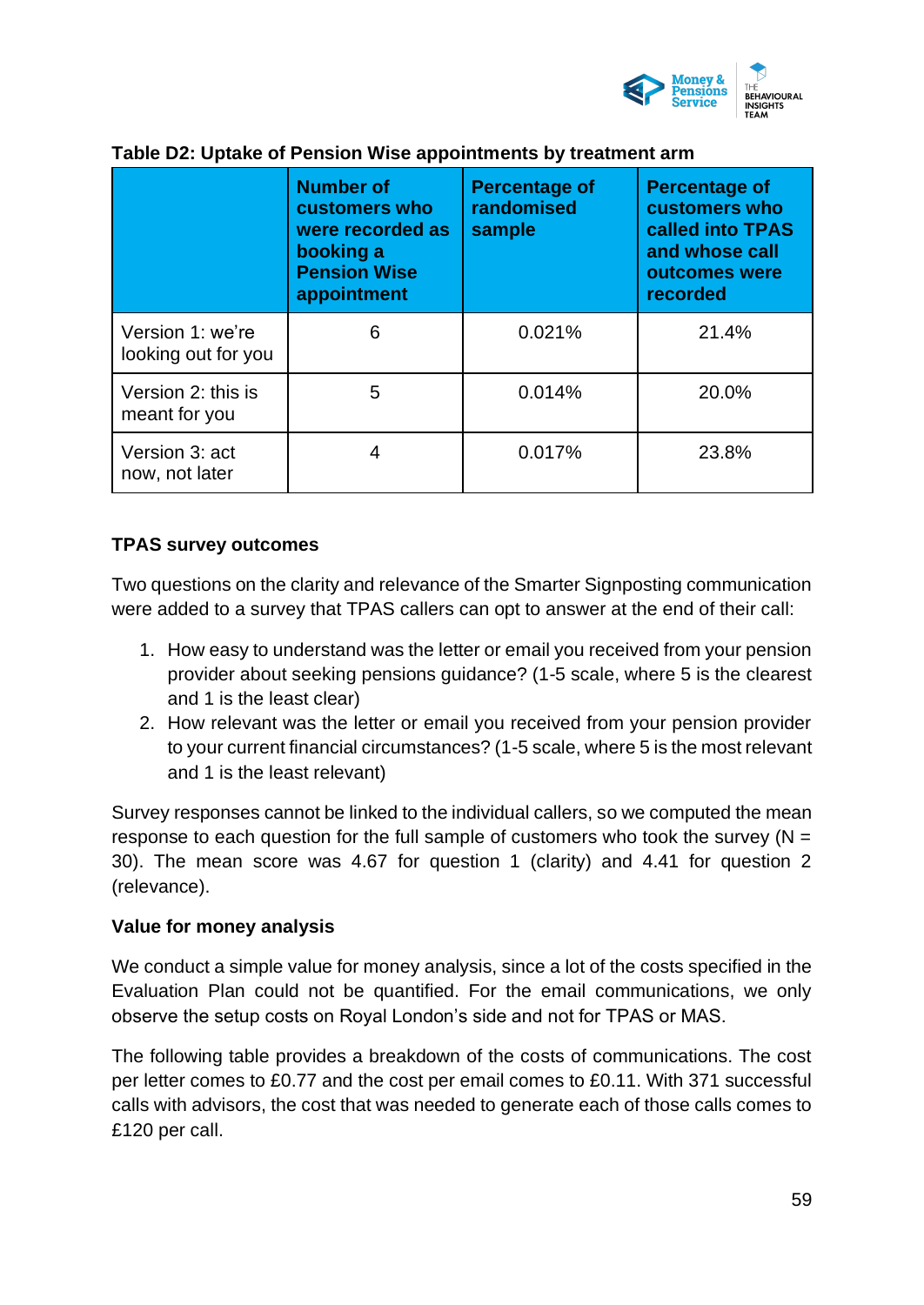

## **Table D3: Cost analysis**

| <b>Letter sample</b>                                  |            |
|-------------------------------------------------------|------------|
| Print, processing, production, fulfilment             | £23,961.60 |
| Postage                                               | £17,369.43 |
| <b>Total spent</b>                                    | £41,331.03 |
| Volume of packs released                              | 53,487     |
| Cost per letter                                       | £0.77      |
| <b>Email sample</b>                                   |            |
| Total spent on setup of Royal London<br>landing pages | £3,312     |
| Total number of emails sent out                       | 28,924     |
| Cost per email                                        | £0.11      |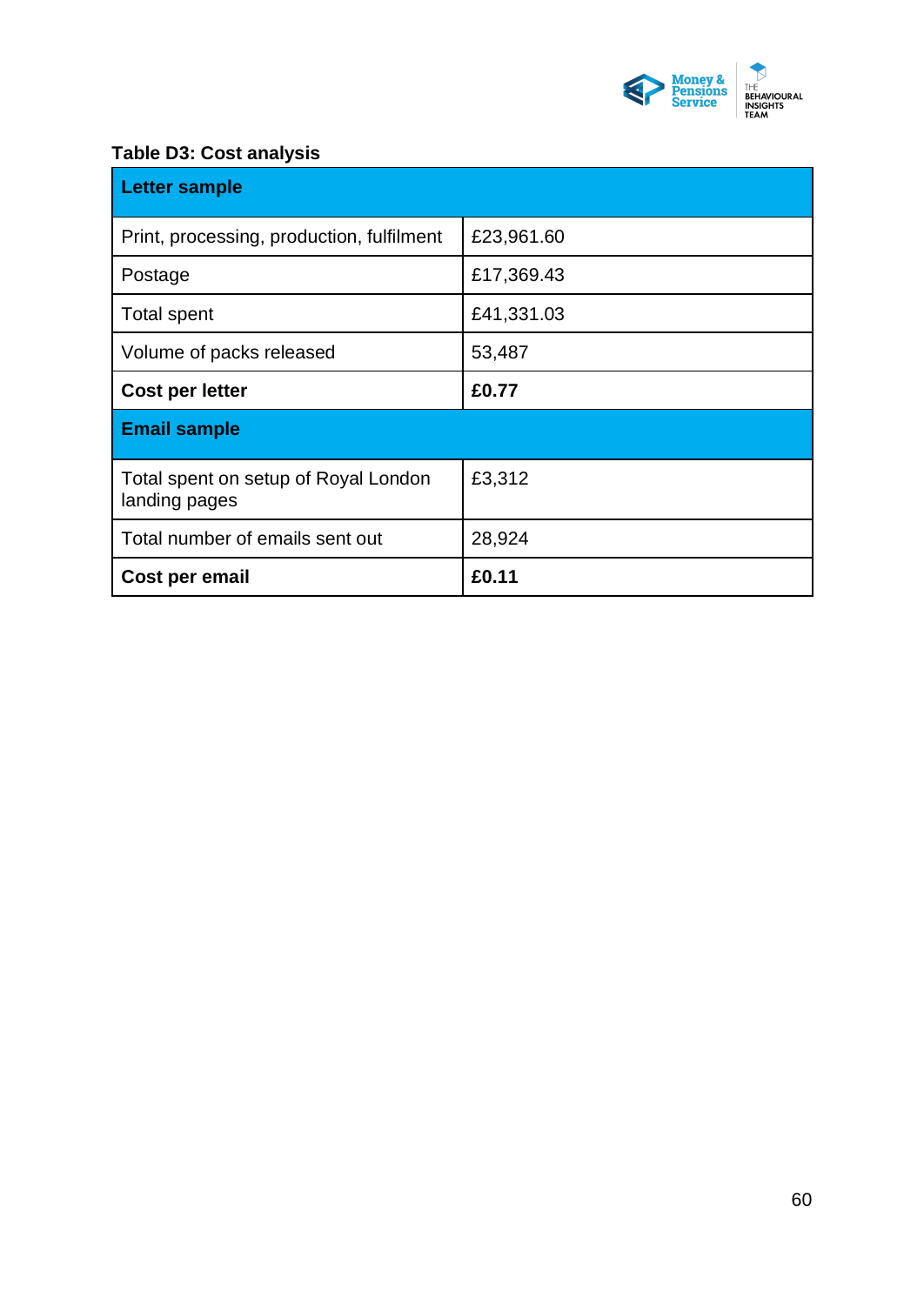

### **Appendix E - Data limitations of this evaluation**

We are not able to estimate the causal effect of any of the Smarter Signposting communications compared to receiving no communication because the RCT did not include a control group. Our non-causal quantitative analysis suggests that the Smarter Signposting communications may have encouraged customers to call into TPAS and MAS, but the customers in the trial are not representative of the comparison group (i.e. the UK working-age population). The RCT only allows us to estimate the causal effects of a Smarter Signposting communication relative to the other two communications.

The main results - in terms of the overall uptake of guidance and the relative uptake of guidance for each of the communication versions - were likely heavily affected by the project's timing. In particular, the qualitative findings suggest that sending customers letters/emails in December and January may have contributed significantly to the low uptake of guidance overall. The propensity of the target groups to take up pensions and/or general money guidance may vary in post-COVID times.

Only 65 calls (17.5% of the 371 calls that reached an advisor) have recorded trial IDs. This limits the usefulness of the parts of subgroup analyses where the outcome is related to calling a hotline.

Limitations of qualitative sample:

- The qualitative sample was mainly composed of highly engaged customers. The participant sample (eight engagers and four non-engagers) results in a greater range and variety of insights being obtained from engaged customers in comparison to un-engaged customers.
- Of the four non-engaged participants interviewed; three received the email communication and 1 received the letter communication. This means that the range of insights on the barriers to call uptake amongst customers who received the letter were limited due to interviewing only one non-engager.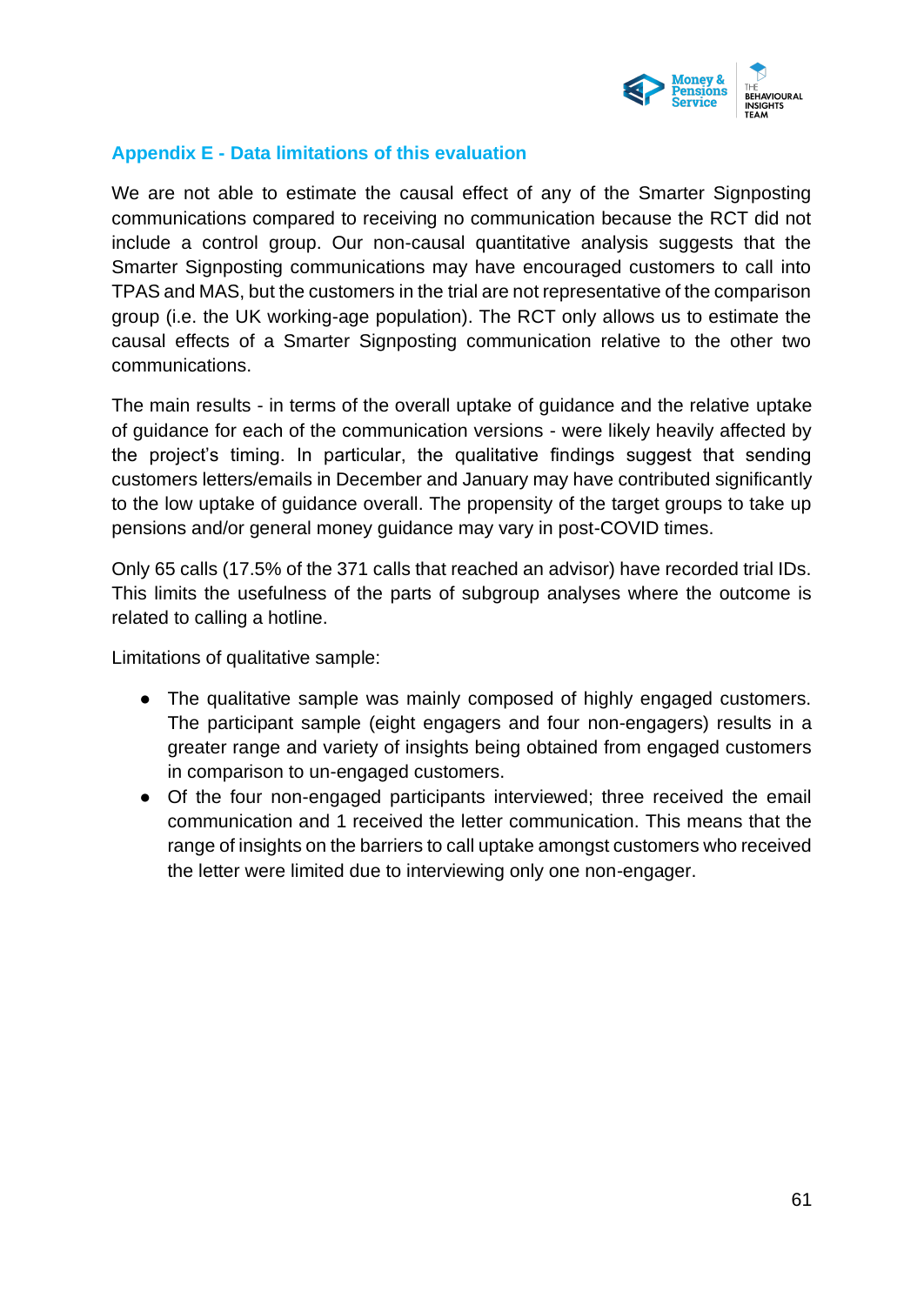

## **Appendix F - Interview and Focus Group Topic Guides**

## **SMARTER SIGNPOSTING TOPIC GUIDE**

# **Have not taken up guidance (either TPAS pensions guidance and/or wider MAPS money guidance)**

| <b>Main objective</b>                                         | <b>Purpose of section</b>                                                                                                             | <b>Guide timings</b> |
|---------------------------------------------------------------|---------------------------------------------------------------------------------------------------------------------------------------|----------------------|
|                                                               |                                                                                                                                       |                      |
| 1. Introductions and<br>background                            | Explains the purpose and ground rules for $\beta$ mins<br>the interview.                                                              |                      |
| 2. Scene setting                                              | Understand individual's relationship with B mins<br>their pension                                                                     |                      |
| 3. Attitudes towards<br>pensions<br>and  <br>pension services | Establish wider attitudes towards pensions, 5 mins<br>their own pension and their pension<br>provider(s) (Royal London)               |                      |
| 4. Experience of the<br>intervention                          | Understand experience of receiving the 5 mins<br>Smarter Signposting letter or email and<br>overall interaction with the intervention |                      |
| 5. Outcomes of the<br>intervention                            | Establish any changes in attitudes or 5 mins<br>behaviour towards pension since receiving<br>the intervention                         |                      |
| <b>6. Recommendations</b>                                     | Understand what users find helpful and what 5 mins<br>they would change about the experience                                          |                      |
| 7. Close                                                      | Thank you and close                                                                                                                   |                      |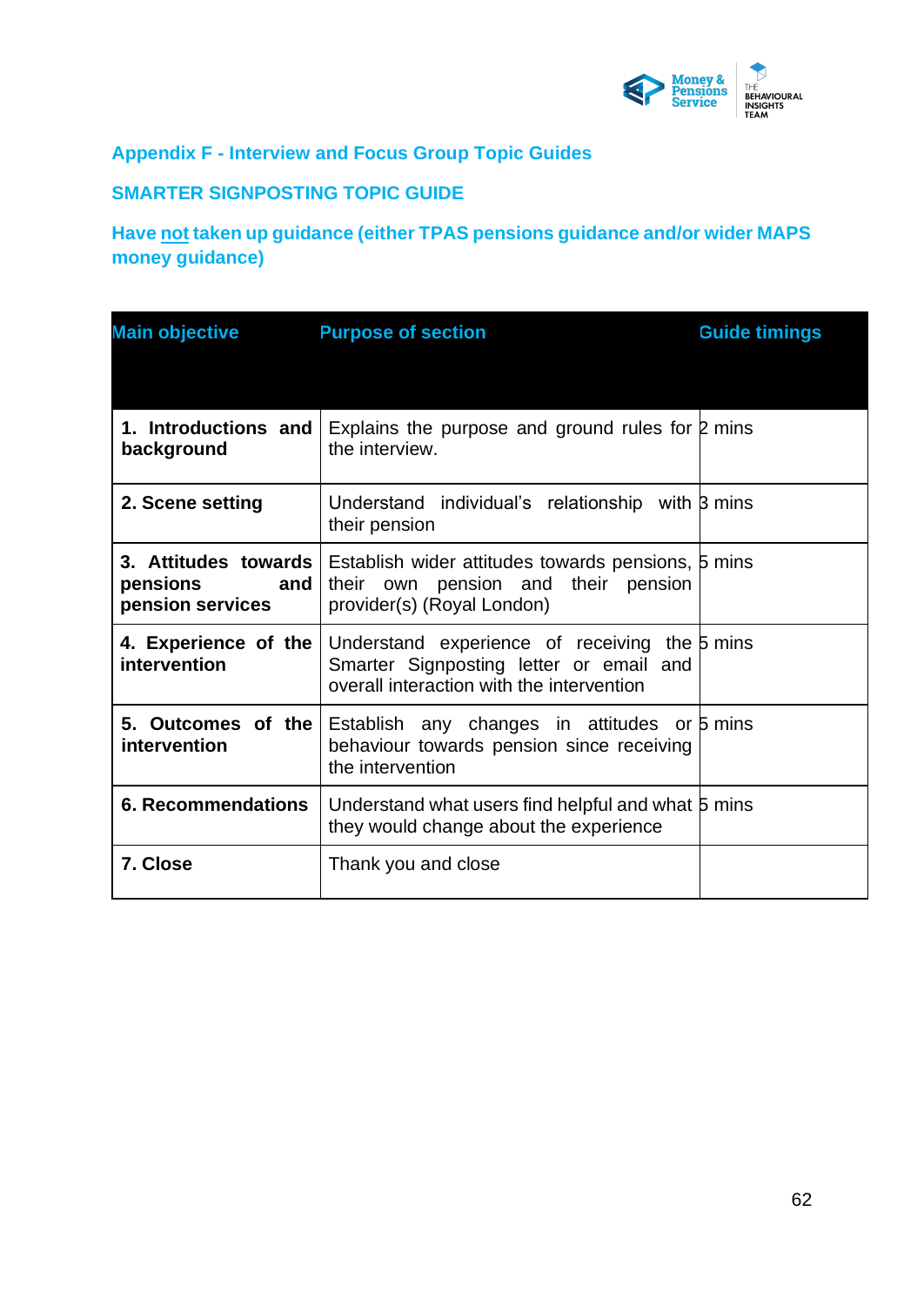

# **Topic guide**

| <b>Introductions and background</b>                                                                                                                                                                                                                                                                                                                                                                                                                                                                                                                                                                                                                                                                                 | 2 mins |
|---------------------------------------------------------------------------------------------------------------------------------------------------------------------------------------------------------------------------------------------------------------------------------------------------------------------------------------------------------------------------------------------------------------------------------------------------------------------------------------------------------------------------------------------------------------------------------------------------------------------------------------------------------------------------------------------------------------------|--------|
|                                                                                                                                                                                                                                                                                                                                                                                                                                                                                                                                                                                                                                                                                                                     |        |
| Introduction:                                                                                                                                                                                                                                                                                                                                                                                                                                                                                                                                                                                                                                                                                                       |        |
| Introduce yourself and BIT                                                                                                                                                                                                                                                                                                                                                                                                                                                                                                                                                                                                                                                                                          |        |
| e.g. My name is X, I work for the Behavioural Insights Team. We are<br>working with the Money and Pensions Service to evaluate the guidance<br>that is offered to pension holders at the moment. The purpose of the<br>evaluation is to establish if there are ways that the service can be better<br>promoted, to extend its reach and help more people". As part of this we are<br>speaking to people who have recently received a letter/email from their<br>pension provider (Royal London) highlighting the guidance services<br>available, in order to hear views and experiences of a recent letter/email<br>they received.                                                                                  |        |
| Aims of this interview                                                                                                                                                                                                                                                                                                                                                                                                                                                                                                                                                                                                                                                                                              |        |
| We're here to talk about your impressions of a recent letter/email you<br>received from your pension provider (Royal London) and your views more<br>generally about your pension.                                                                                                                                                                                                                                                                                                                                                                                                                                                                                                                                   |        |
| <b>This interview</b>                                                                                                                                                                                                                                                                                                                                                                                                                                                                                                                                                                                                                                                                                               |        |
| Should take no more than 30 minutes<br>$\bullet$<br>Want to understand things from your perspective. No right or wrong<br>$\bullet$<br>answers, not here to judge your views or experiences.                                                                                                                                                                                                                                                                                                                                                                                                                                                                                                                        |        |
| <b>Reiterate key points:</b>                                                                                                                                                                                                                                                                                                                                                                                                                                                                                                                                                                                                                                                                                        |        |
| All information gathered will be in strict confidence, unless there are<br>$\bullet$<br>concerns about the safety of you or someone else. May use quotes<br>from this interview in our outputs, but these will be included in a way<br>that no one is identifiable.<br>Will be audio-recording this interview, with your permission.<br>We will then be using the audio-recording to transcribe this session<br>If at any point you feel uncomfortable or prefer not to answer a<br>specific question, you can just say so<br>You are free to end the interview whenever you wish, and you have<br>the right to withdraw from the study as a whole at any point<br>Check if they have any questions before starting |        |
| <b>Recording:</b>                                                                                                                                                                                                                                                                                                                                                                                                                                                                                                                                                                                                                                                                                                   |        |
| Obtain verbal permission to begin audio-recording<br>Once you have the consent, start the audio recorder                                                                                                                                                                                                                                                                                                                                                                                                                                                                                                                                                                                                            |        |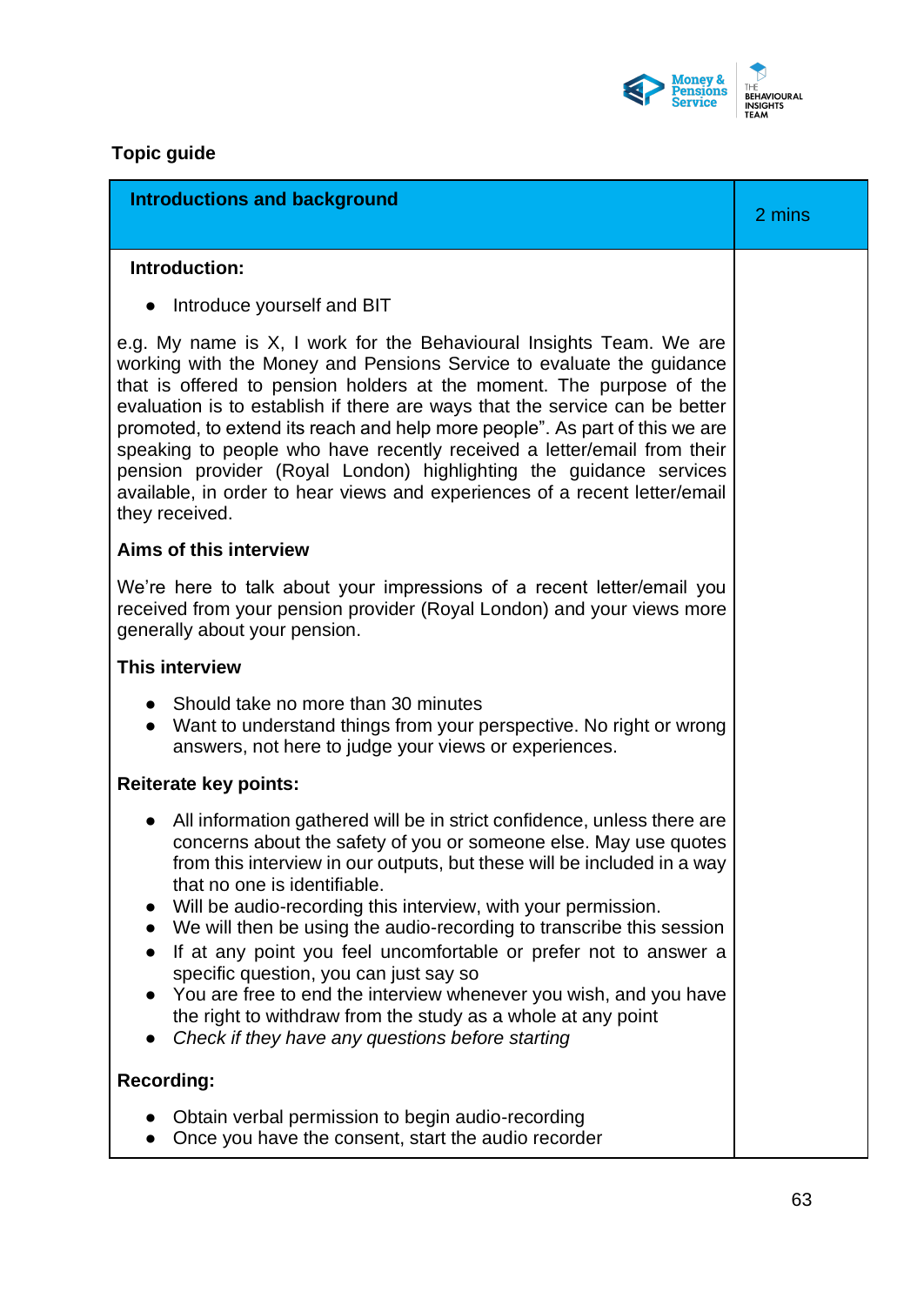

| State interview number                                                                                                                                                                                                                                                                                                                                                                                                                                                                                                                                                                                                                                                                                                                                                                                                                                                                                                                                                                                                                                                                                                                                        |        |
|---------------------------------------------------------------------------------------------------------------------------------------------------------------------------------------------------------------------------------------------------------------------------------------------------------------------------------------------------------------------------------------------------------------------------------------------------------------------------------------------------------------------------------------------------------------------------------------------------------------------------------------------------------------------------------------------------------------------------------------------------------------------------------------------------------------------------------------------------------------------------------------------------------------------------------------------------------------------------------------------------------------------------------------------------------------------------------------------------------------------------------------------------------------|--------|
| <b>Scene setting</b>                                                                                                                                                                                                                                                                                                                                                                                                                                                                                                                                                                                                                                                                                                                                                                                                                                                                                                                                                                                                                                                                                                                                          | 3 mins |
| 1. Introductory rapport building                                                                                                                                                                                                                                                                                                                                                                                                                                                                                                                                                                                                                                                                                                                                                                                                                                                                                                                                                                                                                                                                                                                              |        |
| 2. Where do you live?<br>a. How long have you lived there?<br>b. Do you own or rent your house?<br>c. Who do you live with?<br>d. Do you have any dependents?<br>e. Are you the primary earner?<br>3. Can you tell me a bit about your employment history?<br>a. Where do/did you work?<br>b. What was your role there?<br>c. When do you plan to retire/when did you retire?<br>d. Do you think much about your pension(s) and how you plan<br>to use it?<br>e. What type of pension(s) do you have? (Prompt: defined<br>contribution, defined benefit, other)<br>f. Aside from your pension with Royal London, do you have any<br>other pensions?<br>g. Is Royal London, your main pensions provider?<br>h. Do you have any other savings to contribute to your<br>retirement? Probe: property<br>4. Have your finances been affected at all by Covid-19 (or<br>subsequent lockdown)?<br>a. Has your employment been affected at all (e.g. put on<br>furlough, made unemployed)?<br>b. Have you had to rely on savings and/or borrowing during this<br>time?<br>c. Has Covid-19 (or subsequent lockdown) changed how you've<br>approached money management? |        |
| <b>Attitudes towards pensions and pension services</b>                                                                                                                                                                                                                                                                                                                                                                                                                                                                                                                                                                                                                                                                                                                                                                                                                                                                                                                                                                                                                                                                                                        | 5 mins |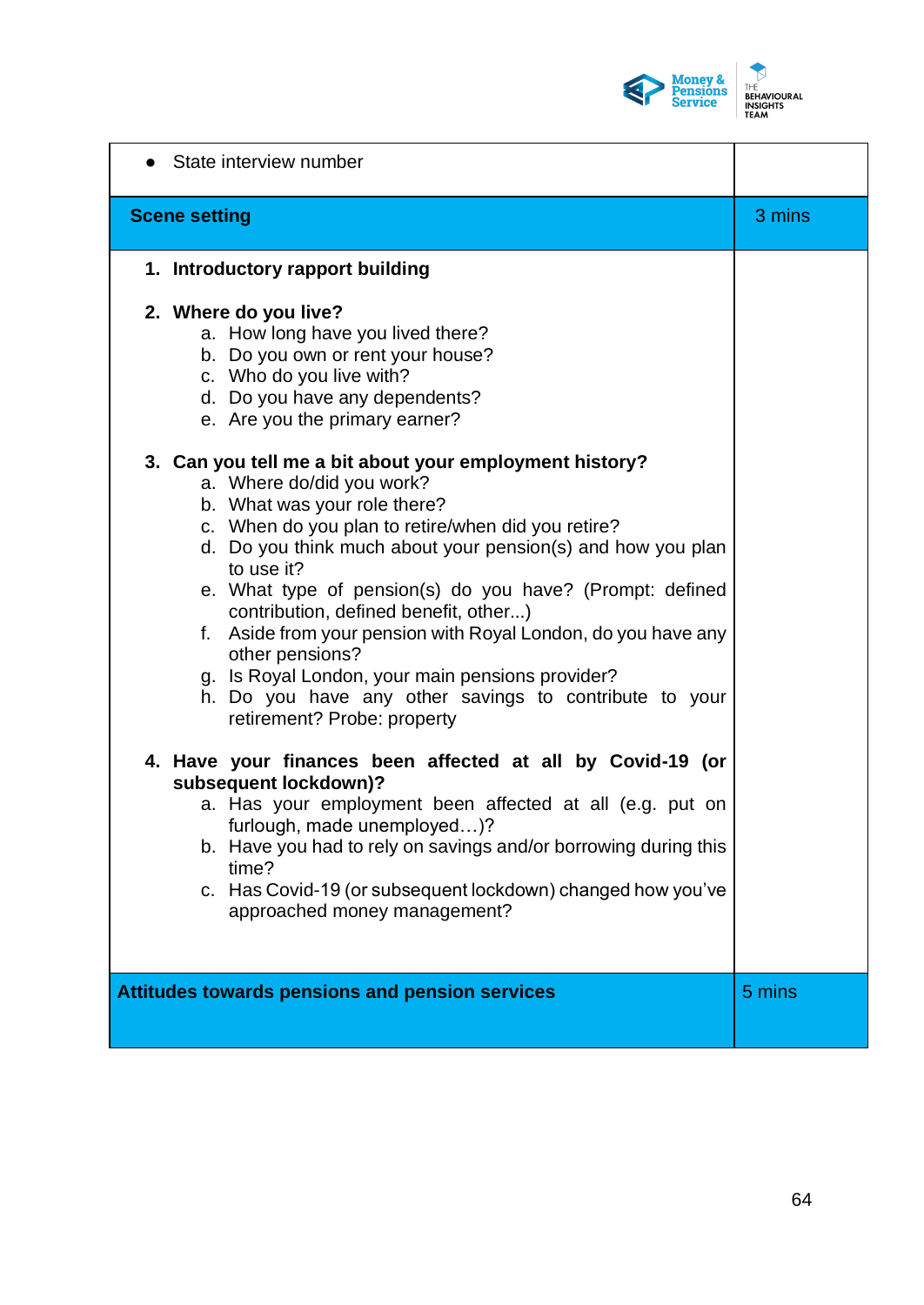

Τ

|                          |         | 1. What have you done/did you do to prepare for your retirement?<br>a. Probe: Have you considered the income you want/will need<br>in retirement? Do you know if you are contributing at the right<br>level to reach this? | Define<br>guidance |
|--------------------------|---------|----------------------------------------------------------------------------------------------------------------------------------------------------------------------------------------------------------------------------|--------------------|
|                          |         | b. Do you have a plan for your pension? (general plan as<br>opposed to specific investment plan) What is it?                                                                                                               |                    |
|                          |         | c. When did you start making that plan?                                                                                                                                                                                    |                    |
|                          |         | d. What/who prompted you to do so?                                                                                                                                                                                         |                    |
|                          |         | Probe: main influences (family/friends/adverts/life<br>İ.<br>stage/employer/things/previous users of TPAS or<br>Pension Wise)<br>Probe: how would you go for pension advice now?<br>ii.                                    |                    |
|                          |         | e. Do you anticipate any challenges in managing your pension?                                                                                                                                                              |                    |
|                          |         | 2. Have you previously sought any guidance about your pension?                                                                                                                                                             |                    |
|                          | If so:  |                                                                                                                                                                                                                            |                    |
|                          |         | a. What guidance did you receive?                                                                                                                                                                                          |                    |
|                          |         | b. Did you find the guidance you received useful? Why was it                                                                                                                                                               |                    |
|                          |         | useful/not useful?                                                                                                                                                                                                         |                    |
|                          |         | c. Did it affect your decision making in any way? How?                                                                                                                                                                     |                    |
|                          | If not. |                                                                                                                                                                                                                            |                    |
|                          |         | d. Why not?                                                                                                                                                                                                                |                    |
|                          |         | e. Would you consider seeking guidance about how to use your<br>pension?                                                                                                                                                   |                    |
|                          | f.      | What kind of guidance, if any, would you like to receive?                                                                                                                                                                  |                    |
| $\overline{\phantom{0}}$ | If so:  | 3. Have you previously sought any financial advice?                                                                                                                                                                        |                    |
|                          |         | a. What advice did you receive? (e.g. financial advisor?)                                                                                                                                                                  |                    |
|                          |         | b. Did you find the advice you received useful? Why was it<br>useful/not useful?                                                                                                                                           |                    |
|                          | $C_{1}$ | Did it affect your decision making in any way? How?                                                                                                                                                                        |                    |
|                          | If not. |                                                                                                                                                                                                                            |                    |
|                          |         | a. Why not?                                                                                                                                                                                                                |                    |
|                          |         | b. Would you consider seeking advice about how to use your<br>pension?                                                                                                                                                     |                    |
|                          |         | c. What kind of advice, if any, would you like to receive?                                                                                                                                                                 |                    |
|                          |         | 4. How do you feel about your pension?                                                                                                                                                                                     |                    |
|                          |         | a. Do you feel that you understand your pension?                                                                                                                                                                           |                    |
|                          |         | Were you auto-enrolled or did you opt-in to your<br>L.                                                                                                                                                                     |                    |
|                          |         | workplace pension?                                                                                                                                                                                                         |                    |
|                          |         | Contributions: do you know how much you contribute?<br>ii.                                                                                                                                                                 |                    |
|                          |         | Have you increased that amount? Do you know how                                                                                                                                                                            |                    |
|                          |         | much your employer contributes?                                                                                                                                                                                            |                    |
|                          |         | b. Do you think pensions are important?                                                                                                                                                                                    |                    |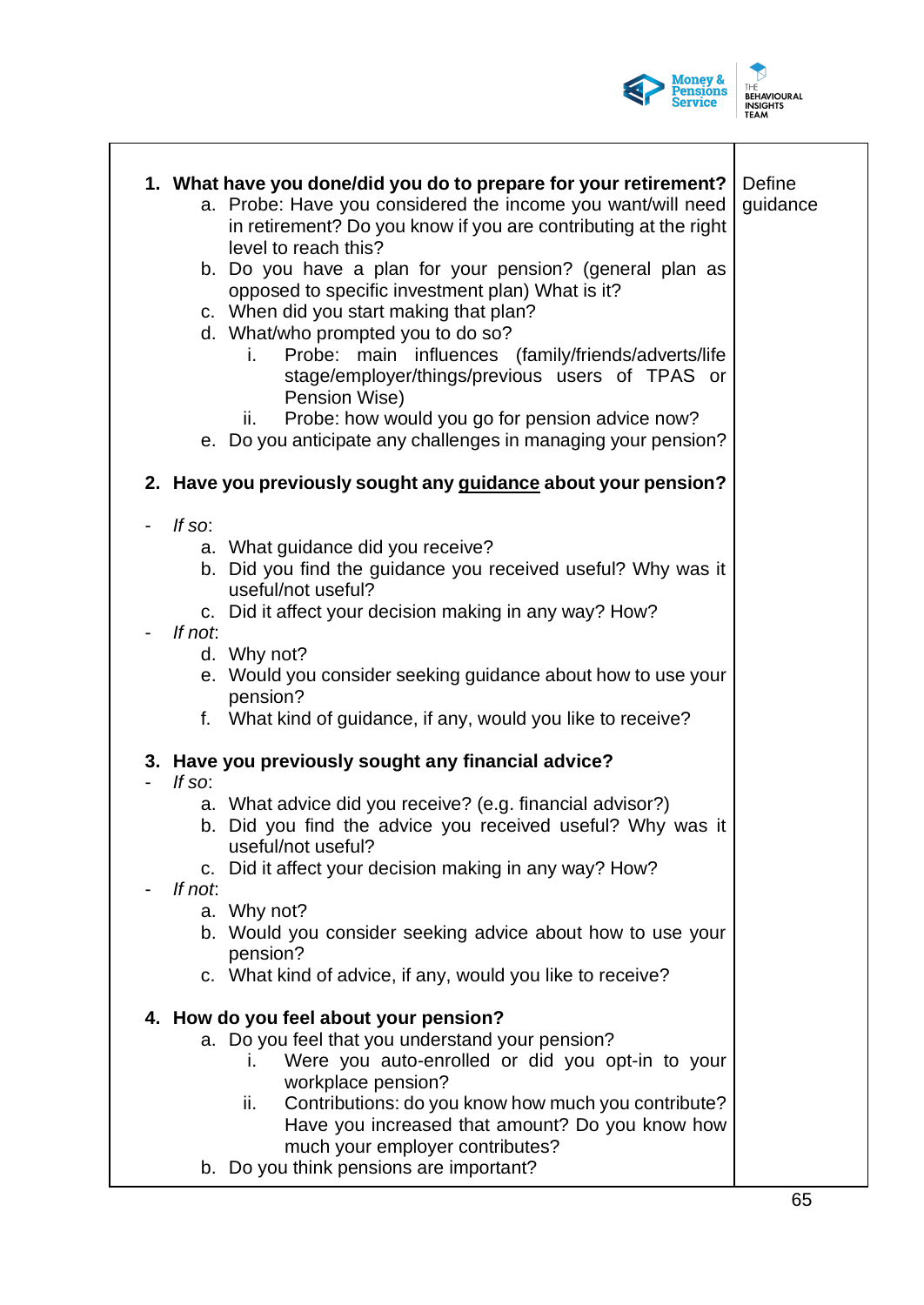

| How have you prioritised saving for a pension<br>i.<br>compared to other expenses/goals?<br>How much control do you think people should have<br>ii.<br>over how they use their pensions?<br>c. Have your feelings about your pension changed over time?<br>d. How do you feel about your pension provider provider(s)?<br>e. What kind of communication do you have with them?                                                                                                                                                                                                                                                                                                                                          |                                                |
|-------------------------------------------------------------------------------------------------------------------------------------------------------------------------------------------------------------------------------------------------------------------------------------------------------------------------------------------------------------------------------------------------------------------------------------------------------------------------------------------------------------------------------------------------------------------------------------------------------------------------------------------------------------------------------------------------------------------------|------------------------------------------------|
| <b>Experience of the intervention</b>                                                                                                                                                                                                                                                                                                                                                                                                                                                                                                                                                                                                                                                                                   | 5 mins                                         |
| 1. Can you tell me a bit about the letter/email you received?<br>a. Did you receive a letter or an email?<br>b. What do you remember from the letter/email?<br>If people don't remember much from the letter/email then read out<br>some of the key paragraph of the letter to remind them]<br>c. What was your overall impression of the letter/email?<br>Probe: What does this text make you think? How does<br>i.<br>this text make you feel? How would you describe the<br>tone?<br>d. What was the letter/email about?<br>What were the key pieces of information (key phrases)<br>L.<br>you took away from the letter?<br>e. Was the letter/email easy to understand?<br>f. Was the letter/email relevant to you? |                                                |
| 2. In the letter/email, there was a section with checkboxes that<br>highlighted why people might choose to call the Money Advice<br>Service (MAS) or The Pensions Advisory Service (TPAS). What<br>was your impression of that?<br>a. Did you use this checkbox list?<br>b. What did you use the checkbox list for?<br>How understandable was the checkbox list?<br>C.<br>d. Was the checkbox list relevant to you?                                                                                                                                                                                                                                                                                                     |                                                |
| 3. In the letter/email, you were offered the opportunity to receive<br>guidance on a call with the Money Advice Service (MAS) or The<br>Pensions Advisory Service (TPAS), guidance services. Can you<br>talk to me about that part of the letter/email?<br>a. How was MAS/TPAS described in the letter/email?<br>b. Had you heard of MAS/TPAS before the letter/email?<br>c. Had you considered using MAS/TPAS previously?<br>d. Have you used the MAS/TPAS service before?<br>e. How did you feel about being offered guidance?<br>What were the positive aspects of this part of the letter/email?<br>f.                                                                                                              | Feelings<br>at<br>the time, not<br>reflections |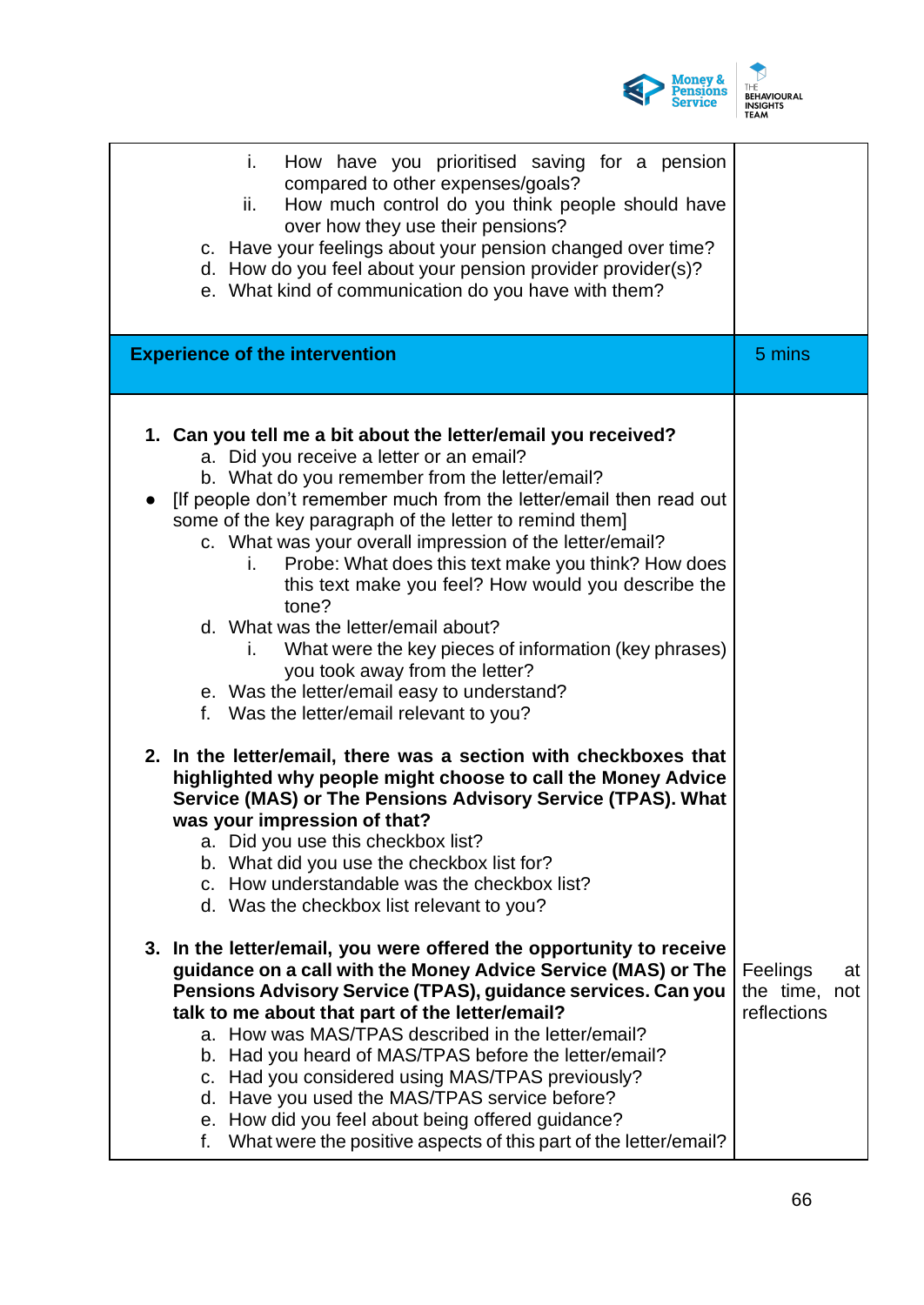

| g. What were the negative aspects of this part of the<br>letter/email?                                                                                                                                                                                                                                                                                                                                                                       |        |
|----------------------------------------------------------------------------------------------------------------------------------------------------------------------------------------------------------------------------------------------------------------------------------------------------------------------------------------------------------------------------------------------------------------------------------------------|--------|
| 4. Did you call TPAS or MAS?<br>[If no, proceed with this topic guide as planned]                                                                                                                                                                                                                                                                                                                                                            |        |
| <b>If yes,</b> switch to the next topic guide and continue with<br>Question: 5. Can you talk me through why you decided to call<br><b>TPAS or MAS?</b> (Experience of Intervention)                                                                                                                                                                                                                                                          |        |
| 5. Did you visit the TPAS or MAS website (in response to receiving<br>the letter/email)?                                                                                                                                                                                                                                                                                                                                                     |        |
| a. Can you talk me through why? Prompt e.g., tone or content<br>of the letter, their pot size, a point in their pension access<br>journey, age, behavioural barriers, description given by<br>pension provider, expectations about the MAS/TPAS<br>quidance?<br>[If yes to this question]<br>b. Was the information you found on the website helpful?<br>c. Did the information you found meet your expectations?                            |        |
| 6. Can you talk me through why you decided not to call TPAS or<br>MAS?<br>a. Prompt e.g., tone or content of the letter, their pot size, a point<br>in their pension access journey, age, behavioural barriers,<br>waiting time, not interested, previous guidance, age,<br>perceived knowledge of pensions, not convenient?<br>b. Were there other circumstances under which you might have<br>been interested? Can you give me an example? |        |
| Outcomes of the intervention including changes in knowledge,<br>attitudes or pension behaviour                                                                                                                                                                                                                                                                                                                                               | 5 mins |
| 1. Did you learn anything new from the letter/email you received?<br>a. Did your opinion about your pension change as a result of the<br>letter/email? How?<br>b. Did your opinion on seeking guidance with regards to your<br>pension change as a result of the letter/email?<br>2. Did you do anything differently after the letter/email?<br>a. If so, what?                                                                              |        |
| <b>Recommendations and close</b>                                                                                                                                                                                                                                                                                                                                                                                                             | 5 mins |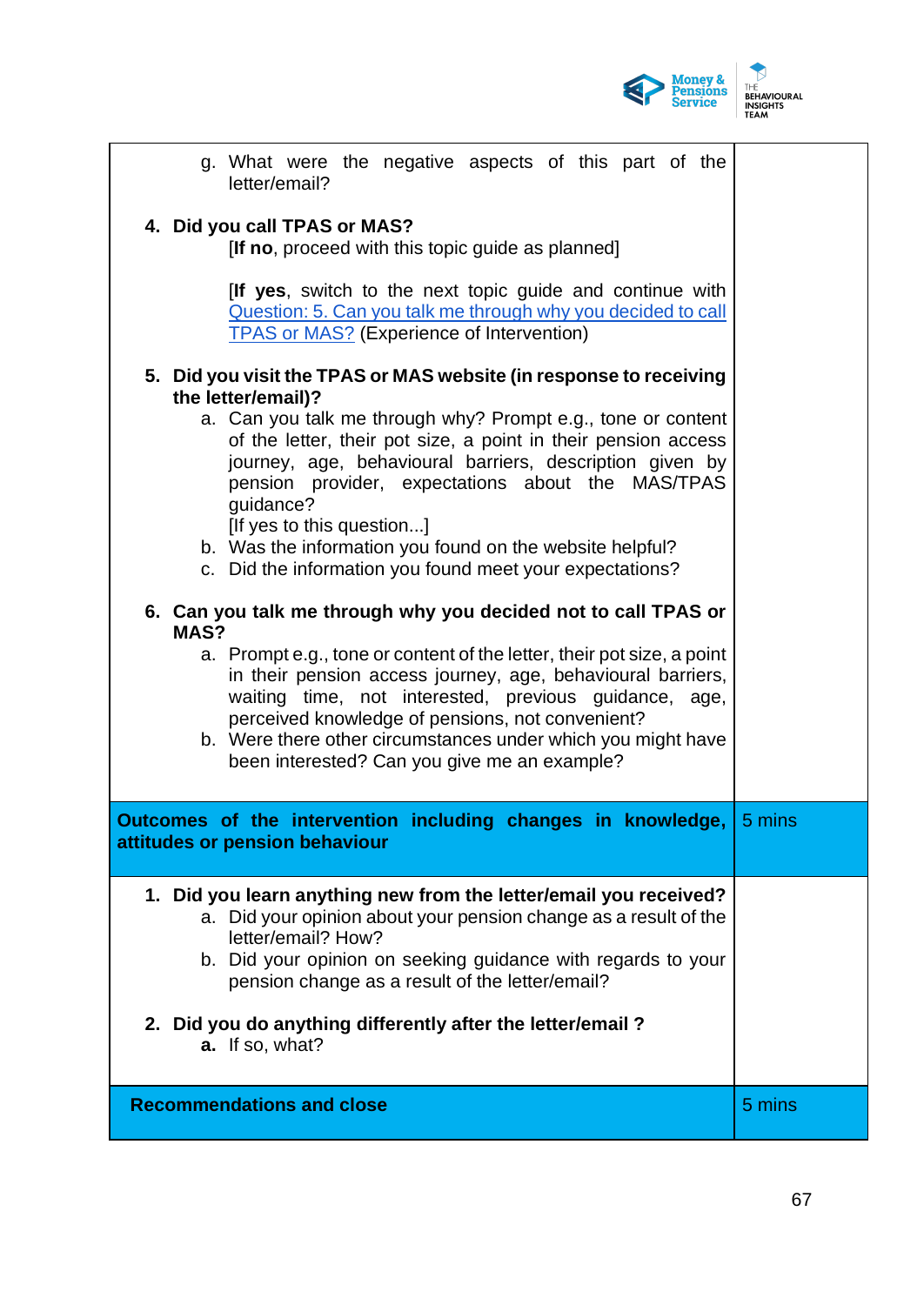

| 1. In general, how do you feel about the support offered by your<br>pension provider (Royal London)?<br>a. How do you feel about the level of guidance offered?<br>b. Is there anything you wished were different about the<br>service? |  |
|-----------------------------------------------------------------------------------------------------------------------------------------------------------------------------------------------------------------------------------------|--|
| 2. If you could change the process of receiving guidance from<br>your pension provider/TPAS/MAS, what would you change<br>about it?                                                                                                     |  |
| a. Probe on preferred comms channel and frequency of comms                                                                                                                                                                              |  |
| That is the end of my questions. Do you have anything else you<br>wanted to add?                                                                                                                                                        |  |
| Do you have any questions for me?                                                                                                                                                                                                       |  |
| You can round off the interview by summarising the main points you<br>learned from the interview, and ask the respondent if they want to<br>comment.                                                                                    |  |
| Thank them for their time and reassure them of the anonymity of the<br>responses, as explained at the beginning of the interview.                                                                                                       |  |

# **SMARTER SIGNPOSTING TOPIC GUIDE**

**Have taken up guidance (either TPAS pensions guidance and/or wider MAS money guidance)**

| <b>Main objective</b>              | <b>Purpose of section</b>                                          | <b>Guide timings</b> |
|------------------------------------|--------------------------------------------------------------------|----------------------|
| 1. Introductions and<br>background | Explains the purpose and ground rules for the 2 mins<br>interview. |                      |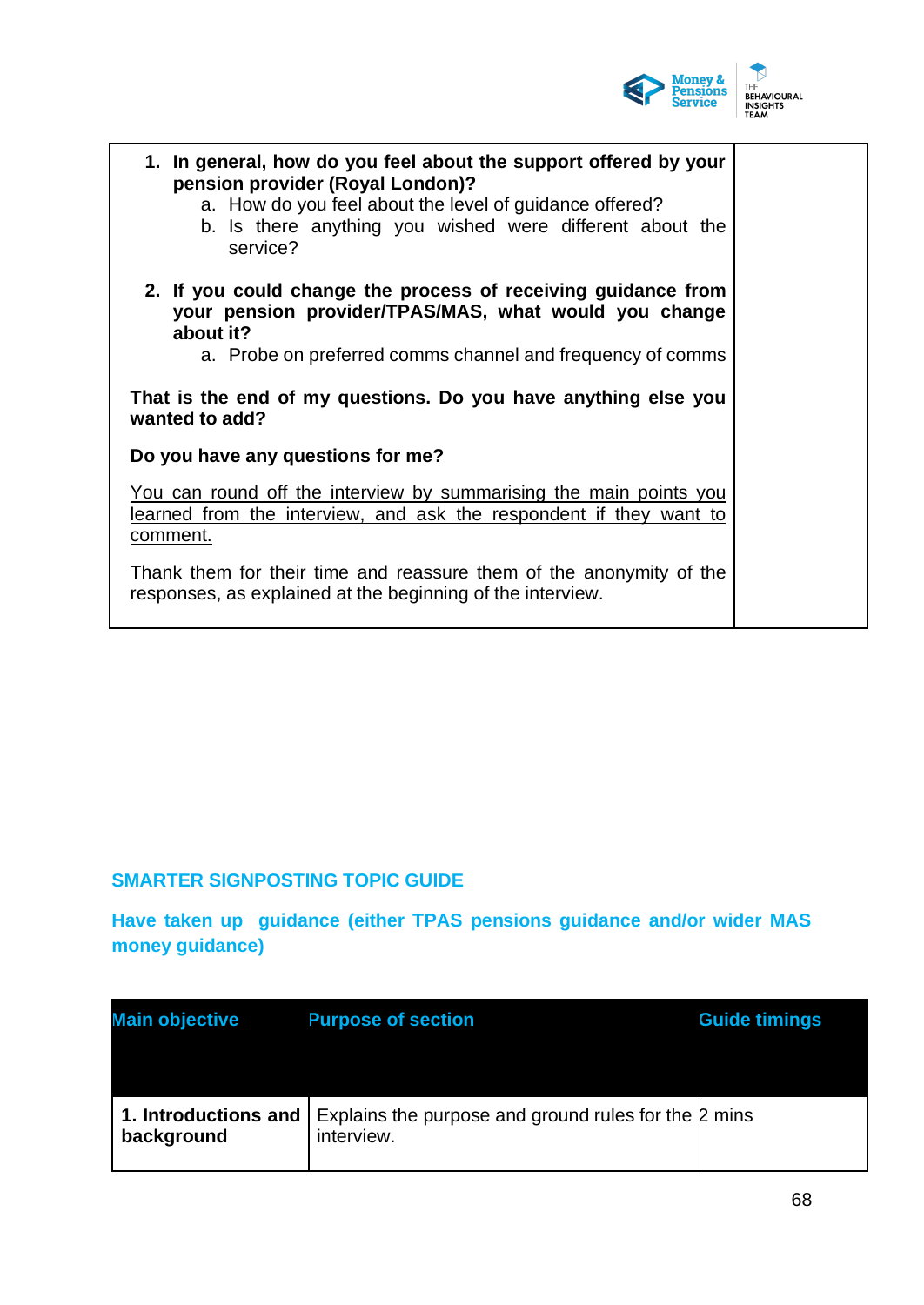

| 2. Scene setting                                                     | Understand individual<br>relationship<br>pension                                                                                   | with B mins |
|----------------------------------------------------------------------|------------------------------------------------------------------------------------------------------------------------------------|-------------|
| 3. Attitudes towards I<br>pensions<br><b>and</b><br>pension services | Establish wider attitudes towards pensions, 5 mins<br>their pension and the pension provider (Royal<br>London)                     |             |
| 4. Experience of the<br>intervention                                 | Understand experience of receiving the 5 mins<br>Smarter Signposting letter/email and overall<br>interaction with the intervention |             |
| 5. Outcomes of the<br>intervention                                   | Establish any changes in attitudes or 15 mins<br>behaviour towards pension                                                         |             |
| 6.<br><b>Recommendations</b>                                         | Understand what users find helpful and what 5 mins<br>they would change about the experience                                       |             |
| 7. Close                                                             | Thank you and close                                                                                                                |             |

# **Topic guide**

| <b>Introductions and background</b>                                                                                                                                                                                                                                                                                                                                                                                                                                                                                                                                                                                                | 2 mins |
|------------------------------------------------------------------------------------------------------------------------------------------------------------------------------------------------------------------------------------------------------------------------------------------------------------------------------------------------------------------------------------------------------------------------------------------------------------------------------------------------------------------------------------------------------------------------------------------------------------------------------------|--------|
| Introduction:                                                                                                                                                                                                                                                                                                                                                                                                                                                                                                                                                                                                                      |        |
| Introduce yourself and BIT                                                                                                                                                                                                                                                                                                                                                                                                                                                                                                                                                                                                         |        |
| e.g. My name is X, I work for the Behavioural Insights Team. We are<br>working with the Money and Pensions Service to evaluate the guidance<br>that is offered to pension holders at the moment. The purpose of the<br>evaluation is to establish if there are ways that the service can be better<br>promoted, to extend its reach and help more people". As part of this we are<br>speaking to people who have recently received a letter/email from their<br>pension provider (Royal London) highlighting the guidance services<br>available, in order to hear views and experiences of a recent letter/email<br>they received. |        |
| Aims of this interview                                                                                                                                                                                                                                                                                                                                                                                                                                                                                                                                                                                                             |        |
| We're here to talk about your impressions of a recent letter/email you<br>received from your pension provider (Royal London) and your views more<br>generally about your pension.                                                                                                                                                                                                                                                                                                                                                                                                                                                  |        |
| This interview                                                                                                                                                                                                                                                                                                                                                                                                                                                                                                                                                                                                                     |        |
| Should take no more than 30-45 minutes                                                                                                                                                                                                                                                                                                                                                                                                                                                                                                                                                                                             |        |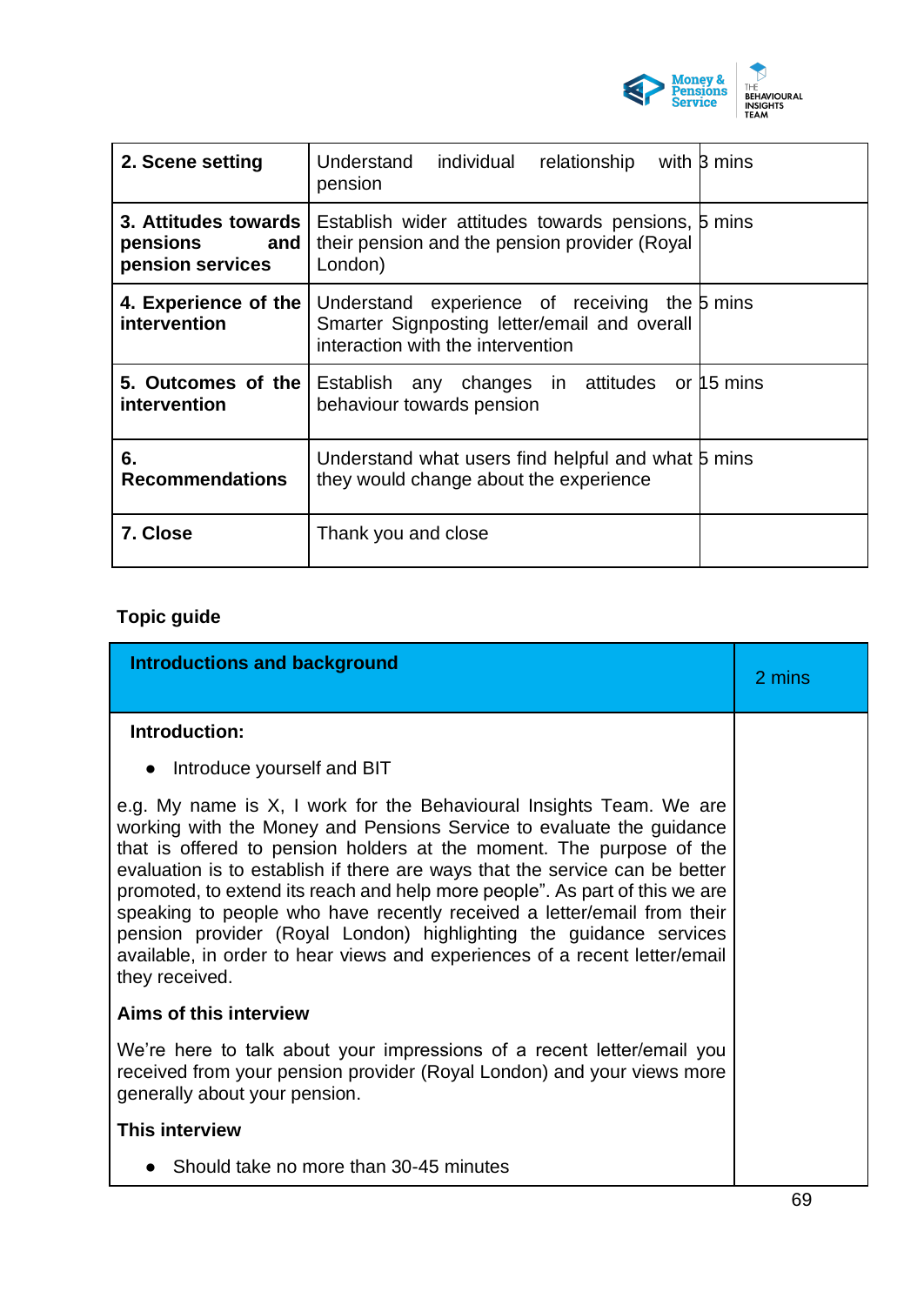

|                        |                      | Want to understand things from your perspective. No right or wrong<br>answers, not here to judge your views or experiences.                                                                                                                                                                                                                                                                                                                                                                                                                                                                                                                                                                            |        |
|------------------------|----------------------|--------------------------------------------------------------------------------------------------------------------------------------------------------------------------------------------------------------------------------------------------------------------------------------------------------------------------------------------------------------------------------------------------------------------------------------------------------------------------------------------------------------------------------------------------------------------------------------------------------------------------------------------------------------------------------------------------------|--------|
|                        |                      | <b>Reiterate key points:</b>                                                                                                                                                                                                                                                                                                                                                                                                                                                                                                                                                                                                                                                                           |        |
| $\bullet$<br>$\bullet$ |                      | All information gathered will be in strict confidence, unless there are<br>concerns about the safety of you or someone else. May use quotes<br>from this interview in our outputs, but these will be included in a way<br>that no one is identifiable.<br>Will be audio-recording this interview, with your permission.<br>We will then be using the audio-recording to transcribe this session<br>If at any point you feel uncomfortable or prefer not to answer a<br>specific question, you can just say so<br>You are free to end the interview whenever you wish, and you have<br>the right to withdraw from the study as a whole at any point<br>Check if they have any questions before starting |        |
|                        | <b>Recording:</b>    |                                                                                                                                                                                                                                                                                                                                                                                                                                                                                                                                                                                                                                                                                                        |        |
|                        |                      | Obtain verbal permission to begin audio-recording<br>Once you have the consent, start the audio recorder<br>State interview number                                                                                                                                                                                                                                                                                                                                                                                                                                                                                                                                                                     |        |
|                        | <b>Scene setting</b> |                                                                                                                                                                                                                                                                                                                                                                                                                                                                                                                                                                                                                                                                                                        | 3 mins |
|                        |                      |                                                                                                                                                                                                                                                                                                                                                                                                                                                                                                                                                                                                                                                                                                        |        |
|                        |                      | 1. Introductory rapport building                                                                                                                                                                                                                                                                                                                                                                                                                                                                                                                                                                                                                                                                       |        |
|                        |                      |                                                                                                                                                                                                                                                                                                                                                                                                                                                                                                                                                                                                                                                                                                        |        |
|                        |                      | 2. Where do you live?<br>a. How long have you lived there?                                                                                                                                                                                                                                                                                                                                                                                                                                                                                                                                                                                                                                             |        |
|                        |                      | b. Do you own or rent your house?                                                                                                                                                                                                                                                                                                                                                                                                                                                                                                                                                                                                                                                                      |        |
|                        |                      | c. Who do you live with?                                                                                                                                                                                                                                                                                                                                                                                                                                                                                                                                                                                                                                                                               |        |
|                        |                      | d. Do you have any dependents?                                                                                                                                                                                                                                                                                                                                                                                                                                                                                                                                                                                                                                                                         |        |
|                        |                      | e. Are you the primary earner?                                                                                                                                                                                                                                                                                                                                                                                                                                                                                                                                                                                                                                                                         |        |
|                        |                      |                                                                                                                                                                                                                                                                                                                                                                                                                                                                                                                                                                                                                                                                                                        |        |
|                        |                      | 3. Can you tell me a bit about your employment history?<br>a. Where do/did you work?                                                                                                                                                                                                                                                                                                                                                                                                                                                                                                                                                                                                                   |        |
|                        |                      | b. What was your role there?                                                                                                                                                                                                                                                                                                                                                                                                                                                                                                                                                                                                                                                                           |        |
|                        |                      | c. When do you plan to retire/when did you retire?                                                                                                                                                                                                                                                                                                                                                                                                                                                                                                                                                                                                                                                     |        |
|                        |                      | d. Do you think much about your pension(s) and how you plan                                                                                                                                                                                                                                                                                                                                                                                                                                                                                                                                                                                                                                            |        |
|                        |                      | to use it?                                                                                                                                                                                                                                                                                                                                                                                                                                                                                                                                                                                                                                                                                             |        |
|                        |                      | e. What type of pension(s) do you have? (Prompt: defined                                                                                                                                                                                                                                                                                                                                                                                                                                                                                                                                                                                                                                               |        |
|                        |                      | contribution, defined benefit, other)                                                                                                                                                                                                                                                                                                                                                                                                                                                                                                                                                                                                                                                                  |        |
|                        | f.                   | Aside from your pension with Royal London, do you have any                                                                                                                                                                                                                                                                                                                                                                                                                                                                                                                                                                                                                                             |        |
|                        |                      | other pensions?                                                                                                                                                                                                                                                                                                                                                                                                                                                                                                                                                                                                                                                                                        |        |
|                        |                      | g. Is Royal London, your main pensions provider?<br>h. Do you have any other savings to contribute to your                                                                                                                                                                                                                                                                                                                                                                                                                                                                                                                                                                                             |        |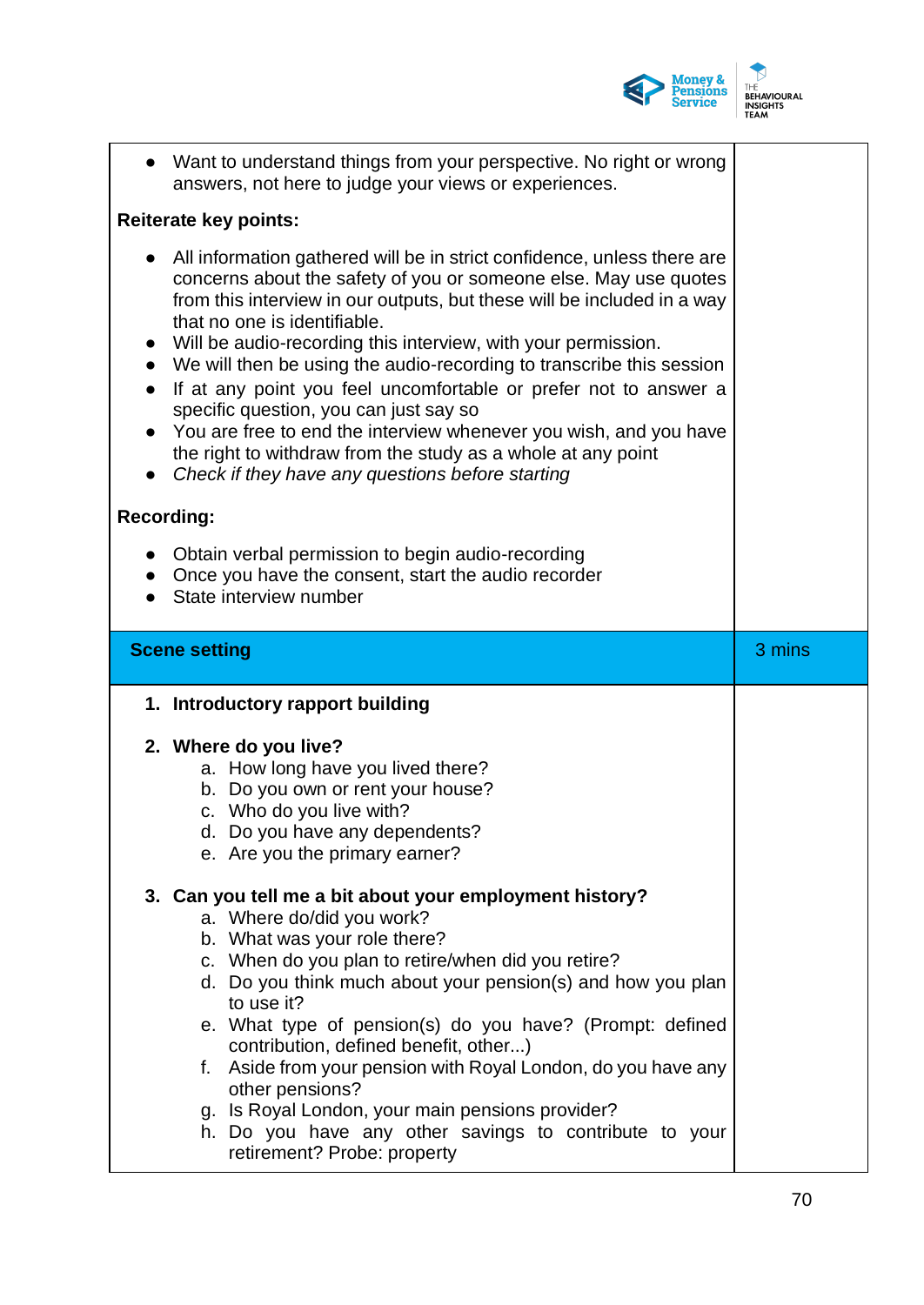

٦

| 4. Have your finances been affected at all by Covid-19 (or<br>subsequent lockdown)?<br>a. Has your employment been affected at all (e.g. put on<br>furlough, made unemployed)?<br>b. Have you had to rely on savings and/or borrowing during this<br>time?<br>c. Has Covid-19 (or subsequent lockdown) changed how you've<br>approached money management?                                                                                                                                                                                                                                                                                                                          |        |
|------------------------------------------------------------------------------------------------------------------------------------------------------------------------------------------------------------------------------------------------------------------------------------------------------------------------------------------------------------------------------------------------------------------------------------------------------------------------------------------------------------------------------------------------------------------------------------------------------------------------------------------------------------------------------------|--------|
| Attitudes towards pensions and pension services                                                                                                                                                                                                                                                                                                                                                                                                                                                                                                                                                                                                                                    | 5 mins |
| 1. What have you done/did you do to prepare for your retirement?<br>a. Probe: Have you considered the income you want/will need<br>in retirement? Do you know if you are contributing at the right<br>level to reach this?<br>b. Do you have a plan for your pension? (general as opposed to<br>specific investment plan) What is it?<br>c. When did you start making that plan?<br>d. What/who prompted you to do so?<br>Probe: main influences (family/friends/adverts/life<br>i.<br>stage/employer/things/previous users of TPAS or<br>Pension Wise)<br>Probe: how would you go for pension advice now?<br>ii.<br>e. Do you anticipate any challenges in managing your pension? |        |
| 2. Have you previously sought any guidance about your pension?                                                                                                                                                                                                                                                                                                                                                                                                                                                                                                                                                                                                                     |        |
| If so:<br>a. What guidance did you receive?<br>b. Did you find the guidance you received useful? Why was it<br>useful/not useful?<br>c. Did it affect your decision making in any way? How?<br>If not.<br>d. Why not?<br>e. Would you consider seeking guidance about how to use your<br>pension?<br>f. What kind of guidance, if any, would you like to receive?                                                                                                                                                                                                                                                                                                                  |        |
| 3. Have you previously sought any financial advice?<br>If so:<br>a. What advice did you receive? (e.g. financial advisor?)<br>b. Did you find the advice you received useful? Why was it<br>useful/not useful?                                                                                                                                                                                                                                                                                                                                                                                                                                                                     |        |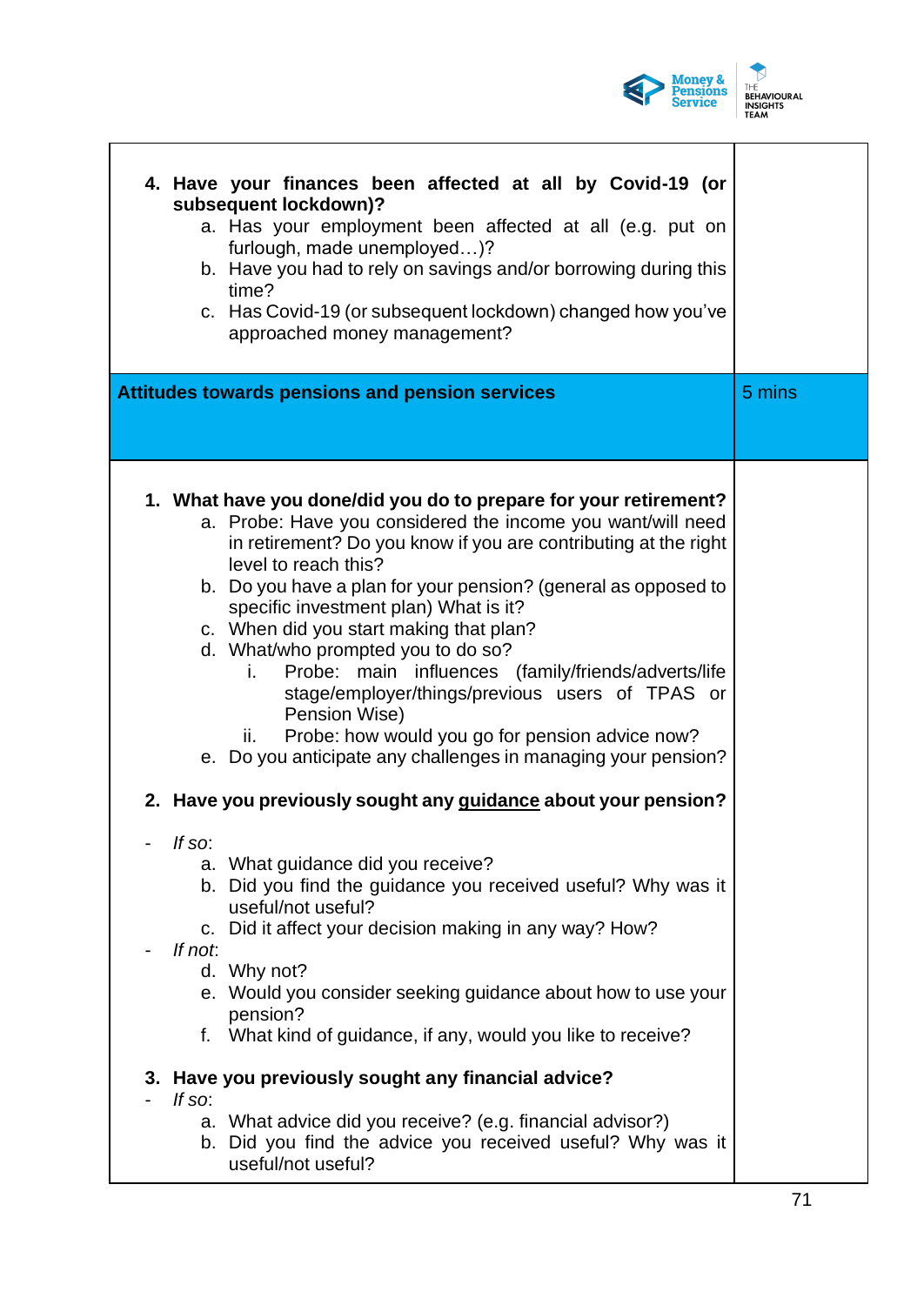

| c. Did it affect your decision making in any way? How?                                                                                                                                                                                  |        |
|-----------------------------------------------------------------------------------------------------------------------------------------------------------------------------------------------------------------------------------------|--------|
| If not.<br>d. Why not?                                                                                                                                                                                                                  |        |
| e. Would you consider seeking advice about how to use your<br>pension?                                                                                                                                                                  |        |
| f. What kind of advice, if any, would you like to receive?                                                                                                                                                                              |        |
| 4. How do you feel about your pension?<br>a. Do you feel that you understand your pension?                                                                                                                                              |        |
| Were you auto-enrolled or did you opt-in to your<br>L.<br>workplace pension?<br>Contributions: do you know how much you contribute?<br>ii.                                                                                              |        |
| Have you increased that amount? Do you know how<br>much your employer contributes?                                                                                                                                                      |        |
| b. Do you think pensions are important?<br>How have you prioritised saving for a pension<br>Ι.<br>compared to other expenses/goals?                                                                                                     |        |
| How much control do you think people should have<br>ii.<br>over how they use their pensions?                                                                                                                                            |        |
| c. Have your feelings about your pension changed over time?<br>d. How do you feel about your pension provider provider(s)?                                                                                                              |        |
| e. What kind of communication do you have with them?                                                                                                                                                                                    |        |
|                                                                                                                                                                                                                                         |        |
| <b>Experience of the intervention</b>                                                                                                                                                                                                   | 5 mins |
|                                                                                                                                                                                                                                         |        |
| 1. Can you tell me a bit about the letter/email you received?<br>a. Did you receive a letter or an email?                                                                                                                               |        |
| b. What do you remember from the letter/email?<br>Prompt if required: what was said? What were you<br>i.                                                                                                                                |        |
| asked to do? What was the purpose?<br>[If people don't remember much from the letter/email then read out                                                                                                                                |        |
| some of the key paragraph of the letter to remind them]<br>c. What was your overall impression of the letter/email?<br>Probe: What does this text make you think? How does<br>i.<br>this text make you feel? How would you describe the |        |
| tone?<br>d. What was the letter/email about?                                                                                                                                                                                            |        |
| e. Was the letter/email easy to understand?<br>f. Was the letter/email relevant to you?                                                                                                                                                 |        |
| 2. In the letter/email, there was a section that highlighted why<br>people might choose to call the Money Advice Service (MAS)<br>or The Pensions Advisory Service (TPAS). What was your                                                |        |
| impression of that?<br>a. Did you use this checkbox list?<br>b. What did you use the checkbox list for?                                                                                                                                 |        |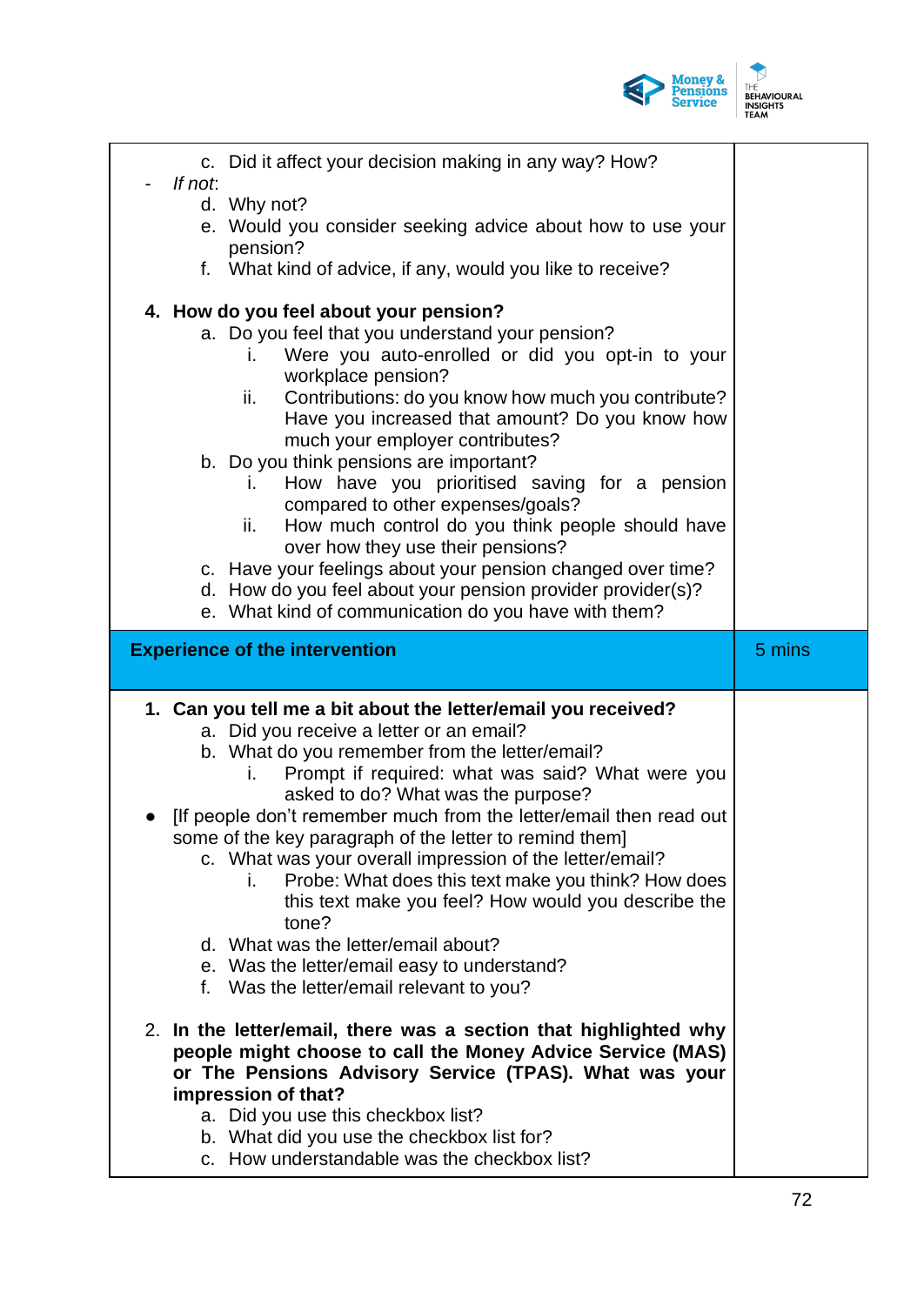

- d. Was the checkbox list relevant to you?
- 3. **In the letter/email, you were offered the opportunity to receive guidance on a call with the Money Advice Service (MAS) or The Pensions Advisory Service (TPAS), guidance services. Can you talk to me about that part of the letter/email?** 
	- a. How was MAS/TPAS described in the letter/email?
	- b. Had you heard of MAS/TPAS before the letter/email?
	- c. Had you considered using MAS/TPAS previously?
	- d. Have you used the MAS/TPAS service before?
	- e. How did you feel about being offered guidance?
	- f. What were the positive aspects of this part of the letter/email?
	- g. What were the negative aspects of this part of the letter/email?

### **4. Did you call TPAS or MAS?**

[**If yes**, proceed with this topic guide as planned]

[**If no**, switch to the previous topic guide and continue with Question 5. Did you visit the TPAS or MAS website (in response to receiving the letter/email)? (Experience of Intervention)

### **5. Can you talk me through why you decided to call TPAS or MAS?**

- a. Prompt e.g., tone or content of the letter, their pot size, a point in their pension access journey, age, behavioural barriers, description given by pension provider, expectations about the MAS/TPAS guidance?
- b. Had you heard of MAS/TPAS before?
- c. Had you ever considered calling them before?

#### **6. Can you tell me about the call you had with TPAS or MAS?**

- a. What did you expect the call to be like? Probe: topics, guidance, length
- b. How did it compare to your expectations?
- c. What did you cover in the call?
- d. What was your overall impression of the conversation?
- e. Did you find it useful? Why/why not?
- f. Would you recommend a guidance call such as this to someone who has questions about their pension?
- **7. As well as the call with TPAS/MAS, did you also visit the TPAS or MAS website (in response to receiving the letter/email)?**
	- a. Can you talk me through why? Prompt e.g., tone or content of the letter, their pot size, a point in their pension access journey, age, behavioural barriers, description given by pension provider, expectations about the MAS/TPAS guidance?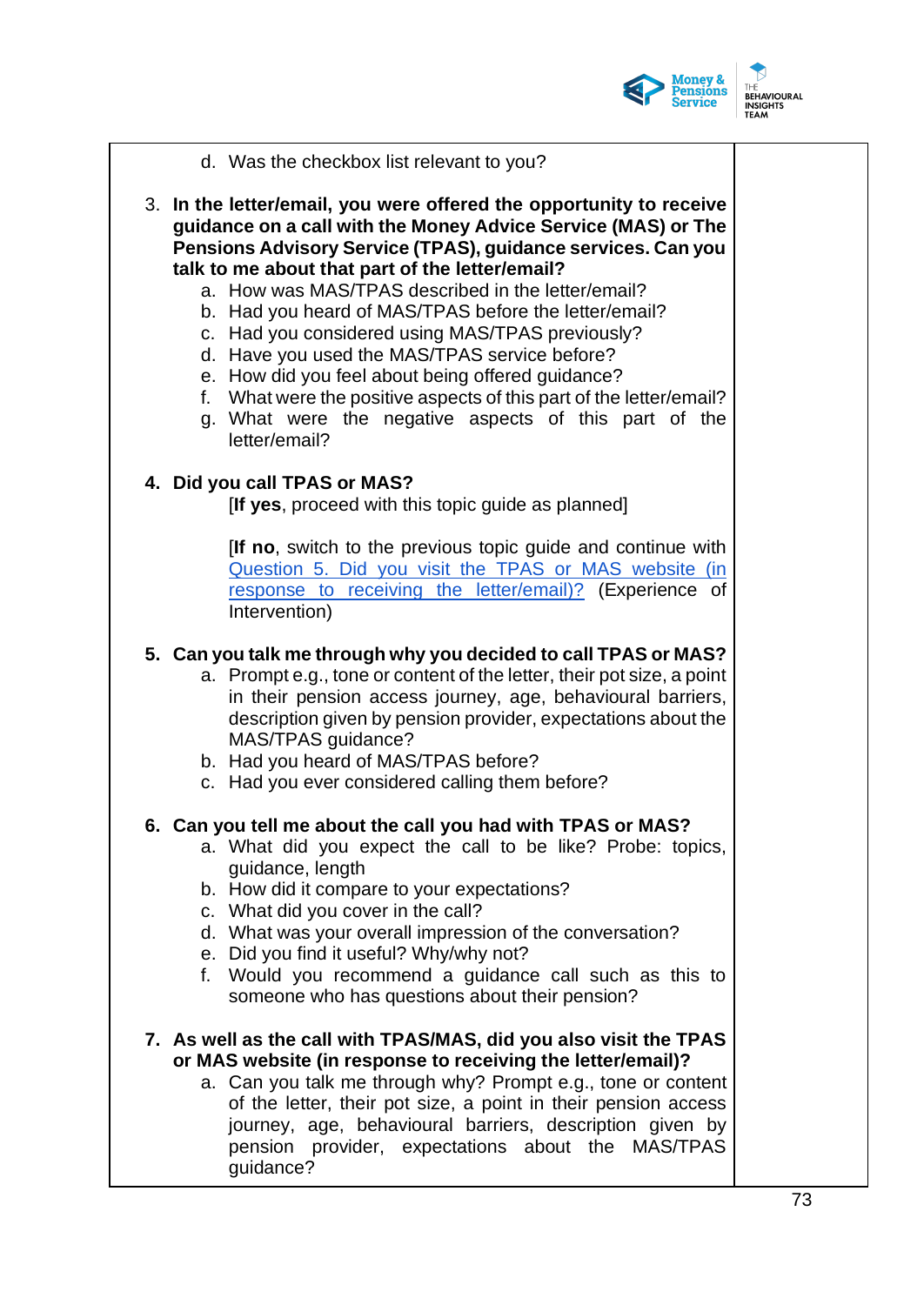

| [If yes to this question]<br>b. Was the information you found on the website helpful?<br>c. Did the information you found meet your expectations?                                                                                                                                                                                                                                                                                                                                                                                                                                                      |  |
|--------------------------------------------------------------------------------------------------------------------------------------------------------------------------------------------------------------------------------------------------------------------------------------------------------------------------------------------------------------------------------------------------------------------------------------------------------------------------------------------------------------------------------------------------------------------------------------------------------|--|
| <b>Outcomes of the intervention including changes in knowledge, 5 mins</b><br>attitudes or pension behaviour                                                                                                                                                                                                                                                                                                                                                                                                                                                                                           |  |
| 1. Did you learn anything new from the letter/email you received?<br>a. Did your opinion about your pension change as a result of the<br>letter/email? How?<br>b. Did your opinion on seeking guidance with regards to your<br>pension change as a result of the letter/email?                                                                                                                                                                                                                                                                                                                         |  |
| 2. Other than calling for a TPAS/MAS guidance consultation, did<br>you do anything differently after the letter/email?<br>a. If so, what?                                                                                                                                                                                                                                                                                                                                                                                                                                                              |  |
| [Ask the following (3) TPAS or (4) MAS question based on who the<br>participant has spoken to]                                                                                                                                                                                                                                                                                                                                                                                                                                                                                                         |  |
| 3. After speaking with TPAS, do you feel any of the following<br>factors have changed<br>a. your knowledge of pensions (e.g. likely retirement age,<br>finding lost pensions, how to spot scams)<br>b. your understanding of how to improve your pension<br>outcomes?<br>c. your feelings about long-term financial wellbeing (prompt: in<br>more control? Less worried?)<br>d. your confidence, skills and motivation towards addressing<br>your pension outcomes?<br>e. your intended actions in relation to your pension (e.g.<br>increasing pension contributions or other retirement<br>savings)? |  |
| 4. After speaking with TPAS, do you feel any of the following<br>factors have changed<br>a. your knowledge of money management (e.g. saving more,<br>actively budgeting, reducing bills, checking entitlements<br>eligibility, seeking support from lenders)<br>b. your understanding about how to improve your money<br>management?<br>c. how you feel about their financial situation (prompt: in more<br>control? Less worried?)                                                                                                                                                                    |  |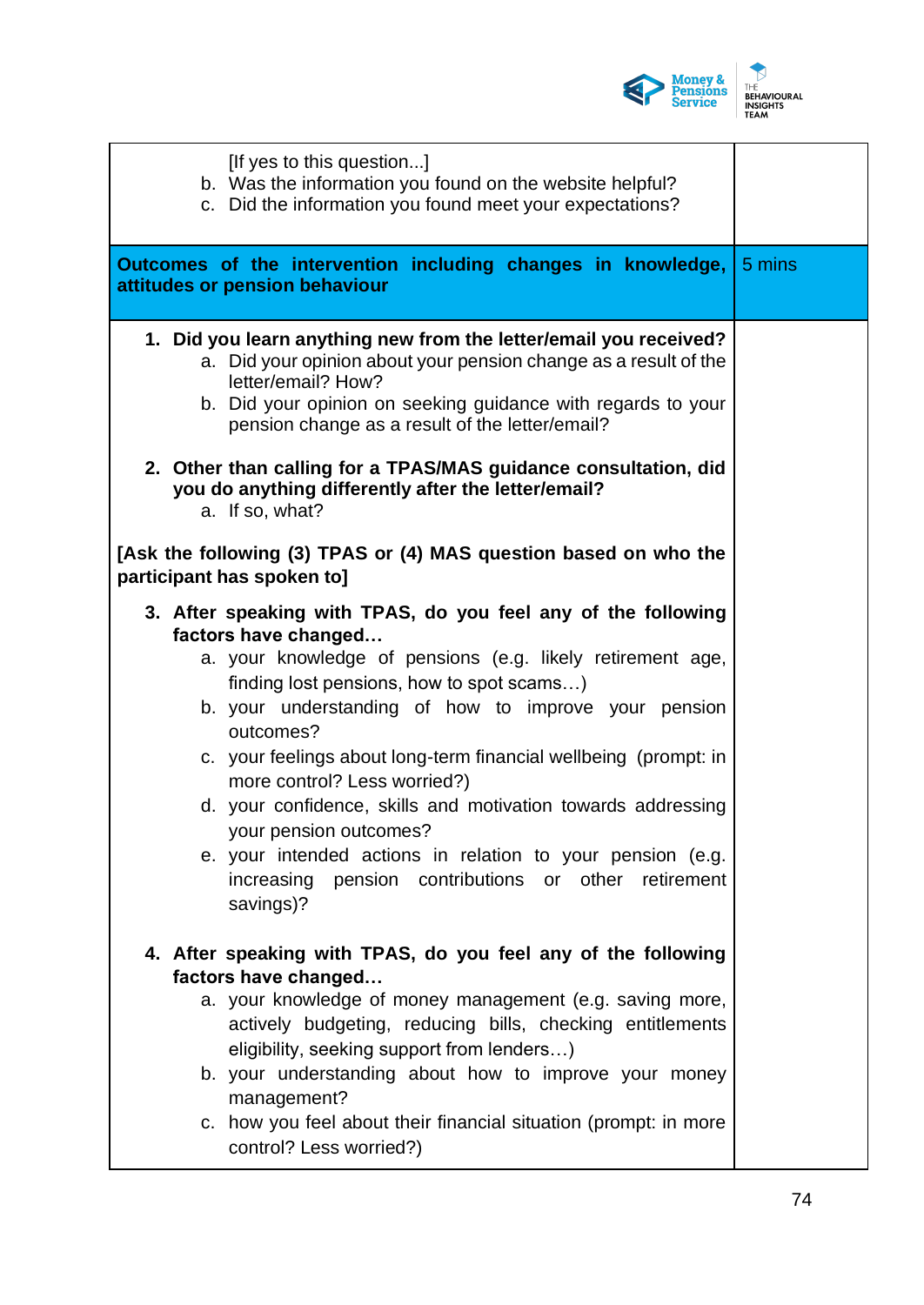

| d. your confidence, skills and motivation to address financial<br>matters both now and in the future?<br>e. your intended actions to address immediate financial<br>concerns and the effect this had? (e.g. saving more, actively<br>budgeting, reducing bills, checking entitlements eligibility,<br>seeking support from lenders)                                                                                                          |        |
|----------------------------------------------------------------------------------------------------------------------------------------------------------------------------------------------------------------------------------------------------------------------------------------------------------------------------------------------------------------------------------------------------------------------------------------------|--------|
| <b>Recommendations and close</b>                                                                                                                                                                                                                                                                                                                                                                                                             | 5 mins |
| 1. In general, how do you feel about the support offered by your<br>pension provider (Royal London)?<br>a. How do you feel about the level of guidance offered?<br>b. Is there anything you wished were different about the<br>service?<br>2. If you could change the process of receiving guidance from<br>your pension provider/TPAS/MAS, what would you change<br>about it?<br>a. Probe on preferred comms channel and frequency of comms |        |
| That is the end of my questions. Do you have anything else you<br>wanted to add?                                                                                                                                                                                                                                                                                                                                                             |        |
| Do you have any questions for me?                                                                                                                                                                                                                                                                                                                                                                                                            |        |
| You can round off the interview by summarising the main points you<br>learned from the interview, and ask the respondent if they want to<br>comment.                                                                                                                                                                                                                                                                                         |        |
| Thank them for their time and reassure them of the anonymity of the<br>responses, as explained at the beginning of the interview.                                                                                                                                                                                                                                                                                                            |        |

# **SMARTER SIGNPOSTING FOCUS GROUP TOPIC GUIDE**

The following are RQs we aim to address in part through this FG with a focus on vision, stages and process: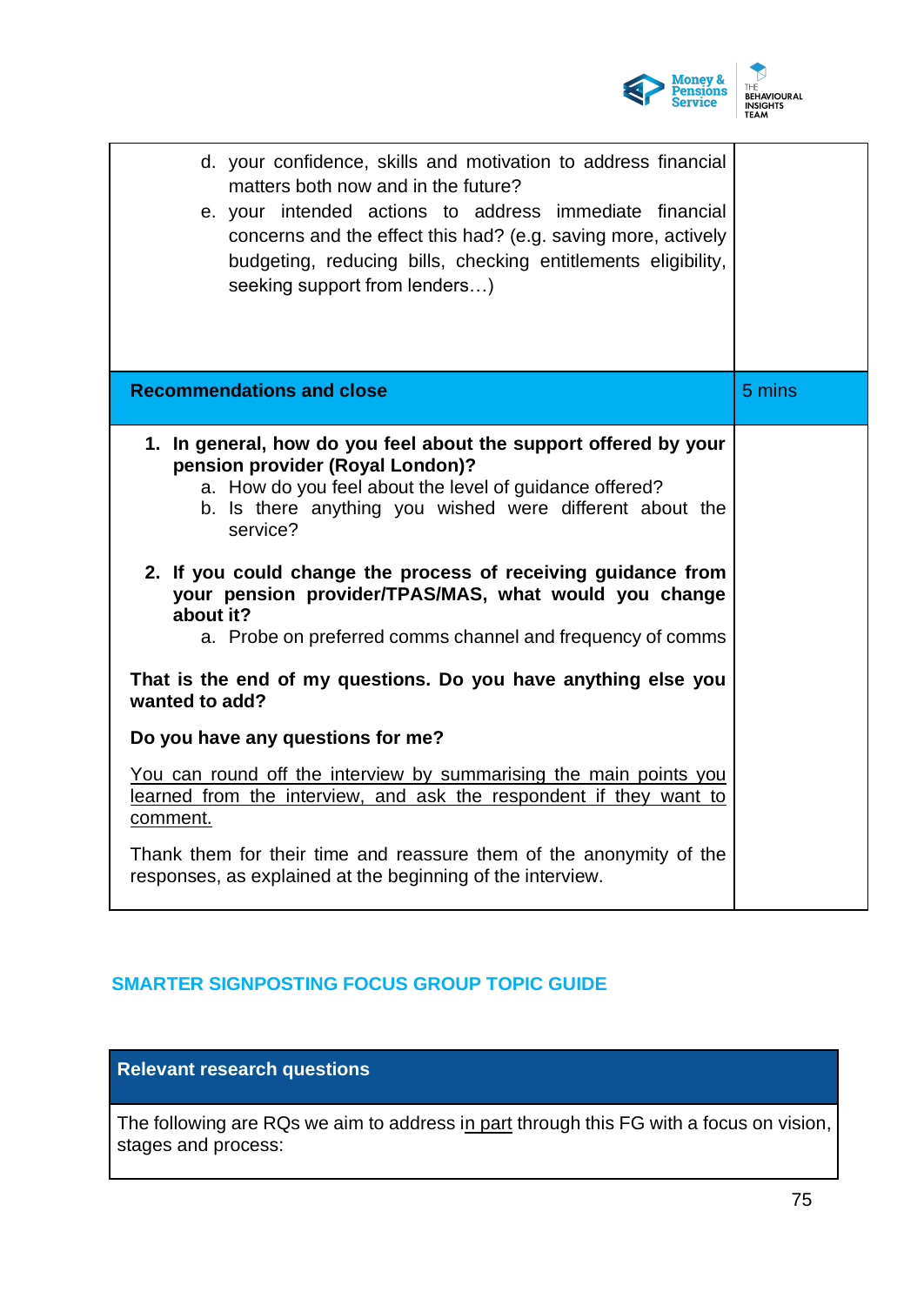

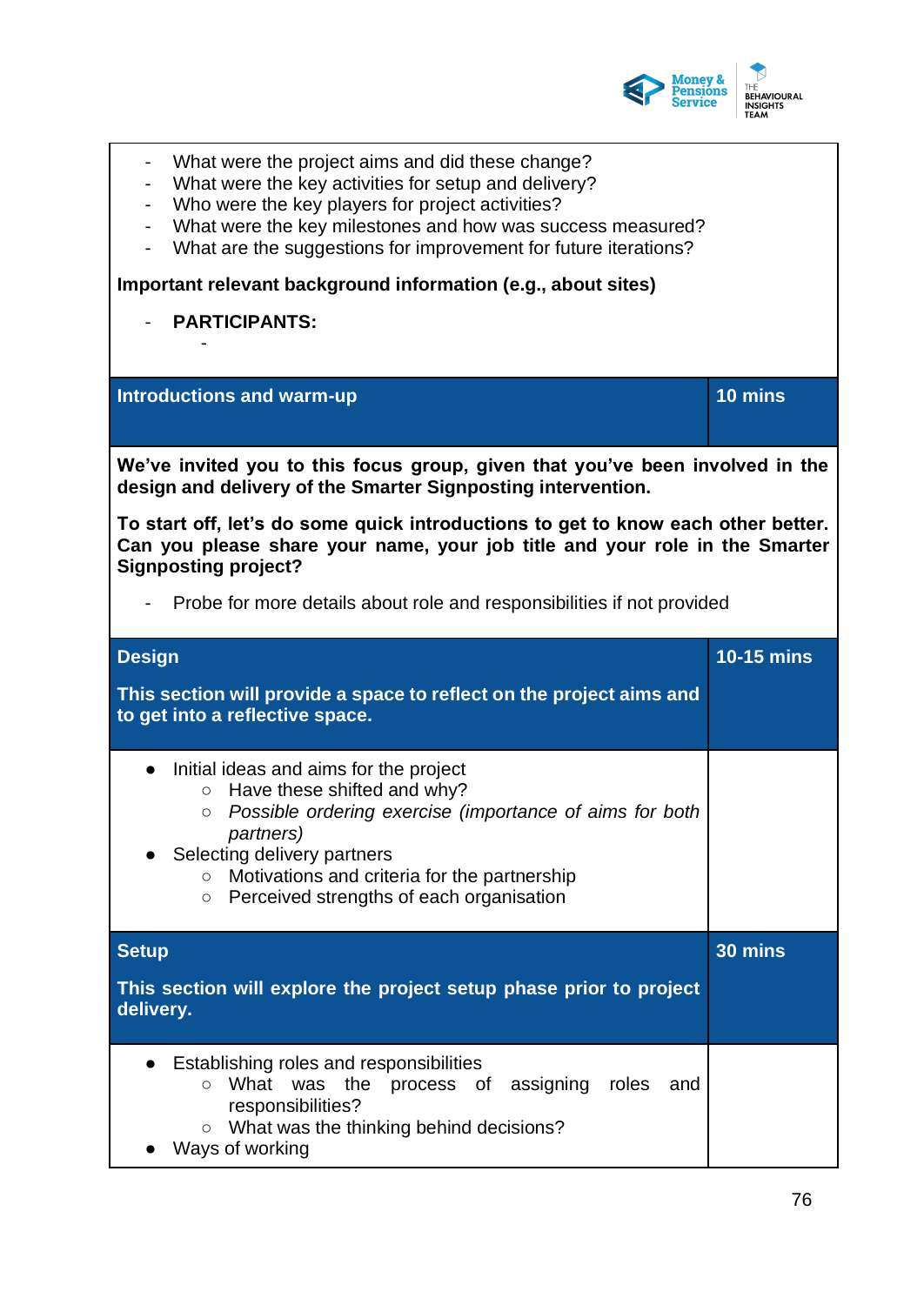

| Within RL and MaPS<br>$\circ$<br><b>Between RL and MaPS</b><br>$\circ$<br>Systems and data sharing<br>What were the system requirements for setup?<br>$\circ$<br>Barriers and facilitators to successful systems setup<br>$\circ$<br>Training of staff/upskilling delivery team<br>$\circ$ What was the process of onboarding delivery staff?<br>What were the perceived training needs of delivery staff?<br>$\bigcirc$<br>Suggestions for improvement to set up                                                                                                |                   |
|------------------------------------------------------------------------------------------------------------------------------------------------------------------------------------------------------------------------------------------------------------------------------------------------------------------------------------------------------------------------------------------------------------------------------------------------------------------------------------------------------------------------------------------------------------------|-------------------|
| <b>Delivery</b><br>This section will outline steps of delivery, including challenges and<br>successes at each stage.                                                                                                                                                                                                                                                                                                                                                                                                                                             | 50 mins           |
| Key activities for project delivery (30 minute mapping exercise<br>including pain and gain points)<br>○ Who were the key players for each activity?<br>What were the necessary processes/infrastructure for<br>$\circ$<br>each activity?<br>What worked and didn't work?<br>$\circ$<br>○ What were the effects of challenges?<br>What were the solutions to challenges?<br>$\circ$<br>Key milestones for project delivery<br>What does success look like?<br>$\bigcirc$<br>Barriers and facilitators to achieving milestones<br>O<br>Suggestions for improvement |                   |
| <b>Closing</b>                                                                                                                                                                                                                                                                                                                                                                                                                                                                                                                                                   | <b>10-15 mins</b> |
| Ambitions and hopes for the future<br><b>Additional comments/feedback</b><br>Wave a magic wand-what would be done differently if the<br>project was starting again?                                                                                                                                                                                                                                                                                                                                                                                              |                   |